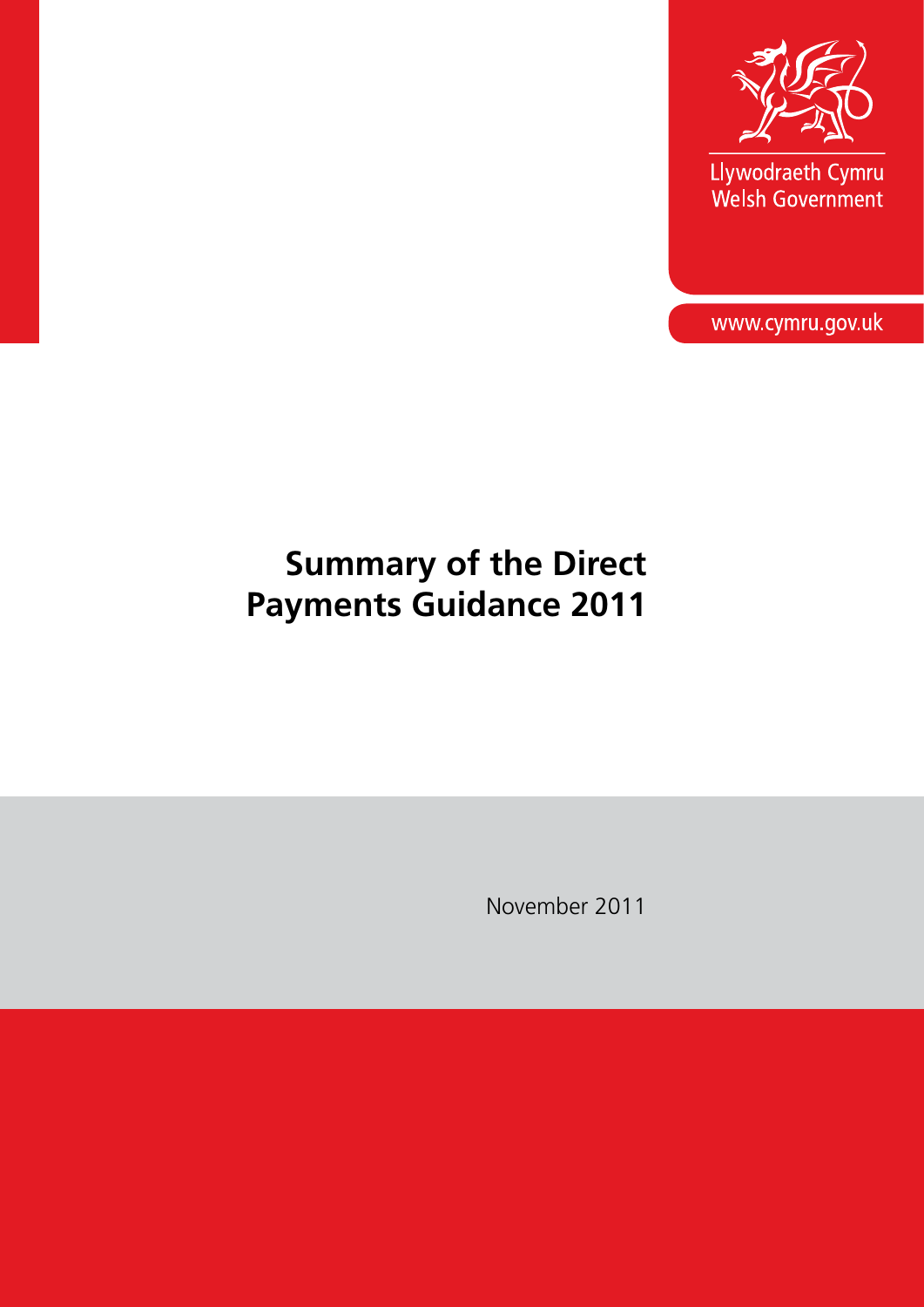This is a summary of *Community Care, Services for Carers and Children's Services (Direct Payments) (Wales) Guidance 2011*. This summary is for a more general audience than the full Guidance, which was written for local authorities.

This is not a legal document. Only the full Guidance is a legal document.

We suggest that you read this alongside the full Guidance. This summary uses the paragraph numbers from the full Guidance to make it easier for you to check out the full, legal, wording.

This summary was written by Social Interface on behalf of the Welsh Government.

http://www.socialinterface.co.uk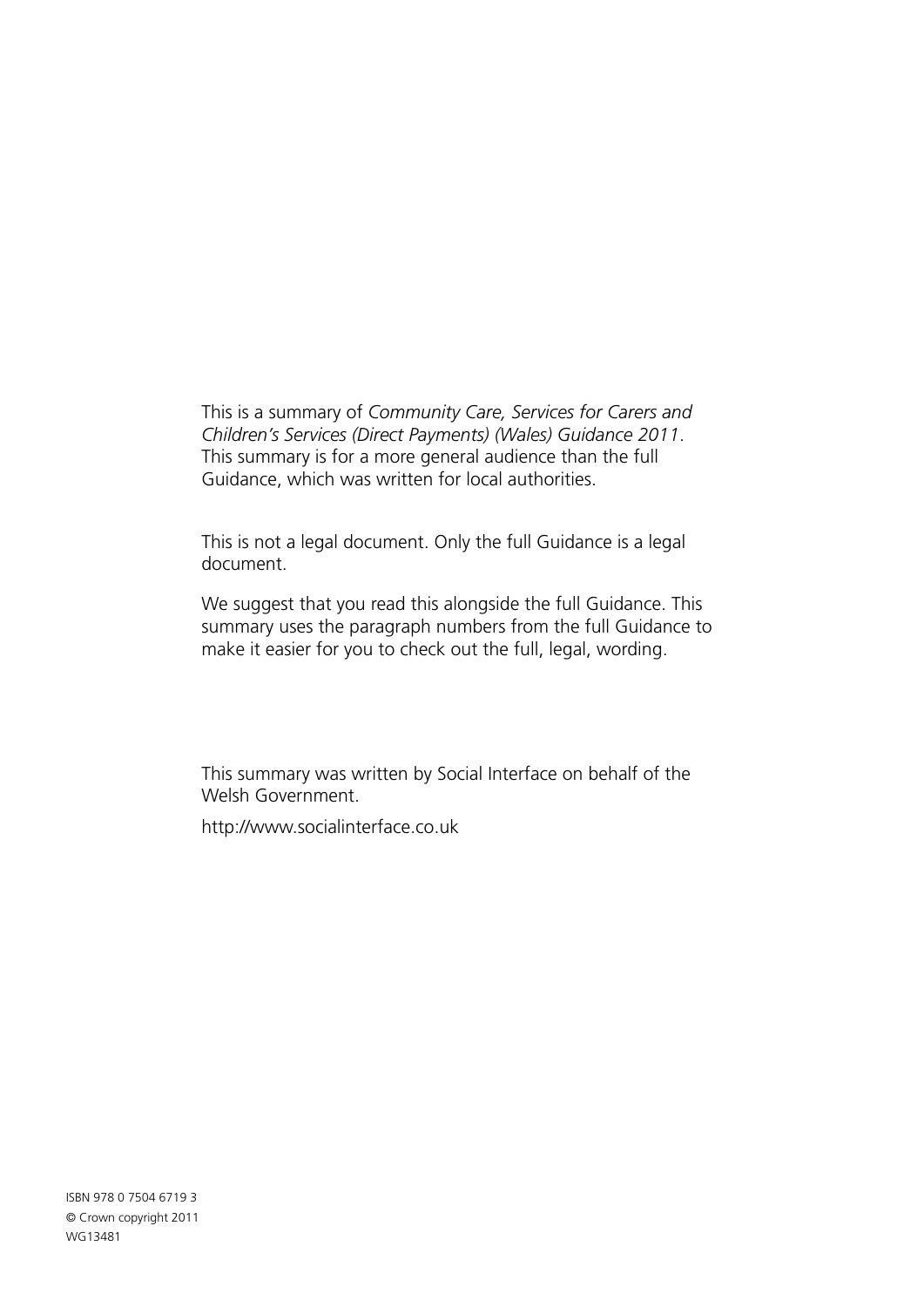# **Contents**

| Glossary   |                                         |                                                                                                                                                                                                                                                                                                                                       | $\mathbf 1$    |
|------------|-----------------------------------------|---------------------------------------------------------------------------------------------------------------------------------------------------------------------------------------------------------------------------------------------------------------------------------------------------------------------------------------|----------------|
| Background |                                         |                                                                                                                                                                                                                                                                                                                                       | 3              |
| 1.         | Introduction                            |                                                                                                                                                                                                                                                                                                                                       | $\overline{4}$ |
|            |                                         | $\triangleright$ General information about direct payments, who can get them, and<br>Important changes that came into effect in April 2011.                                                                                                                                                                                           |                |
| 2.         |                                         | Developing direct payments services locally                                                                                                                                                                                                                                                                                           | 6              |
|            |                                         | $\triangleright$ How the local authority should set up its direct payments scheme,<br>the kind of support that should be available to people who may want<br>to use direct payments and how to make a complaint.                                                                                                                      |                |
| 3.         | Consent, capacity and ability to manage |                                                                                                                                                                                                                                                                                                                                       | 8              |
|            |                                         | $\triangleright$ The rules about who can get direct payments, the responsibilities<br>that go with direct payments and the new rules that mean people<br>can benefit from direct payments even if they cannot personally<br>ask for them or manage them.                                                                              |                |
| 4.         | Using direct payments                   |                                                                                                                                                                                                                                                                                                                                       |                |
|            | $\blacktriangleright$                   | Rights to advice and information, care plans, starting to use direct<br>payments, what direct payments can be used for, working out<br>how much the direct payments will be (and what, if anything,<br>you must contribute towards the cost) and how the money will<br>be paid.                                                       |                |
| 5.         | Specific delivery issues                |                                                                                                                                                                                                                                                                                                                                       |                |
|            |                                         | $\triangleright$ Balancing choice and risk, responsibilities for health and safety,<br>being an employer and Criminal Records Bureau (CRB) checks.                                                                                                                                                                                    |                |
| 6.         |                                         | Where additional support is required                                                                                                                                                                                                                                                                                                  | 19             |
|            |                                         | $\triangleright$ Direct payments to meet a child's needs, getting direct payments<br>as a young person, getting direct payments for people who cannot<br>make their own decisions about direct payments, getting direct<br>payments as a person receiving support under mental health laws,<br>and getting direct payments as a carer |                |

Page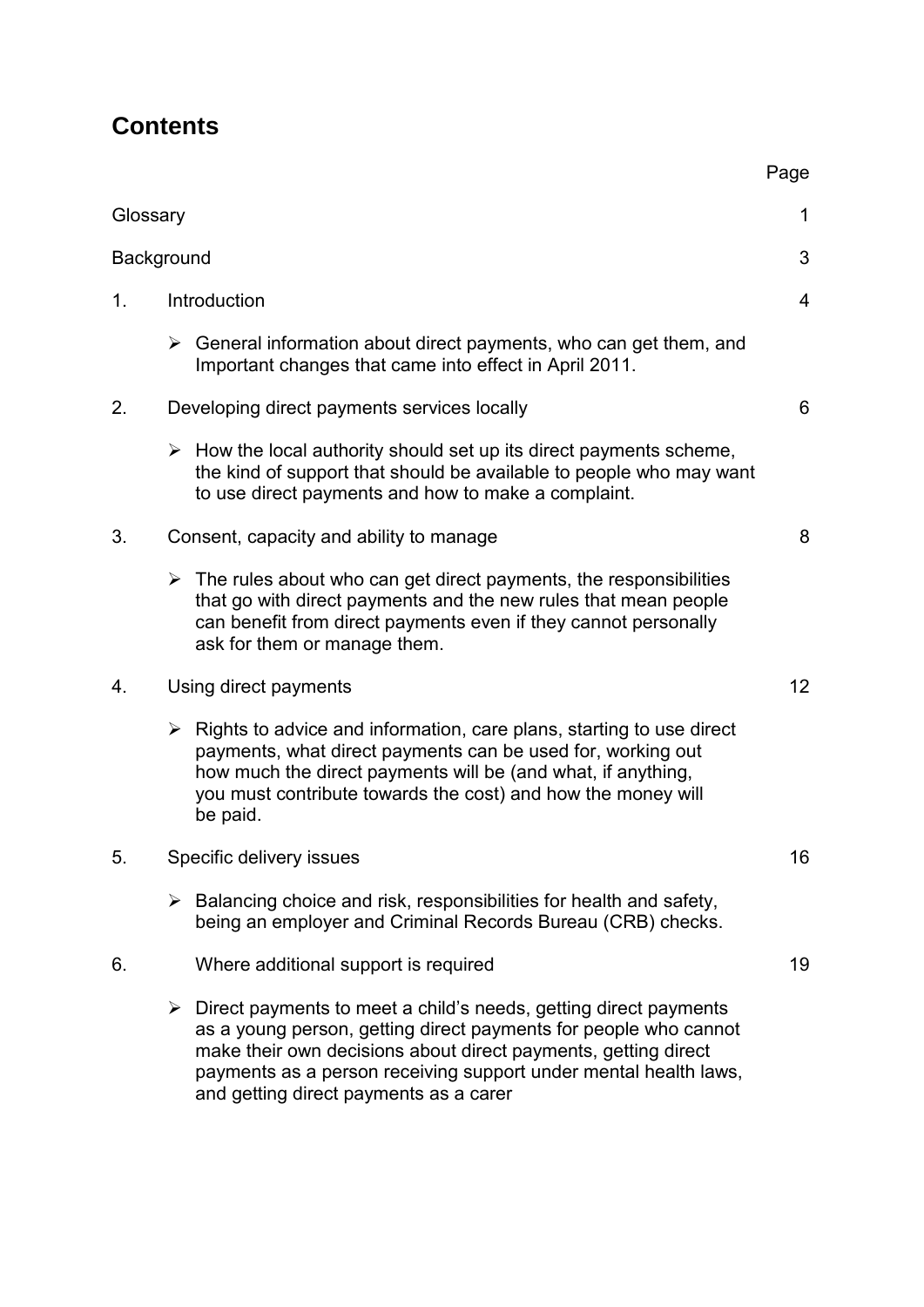| 7. | Monitoring and review                                                                                                                                                                                                                    | 25 |
|----|------------------------------------------------------------------------------------------------------------------------------------------------------------------------------------------------------------------------------------------|----|
|    | $\triangleright$ The importance of outcomes, making monitoring simple, extra<br>checks for people who cannot make their own decisions about<br>direct payments, financial monitoring and monitoring the local<br>direct payments scheme. |    |
| 8. | Troubleshooting                                                                                                                                                                                                                          | 27 |
|    | $\triangleright$ What to do if there are problems, what happens if money is not<br>being spent properly, and when direct payments may be stopped.                                                                                        |    |
|    | <b>Annex A:</b> Examples of questions to be answered in a care plan for a person<br>who gets direct payments                                                                                                                             | 30 |
|    | <b>Annex B: Power to make direct payments</b>                                                                                                                                                                                            | 32 |
|    | <b>Annex C:</b> Exclusions from direct payments                                                                                                                                                                                          | 33 |
|    | <b>Annex D: Further information</b>                                                                                                                                                                                                      | 34 |
|    | <b>Annex E: Contacts</b>                                                                                                                                                                                                                 | 38 |
|    | Annex F: Advice about employing someone using direct payments                                                                                                                                                                            | 43 |
|    | <b>Annex G: Questions to ask</b>                                                                                                                                                                                                         | 45 |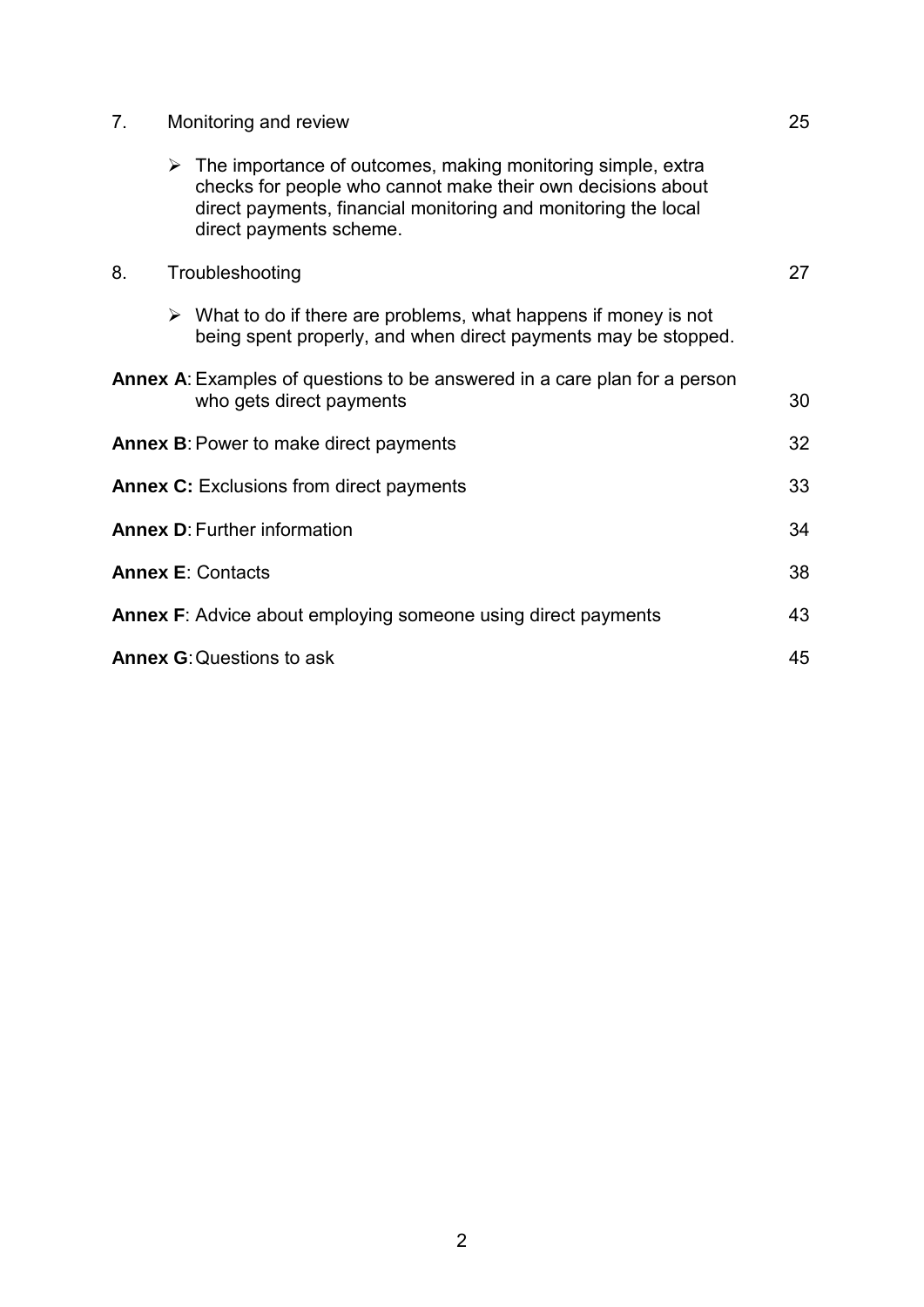# **Glossary**

Words and phrases listed in the Glossary are in **bold** in this summary document.

## **Best interests**

The Mental Capacity Act 2005 gives this phrase a special meaning. It is the principle of how others must make a decision for someone who **lacks capacity** to make that decision. It does not mean doing what *you* think is in someone's best interests. It means thinking about what is important to the person and how the person themselves might have made the decision if they could. Paragraphs 6.39-6.42 (p32) lists the principles used to make a **best interests** decision.

### **Capacity** and **lacks capacity**

The Mental Capacity Act 2005 assumes that everyone has the **capacity** to make decisions, unless it can be shown otherwise. If there is doubt, someone's **capacity** can be checked on a decision-by-decision basis. This is very important for direct payments as only someone with **capacity** can choose direct payments. Since April 2011, if someone **lacks capacity** to make a decision about direct payments, then someone else can be appointed to make that decision for them. There is a four-stage test to check if someone **lacks capacity**. If the answer to any of these questions is "no", even after all reasonable help and support is given, then the person **lacks capacity** to make this particular decision:

- Do they understand what they need to decide and why?
- Do they understand what may happen if they do or do not make this decision?
- Can they understand and weigh up information to help them make the decision?
- Can they communicate their decision (with help from family, a friend or a professional if necessary)?

If a person **lacks capacity**, this may be permanent or it may be temporary. Some people have fluctuating **capacity**. **Capacity** should not be confused with capability – which is whether someone has the ability to manage direct payments alone or with support.

### **Duty** and **power**

In law, a **duty** means something *must* be done. A **power** means something *may* be done. There are times when a local authority has a **duty** to offer direct payments. In other circumstances they have a **power** to offer them, but are not obliged to.

## **Full Guidance**

The full Guidance is called *Community Care, Services for Carers and Children's Services (Direct Payments) (Wales) Guidance 2011*. The Guidance is statutory. This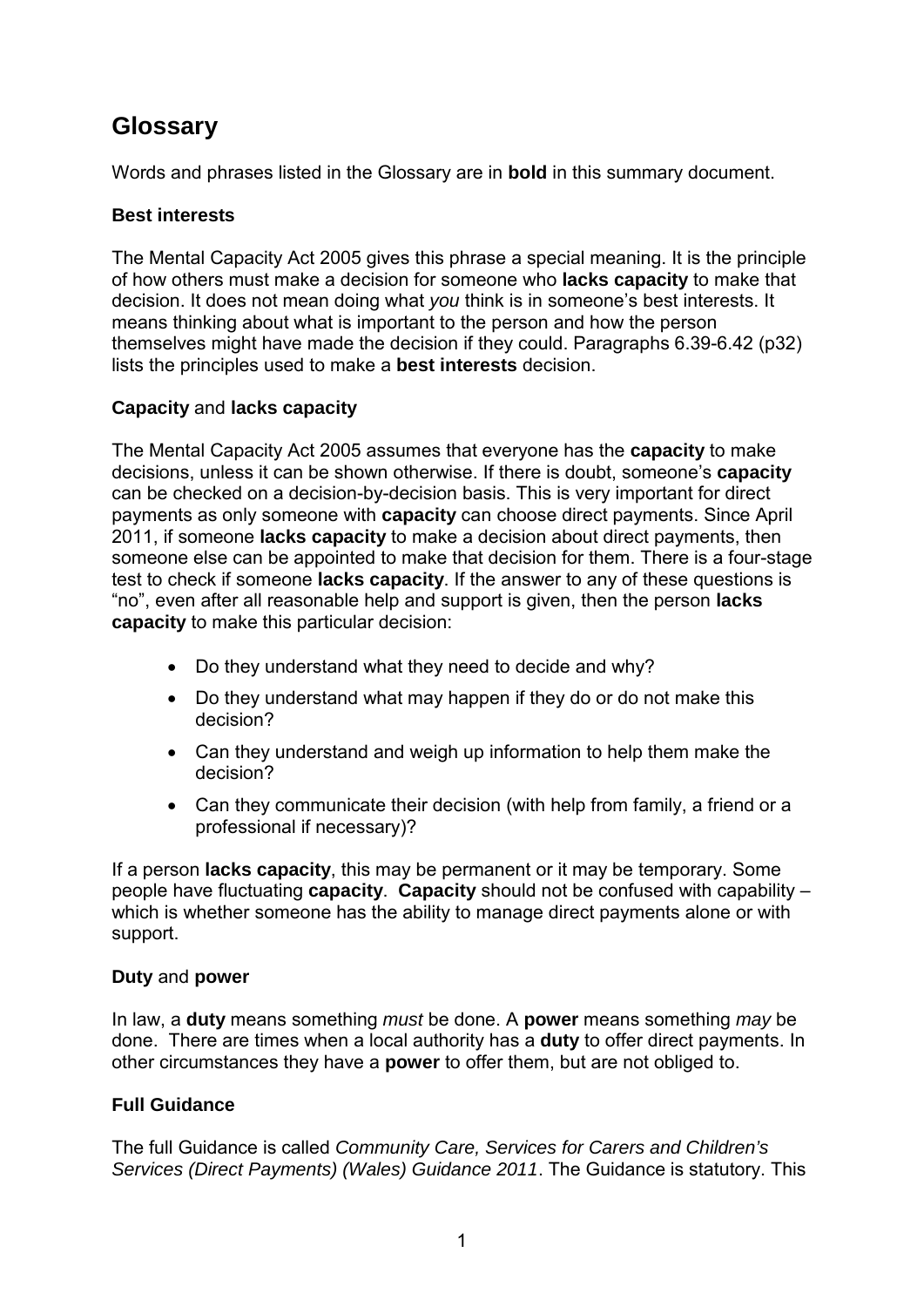means that local authorities MUST fulfil all the duties of the Regulations and Measures, as interpreted in the Guidance. Usually they do this by following everything in the Guidance. If they do not follow everything in the Guidance and someone complains, they would have to demonstrate to a court of law that they were doing everything required but just doing it by an alternative means.

## **Outcomes**

This is what you hope will happen as a result of getting the right help and support. Care plans must focus on **outcomes** rather than services. Getting help and support does not count as an outcome. Examples of an **outcome** might be more confidence, playing an active part in your community, or being able to stay in your own home.

## **Power of attorney** and **Deputy**

If someone has **capacity**, they can appoint someone else to be in charge of their finances and property. Before 2005, the person they appointed was given "enduring power of attorney" (EPA). Any EPAs are still valid. After the 2005 Mental Capacity Act, the person was given "lasting power of attorney" (LPA) for finances and property. The Mental Capacity Act also introduced two new appointments. Someone with **capacity** can appoint someone else to take over personal welfare decisions if at any time they lose **capacity** to make their own decisions. This is called "lasting power of attorney" for personal welfare. If someone **lacks capacity** to make most or all decisions, the Court of Protection can be asked to appoint someone as their **deputy** who has the same legal power to make decisions on behalf of that person as if they were the person themselves. A deputy can look after property and affairs, personal welfare or both.

## **Safeguard and promote welfare**

This is a phrase from children's law. Local authorities have a **duty** to do this for anyone under the age of 18. The phrase includes keeping children safe from abuse or neglect, making sure nothing has a bad impact on the child's health or development, making sure the child grows up being well cared for, and giving children a chance to make the most of their lives.

## **Social care**

This means support or help for someone to live their everyday life. It can mean anything from help getting up in the morning to support for leisure activities.

## **Suitable person**

Only someone who has **capacity** can receive and control direct payments, so if the person needing social care **lacks capacity** they can only benefit from direct payments if someone with **capacity** agrees to receive the direct payments for them. This is called the **suitable person**. The **suitable person** is appointed by the local authority. The **full Guidance** explains who can be a **suitable person** and what their responsibilities are. In addition, *Direct Payments: 'Suitable Person' Guidance* is available to help local authorities.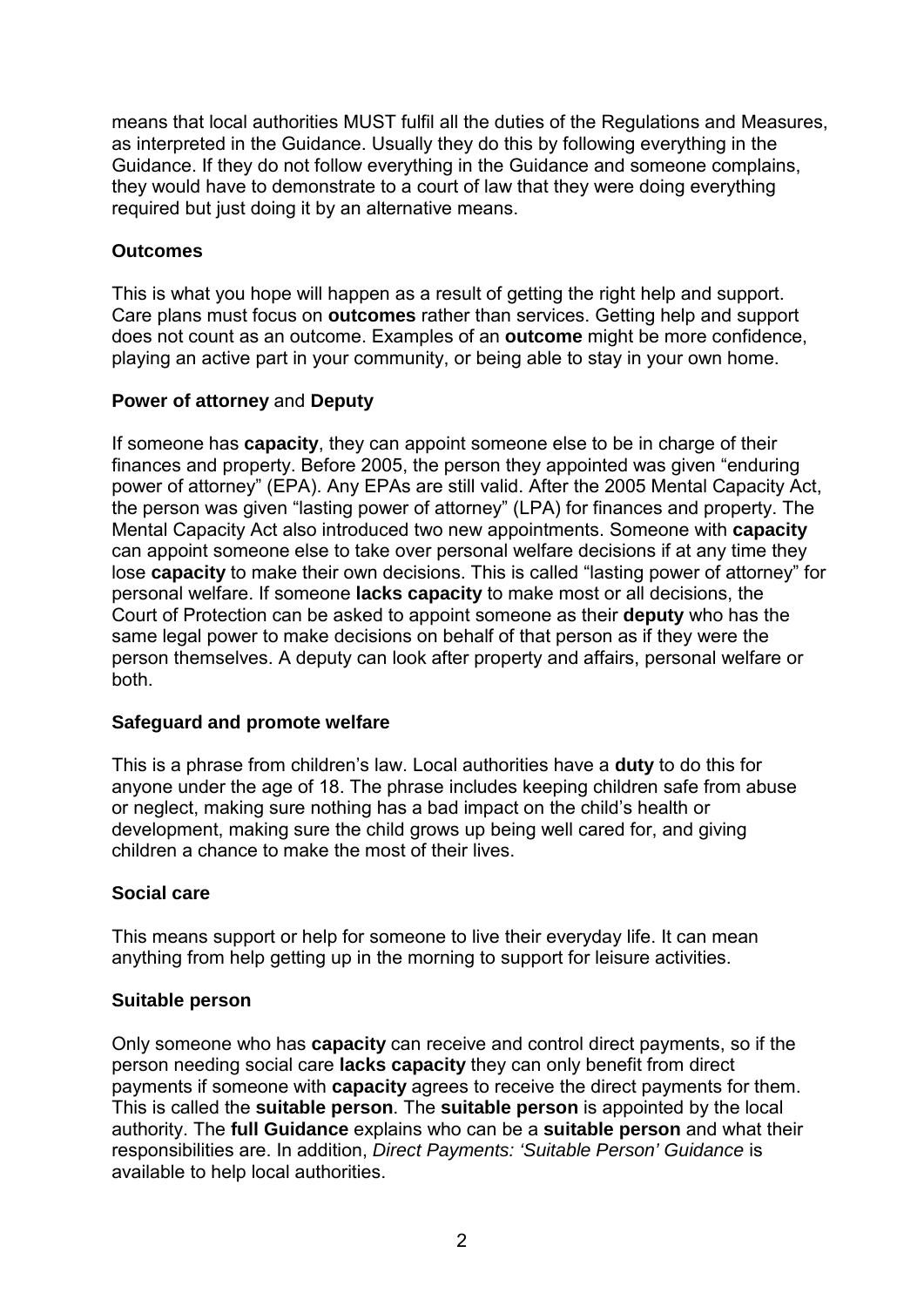# **Background**

Social care means support or help to live your everyday life. Some people who need social care are eligible for help from their local authority. They can usually choose whether to use direct payments or services arranged by the local authority. Direct payments means getting money from the local authority to arrange your own support.

The Welsh Government believes in people having as much control and choice over their lives and services as possible, and being as independent as possible. Direct payments are important because they can provide all these things.

The **full Guidance** tells local authorities how to obey the law in the way they deliver direct payments. This 2011 **full Guidance** replaces the 2004 Guidance on direct payments.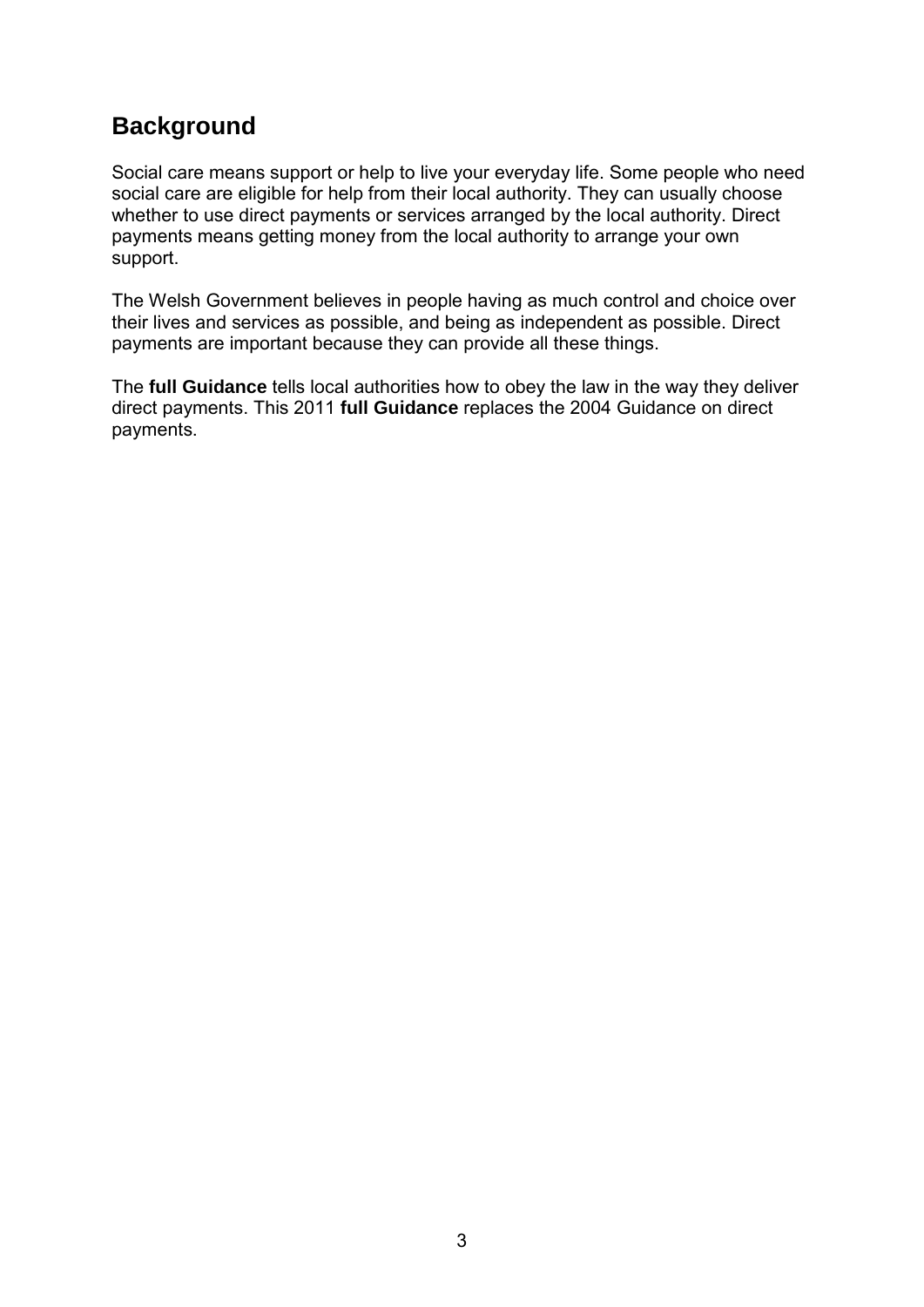# **1. Introduction**

# **The legal basis for direct payments (paragraphs 1.3-1.9)**

Direct payments started in 1996. Over the years, more groups of people have been allowed to use direct payments. Since 11th April 2011, adults who **lack capacity** can have a **suitable person** to use direct payments on their behalf. Also, the local authority now has the **power** to give direct payments to some people who have to get help under mental health laws.

The rules about charging and asking people to contribute to the cost of their social care also changed on 11 April 2011.

# **Scope of direct payments laws (paragraphs 1.10-1.15)**

Direct payments can be used by:

- Adults and young people over the age of 16 who have **capacity.**
- A person with parental responsibility for a disabled child, or a disabled parent needing support to care for their child.
- Carers aged 16 or older.
- A **suitable person** for someone who **lacks capacity.**

Usually a local authority has a **duty** to give direct payments to these people if they:

- Want direct payments.
- Have **capacity** to make that decision *and*
- Can manage direct payments.

Annex B and C explain when the local authority does *not* have this **duty**. In every case, direct payments are given to meet a person's needs for social care. The local authority will have carried out an assessment of these needs, against a set of eligibility criteria.

## **Overview of direct payments (paragraphs 1.16-1.24)**

As a general rule, local authorities should allow the person to decide for themselves the best way to meet their needs. This is because the aim of direct payments is to give people more control, choice and independence over their support and services.

Local authorities must check if they have a **duty** or a **power** to provide direct payments to a person who is entitled to help with social care. No-one has to use direct payments, and no-one can use direct payments to buy a local authority service. People can use a mixture of direct payments and services arranged by the local authority.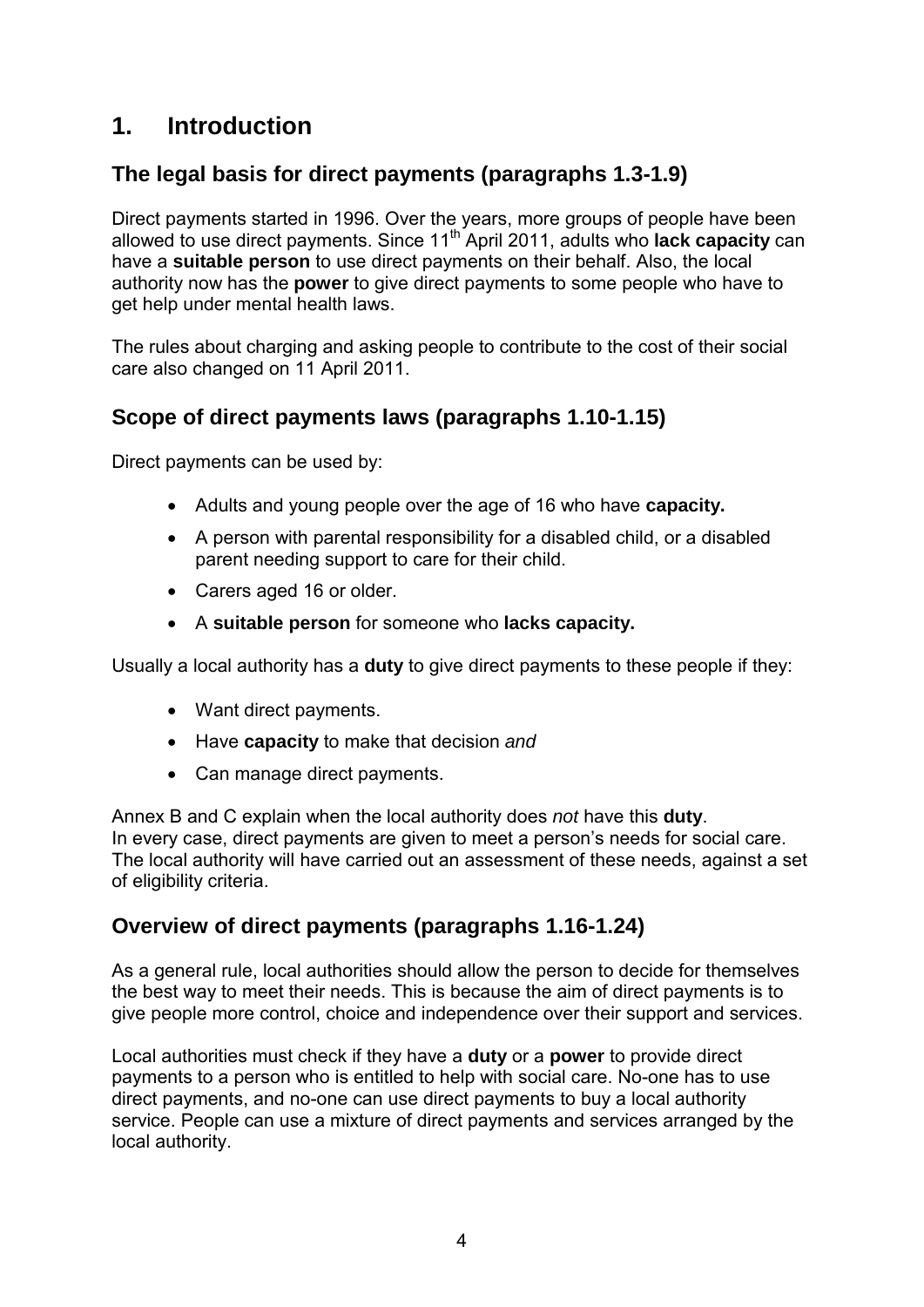The local authority must make sure they:

- Run a scheme that is fair to everyone, wherever they live and whatever their needs, and that complies with equality and anti-discrimination laws.
- Do not try to influence people's choice about whether or not to use direct payments for some or all of their needs.
- Do not put people off direct payments by a lack of information, advice or support.
- Sill **safeguard and promote welfare** for any child, and still make sure people's needs are being met.

The person who gives their consent to receiving direct payments is legally accountable to the local authority for how the direct payments are used. Section 3 explains who can give consent.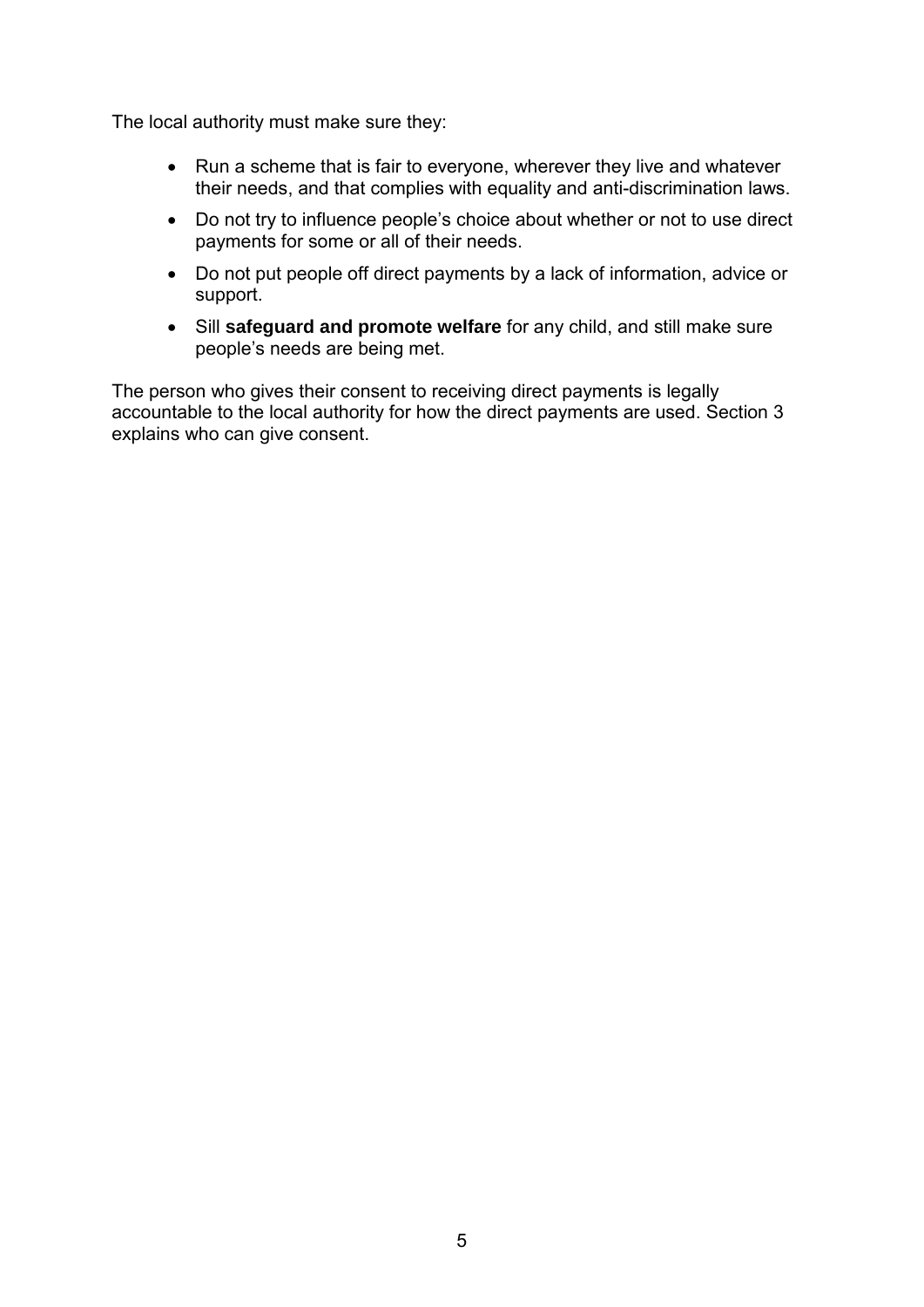# **2. Developing direct payments services locally**

# **Consultation (paragraphs 2.1-2.3)**

Consultation needs to happen over time, not just as a one-off activity. Local authorities need to make sure everyone has an equal chance to have their say and be listened to. This may mean thinking carefully about the best way to consult people who find it hard to use direct payments.

## **Commissioning (paragraphs 2.4-2.5)**

Local authorities need to be good at finding out what kind of services people need and want in their local area, and then either providing them or encouraging others to provide them.

Local authorities cannot refuse or delay the start of direct payments by saying they do not have the right systems in place.

## **Support services (paragraphs 2.6-2.14)**

People need good, easy to understand information and support to help them make decisions about direct payments. They must be able to get information and support when they need it.

Local authorities need a good local support service if direct payments are going to be a success. The support scheme can be provided by the local authority alone, by the local authority in partnership with a local voluntary organisation, or in another way.

The local authority needs to give the local support service enough money to do its job well, so that direct payments can be a realistic option for more people. For example, local support services need specialist knowledge (on things such as dementia, sensory impairment or severe learning disabilities) and the ability to communicate with people who want to use their services (such as Welsh speakers and Deaf people).

Local support services need to offer a wide range of services, including support to be an employer and support to manage direct payments. They may need to support both a disabled young person and their parent, especially during transition to adulthood.

A support service might offer things like:

- A list of local provider agencies.
- Support and advice in setting up and running a direct payments scheme, including financial management.
- Help for people to draft advertisements, job descriptions and contracts.
- Help in explaining the safeguards needed when employing people to work with children or vulnerable adults.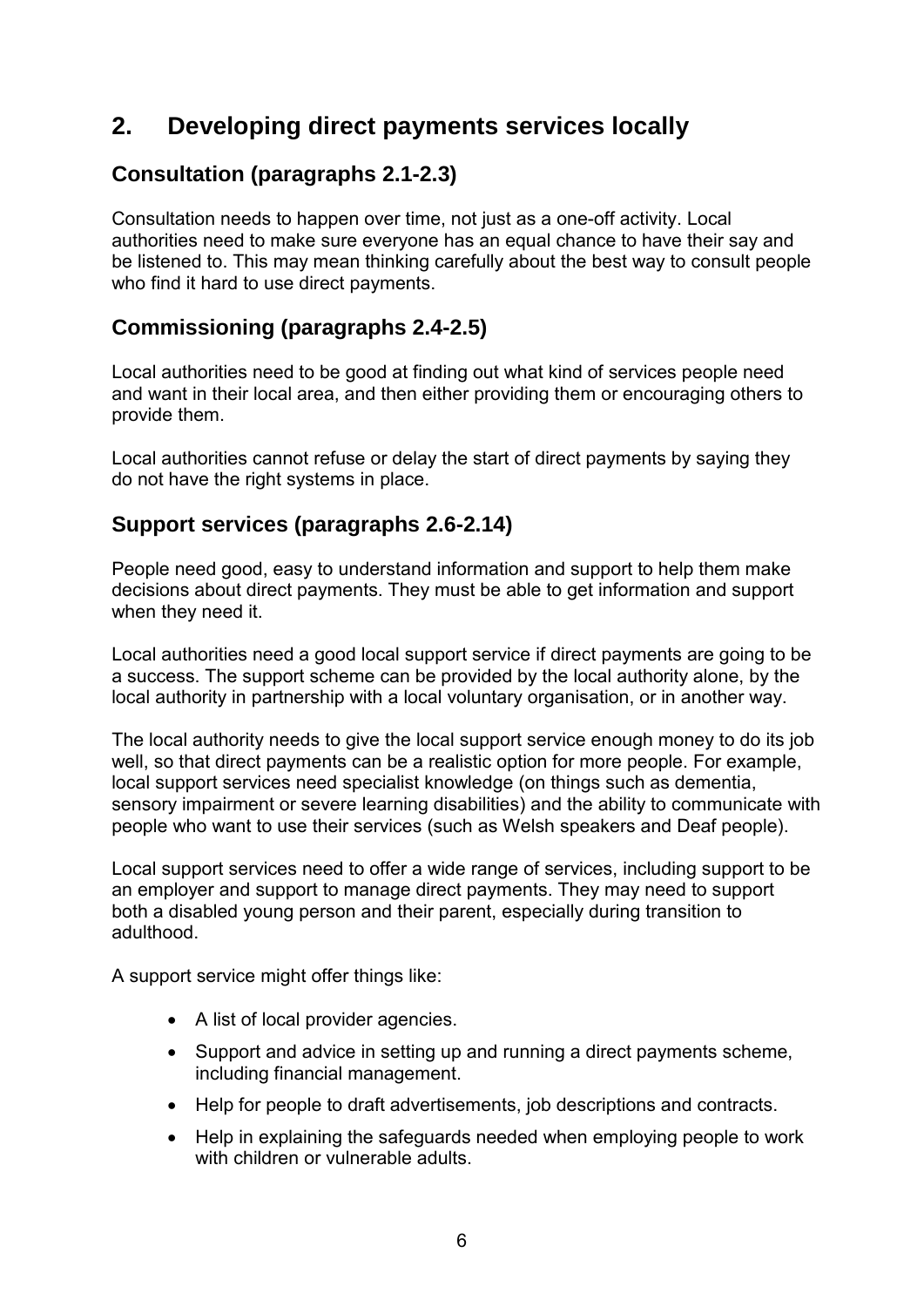- Rooms for interviews and help with interviewing.
- An address for responses to advertisements.
- Support and advice about the legal responsibilities of being an employer.
- Support and advice about being a good manager of staff.
- Support and advice around issues of equality and diversity, including issues of culture and ethnicity (including advice about equality laws).
- Information about income tax and national insurance.
- A payroll service.
- Advice on health and safety issues, including moving and handling.
- Regular training for example, on assertiveness, budgeting skills.
- Some emergency cover support.
- Signposting to other services such as welfare benefits and advocacy.
- Advice about user-controlled trusts.

## **Independent advocacy (paragraphs 2.15)**

Many people who receive direct payments find it helpful to have access to independent advocacy support. "Advocacy" means someone to speak up on the person's behalf. "Independent" means this person does not have a vested interest in the decision that needs to be made. Independent advocacy is important, especially for some older people, people with learning disabilities, people with mental health issues and people who **lack capacity**.

Local support schemes can have a role in speaking on behalf of direct payments users (or potential users) as a whole, especially when the local authority is thinking about changes to the way direct payments are arranged locally.

# **Support for young disabled people (paragraphs 2.16-2.18)**

Disabled young people aged 16 or 17 can get direct payments in their own right, *or* their parents can receive direct payments on their behalf. The local authority needs to decide if the young person is ready to manage direct payments for themselves, if that is what the young person wants. If the local authority decides the young person is ready, then the local authority has a duty to provide direct payments, even if the young person's parents disagree. They must tell the young person how to complain if they disagree with the local authority's decision.

# **Complaints procedure (paragraphs 2.19-2.20)**

The local authority must have a complaints procedure that can be used to complain about social services. This includes complaints about direct payments. There are new rules (see Annex D) that apply if there is a disagreement about how much money an adult must contribute towards their support.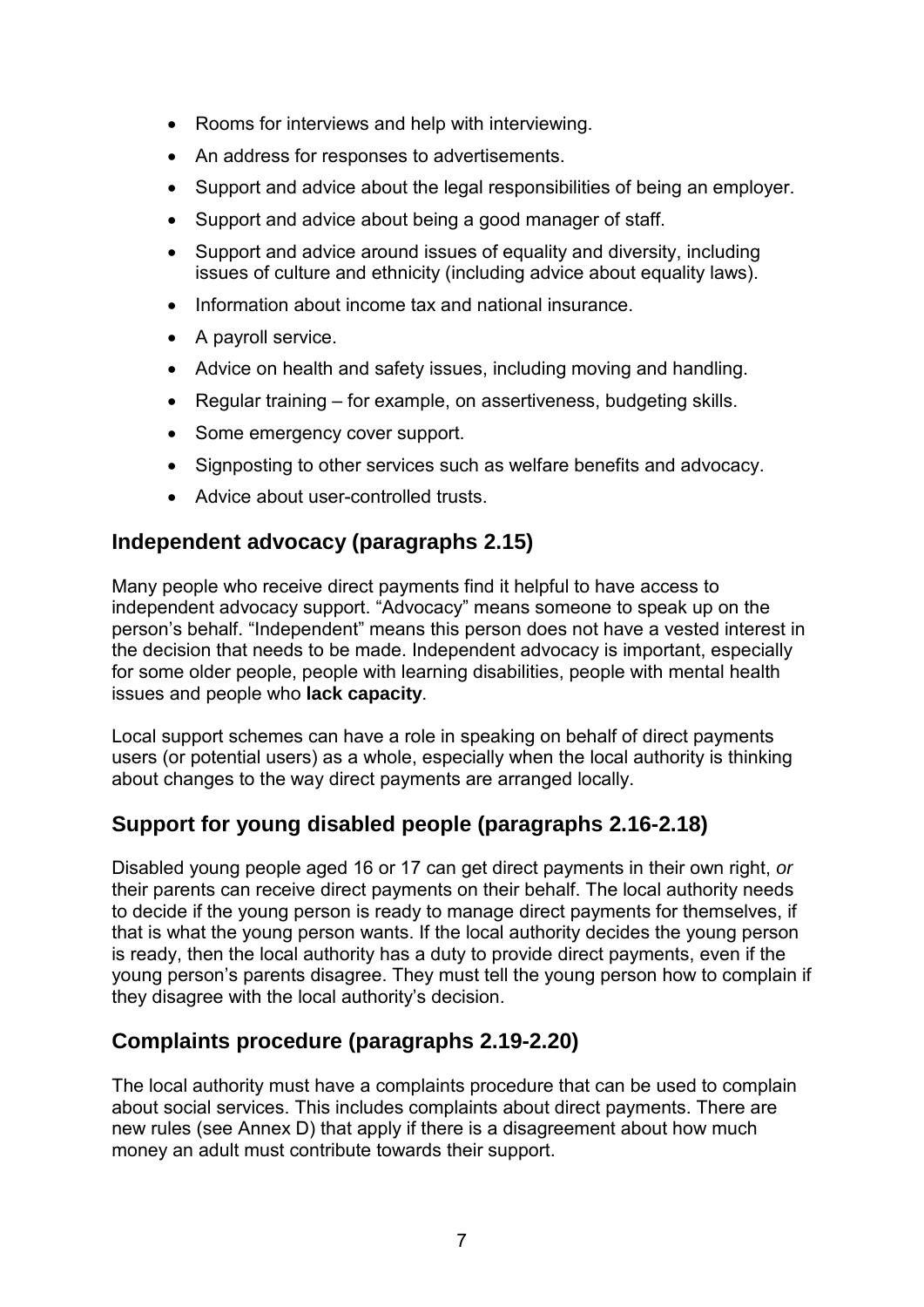# **3. Consent, capacity and ability to manage**

# **Consent (paragraphs 3.1-3.5)**

A person does not have to agree to use direct payments. Some people prefer to have their social care arranged by the local authority. Others start using direct payments, but then change their minds, and decide that they no longer want to receive direct payments. Local authorities can give direct payments to:

- The person who needs social care, if that person has **capacity** and is aged 16 or older.
- A **suitable person** if the person who needs social care **lacks capacity.**
- Someone with parental responsibility for a disabled child under 16 (to meet the child's needs).
- A disabled parent with a child under 16 (to meet the child's needs)
- a carer who is aged 16 or older (to meet their own needs as a carer).

In each case the person has to agree to receive the direct payments.

The person receiving the direct payments needs to understand the responsibilities they are taking on. They can choose to have the payments made to someone else on their behalf. But they, not the person physically receiving the money, are still accountable to the local authority for how the money is used.

# **Capacity (paragraphs 3.6-3.9)**

The local authority needs to be sure that someone has the **capacity** to consent before they can give them direct payments. The law says that the local authority must provide all reasonable support and help to someone before they can decide the person **lacks capacity** to consent to direct payments.

# **Assessing capacity (paragraphs 3.10-3.13)**

The starting point is to assume that someone aged 16 or older has **capacity**. The local authority may need to ask a doctor or other professional to help if there is doubt about someone's **capacity**.

The Mental Capacity Act says that a person is unable to make their own decision if the answer to one or more of these questions is "No":

- Can they understand information given to them?
- Can they retain that information long enough to be able to make the decision?
- Can they weigh up the information available to make the decision?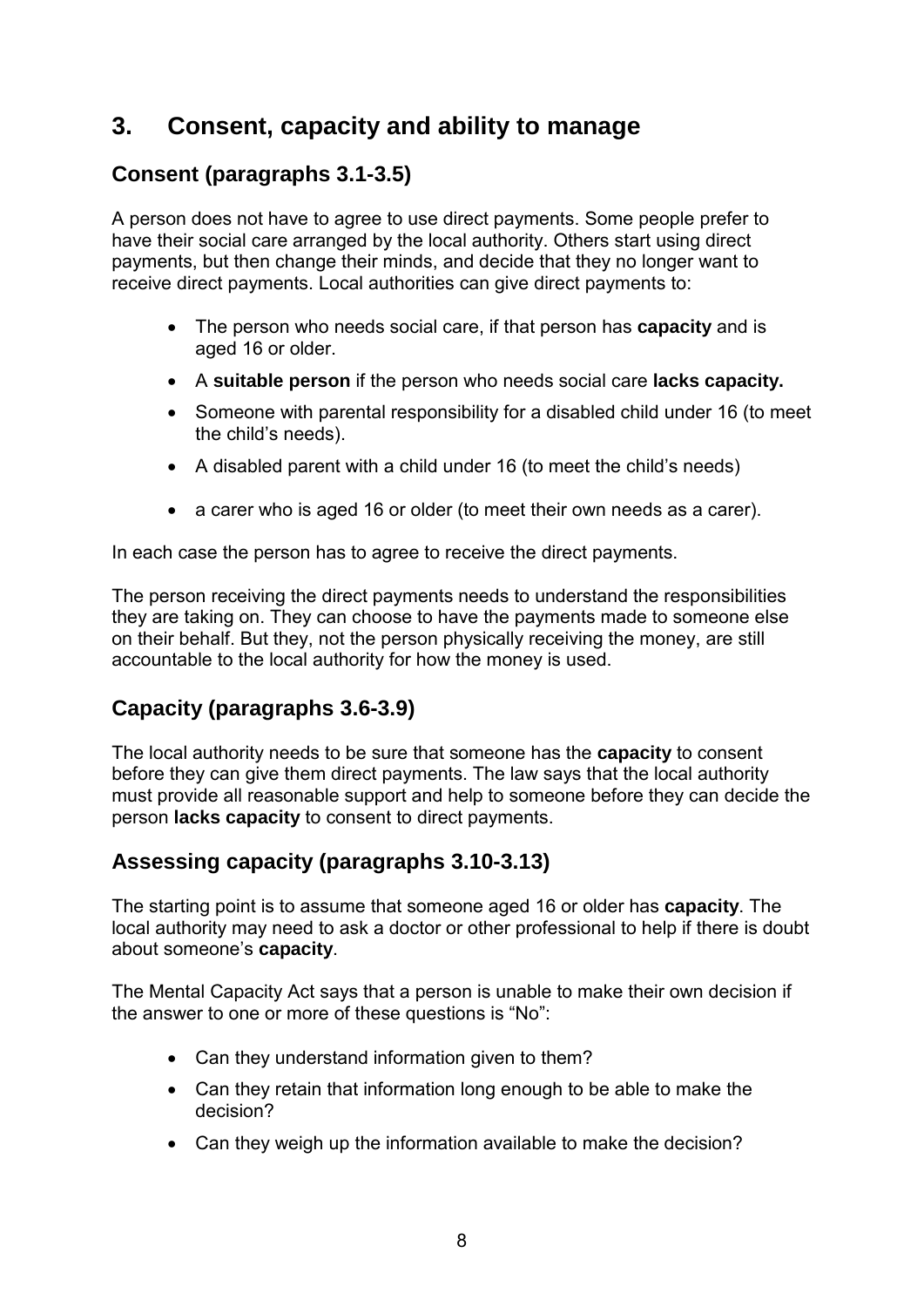• Can they communicate their decision? This could be by talking, using sign language or even simple muscle movements such as blinking an eye or squeezing a hand.

Professional help may be needed if:

- The assessor and the person being assessed disagree about whether the person being assessed has **capacity.**
- Family, friends, carers and/or professionals disagree about the person's **capacity.**
- The person being assessed is telling different people different things, for example they may be telling people what they think the person wants to hear rather than what they personally want.

If the local authority believes a person **lacks capacity** to consent to direct payments, they must keep a written record of how they made that decision, and why they think it is a reasonable decision.

# **Fluctuating capacity (paragraphs 3.14-3.18)**

A person who had **capacity** may lose it long term (for example, because of an accident or dementia). A person who **lacked capacity** may gain it long term (for example, as a result of a new treatment or learning a new skill). Or a person may have **capacity** at some times but not at others (for example, someone with early dementia or bipolar disorder).

This means the local authority may need to check, from time to time, whether a person's **capacity** has changed. The local authority has to make sure a person who **lacks capacity** has as much control as possible over decisions that affect them.

If someone has a **suitable person** and gains long-term **capacity**, the local authority has to find out what the person his/herself wants and put that in place. Once any changes are in place, the **suitable person** will stop getting the money and will stop being responsible for the person's direct payment.

If there are good reasons to think the person has only gained **capacity** for a short time, the **suitable person** can carry on being responsible, but must make sure the person has as much control over their support as possible.

# **Ability to manage (paragraphs 3.19-3.23)**

The local authority must be sure that anyone who receives direct payments will be able to manage them (with support if necessary), and that the person's needs will be met. The person needs to know that they can ask someone else to manage the direct payments for them. They also need to know that they are still accountable to the local authority for how they use the money, even if someone else is doing the managing.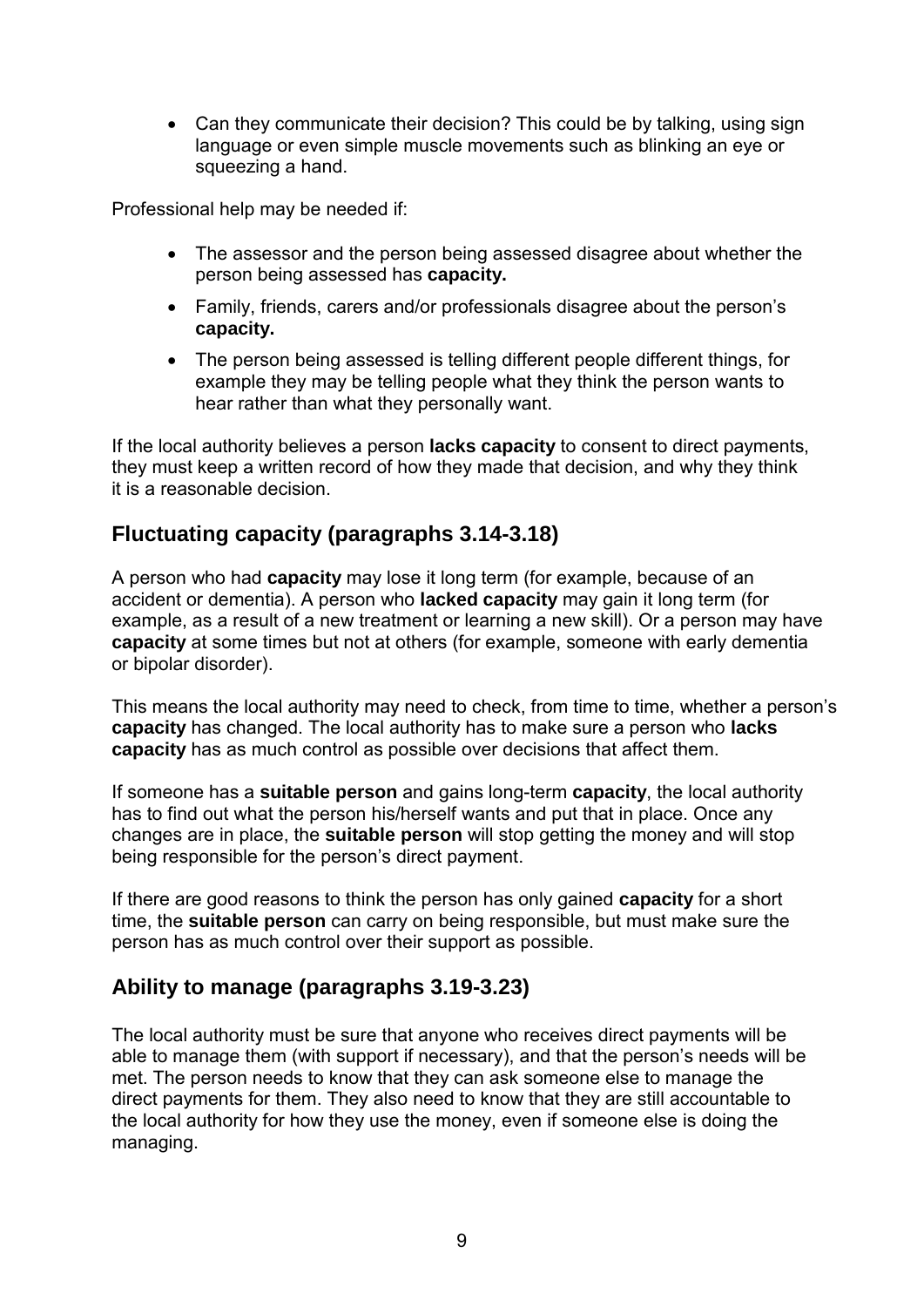If the local authority decides someone cannot manage direct payments, they need to explain their decision to the person (and any family or friends if appropriate). If the person disagrees, they should be able to use independent advocacy to make sure their arguments are listened to. The person can use the local authority complaints procedure.

The local authority needs to make sure people have as much information and support as possible to understand what managing direct payments might mean. People need this information and support as early as possible.

## **Advice on making decisions about the ability to manage (paragraphs 3.24-3.28)**

If the local authority thinks someone may not be able to manage direct payments, they need to keep a written record of why they think this. They may need to ask other professionals for advice. They will need to take into account what support may be available to help the person manage direct payments.

Some people are unsure if they can manage. This should not be taken to mean they cannot manage. The local authority may need to put services in place until the person decides whether they want to use direct payments. It may be useful to suggest that someone in this position uses a mix of direct payments and services from the local authority until they feel more confident.

Local authorities need to look at ways people can be supported to manage direct payments in the long term. The person giving consent to direct payments can use a trust to manage the direct payments and employ staff.

# **Long-term considerations (paragraphs 3.29-3.31)**

It is a good idea for the local authority to talk with the person about what they want to happen if their condition gets worse, they lose their ability to manage direct payments or they lose **capacity**. They may want to choose who they would want to be their **suitable person** if they lost **capacity**. Even if someone knows they will lose **capacity** in the future, that is no reason for the local authority to stop them getting direct payments now.

## **Enduring and lasting powers of attorney and deputies (paragraphs 3.32-3.36)**

## *Enduring and lasting powers of attorney and deputy are explained in the Glossary.*

If the court has appointed a **deputy**, or someone has **lasting power of attorney** for personal welfare, that person would be expected to become the **suitable person**. However, if they do not want to take on that role, the **suitable person** can be someone else.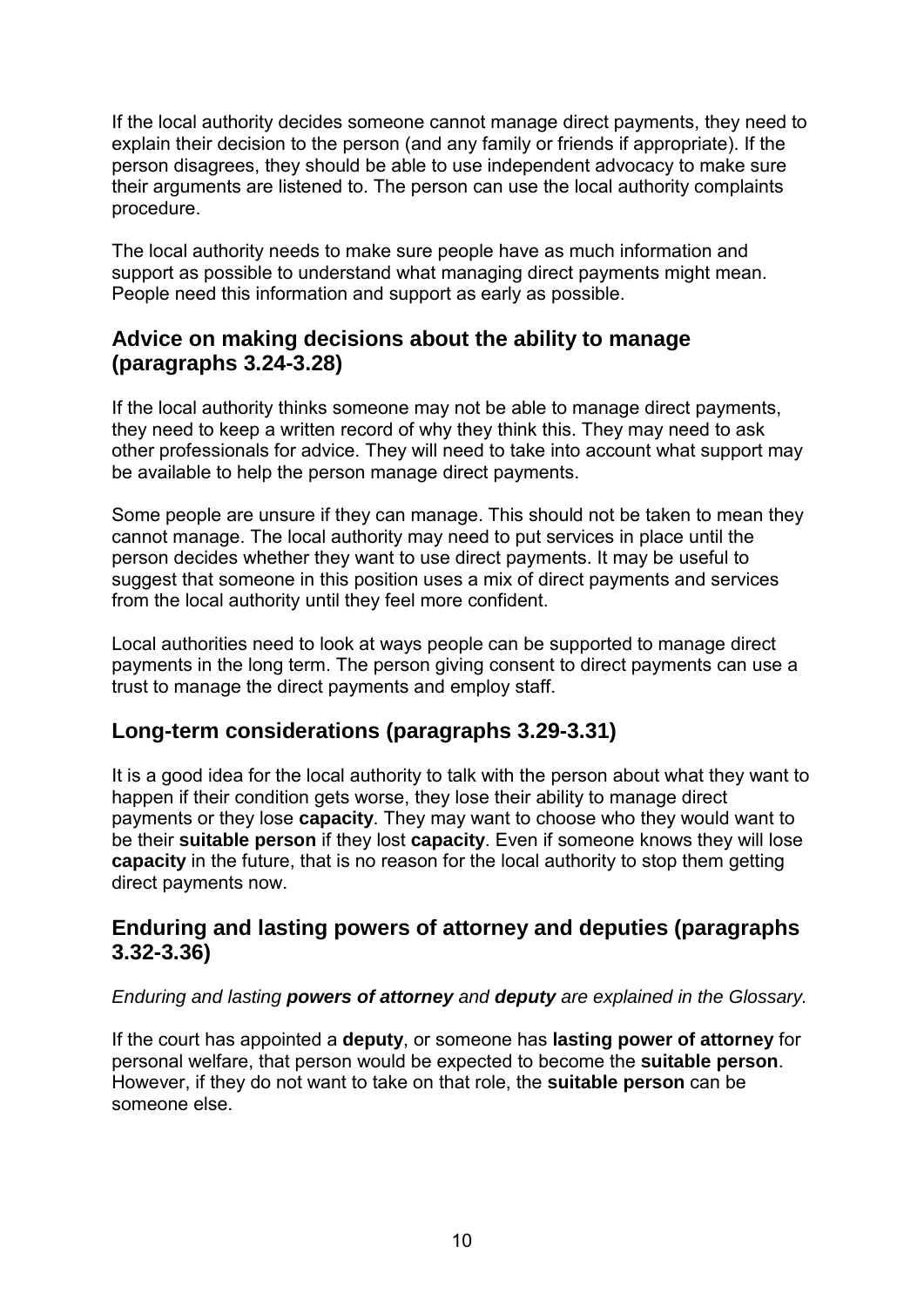Not all **attorneys** or **deputies** wants to take on managing direct payments. Social Services need to help them make an informed decision about whether they want to take on this role.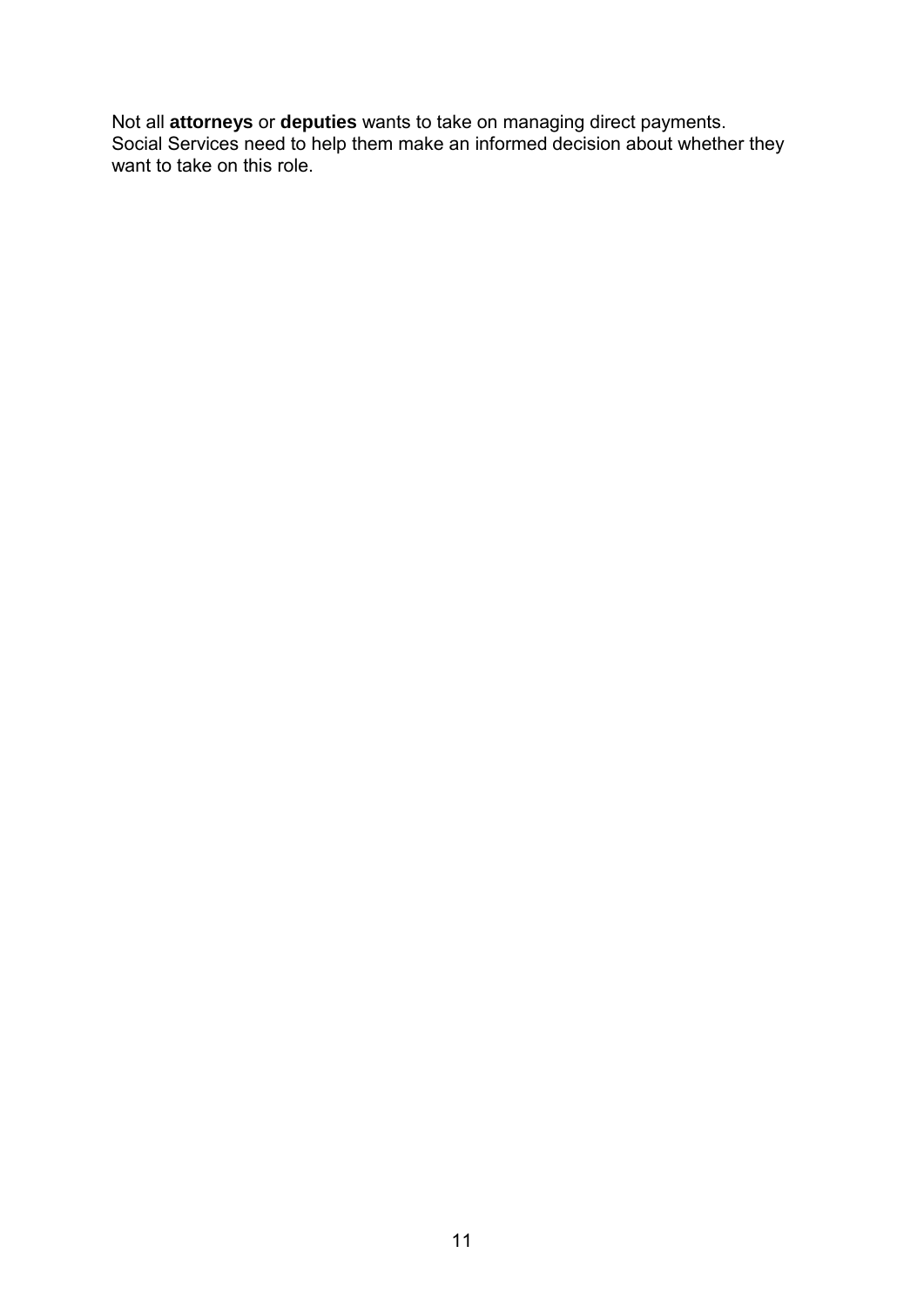# **4. Using direct payments**

## **Support for people with communication difficulties (paragraphs 4.1-4.3)**

People can only make an informed choice if they understand how their support is provided now, and how direct payments works. The local authority needs to make sure people have the information, support and opportunities they need to be able to make informed choices.

Local authorities need to think carefully how to make sure each person gets the information they need. No single way of giving information will work for everyone.

Some people need help to communicate what they want. They should get that help from people who know them well, and who know how they communicate.

# **Setting up direct payments (paragraphs 4.4-4.9)**

The first step is agreeing a care plan that focuses on the **outcomes** that the person wants, and how the person could use their direct payments to achieve those **outcomes**.

Local authorities need to be open to people's unusual or creative ideas about how they want to meet their needs. If a child is involved, the local authority has to be happy the direct payments will **safeguard and promote** that child's welfare. In all cases, the local authority will need to be sure that the persons' needs will be met.

Some people have times when they need more support, and times when they need less. This needs to be covered in the plan.

Local authorities can put conditions on how direct payments can be used, but have to remember that the aim of direct payments is to give people more control and choice. Restrictions, if any, need to be kept as few as possible, and monitoring needs to be as simple as possible.

Local authorities need to think about the support, information and training that is available if someone chooses to use their direct payments to employ their own personal assistants. Many people get most control and choice by employing their own personal assistants, but doing this also carries the most responsibility.

# **Assessment and care plans (paragraphs 4.10-4.15)**

An assessment is a way to find out someone's needs and what **outcomes** they want to achieve. The assessment is the same whether someone plans to use direct payments or services arranged by the local authority services.

The aim of the care plan is to improve the person's situation, not just stop it getting worse. Getting the right support quickly may also save costly support in the future.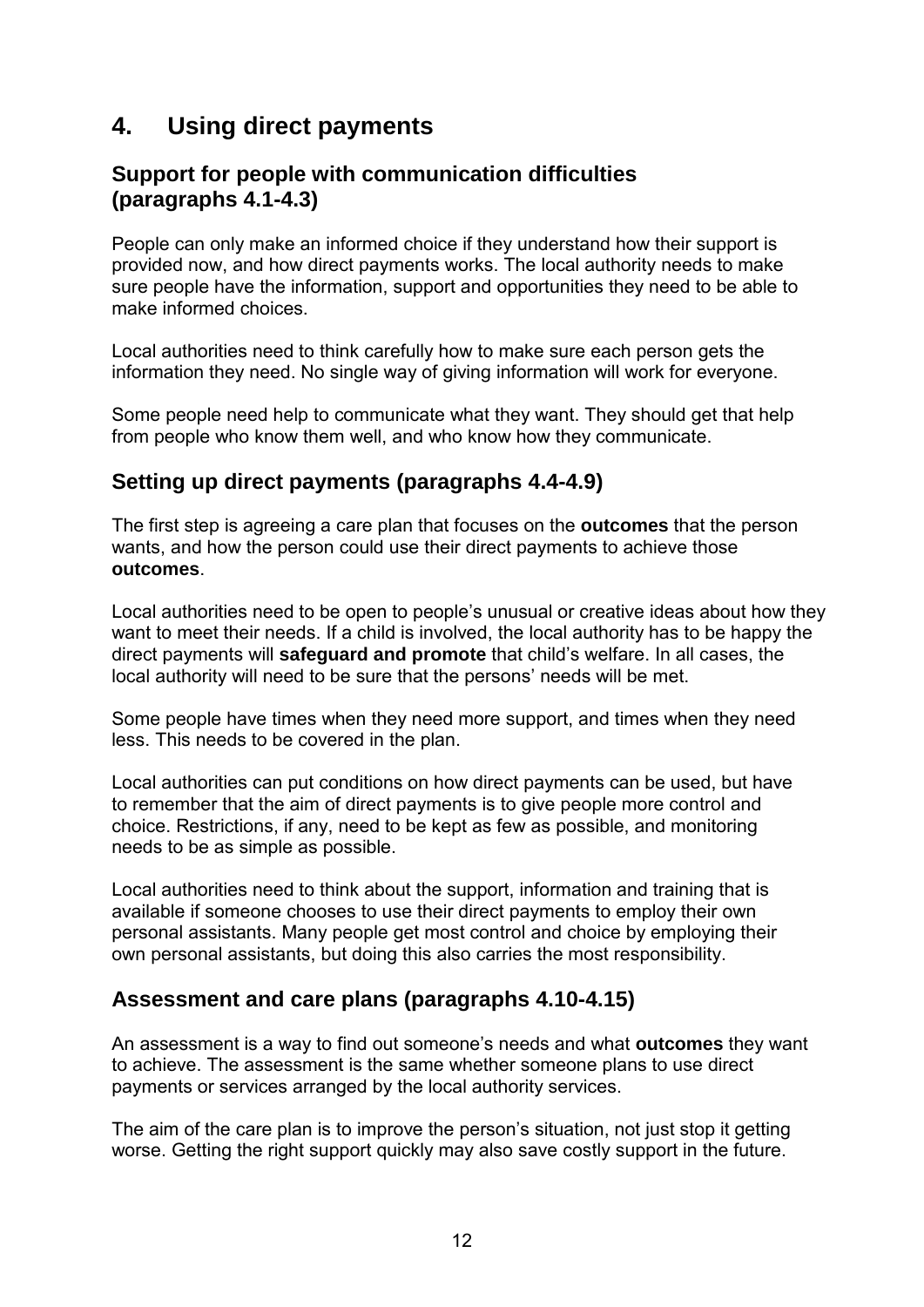People need to make their own informed choices, including choices about risk. Both the local authority and the person need to be clear about any risks, possible consequences and how to reduce the risks. Discussions about risk need to be written down accurately.

Everyone should always have a care plan and be given a written copy of it. The care plan needs to say how the person will achieve their **outcomes** but not be so detailed that the person has little or no choice or control over their support arrangements.

# **Short-term needs (paragraphs 4.16-4.18)**

Some people only need direct payments for a short time, for example, to help them regain their independence when they come out of hospital. Local authorities need a way to put direct payments in place quickly for these people. The care plan will also need to say how the direct payments will finish when they are no longer needed.

Parents of a disabled child can use direct payments for short breaks. Some voluntary organisations have foster families and/or residential homes. Parents can buy a short break from them, or they can make their own arrangements.

# **Short-term care in a registered care home (paragraphs 4.19-4.21)**

Direct payments can be used to buy an adult a short break in a care home, but not longer term care. Short break means no more than four weeks in any twelve month period. However, there are special rules that apply to the calculation of the four week period. These mean an adult can use their direct payment to buy a short break in a care home for longer than four weeks in some circumstances. These special rules are explained in the **full Guidance**.

For children, direct payments can be used to buy more than four weeks of foster or residential care at a time, and no more than 120 days within any twelve months.

Since April 2011, local authorities do not have to carry out a financial assessment to work out how much an adult must pay towards their stay in a care home for short term breaks using a direct payment.

# **People living in residential care (paragraph 4.22)**

If someone lives in residential care, they cannot use direct payments to pay for the residential care. But they *can* use direct payments for things like trying out independent living before officially leaving the care home, or for day-time activities.

# **Equipment (paragraphs 4.23-4.30)**

Direct payments can be used to buy equipment for social care. Direct payments cannot be used for equipment that the NHS has to provide or work that can be paid for by a Disabled Facilities Grant.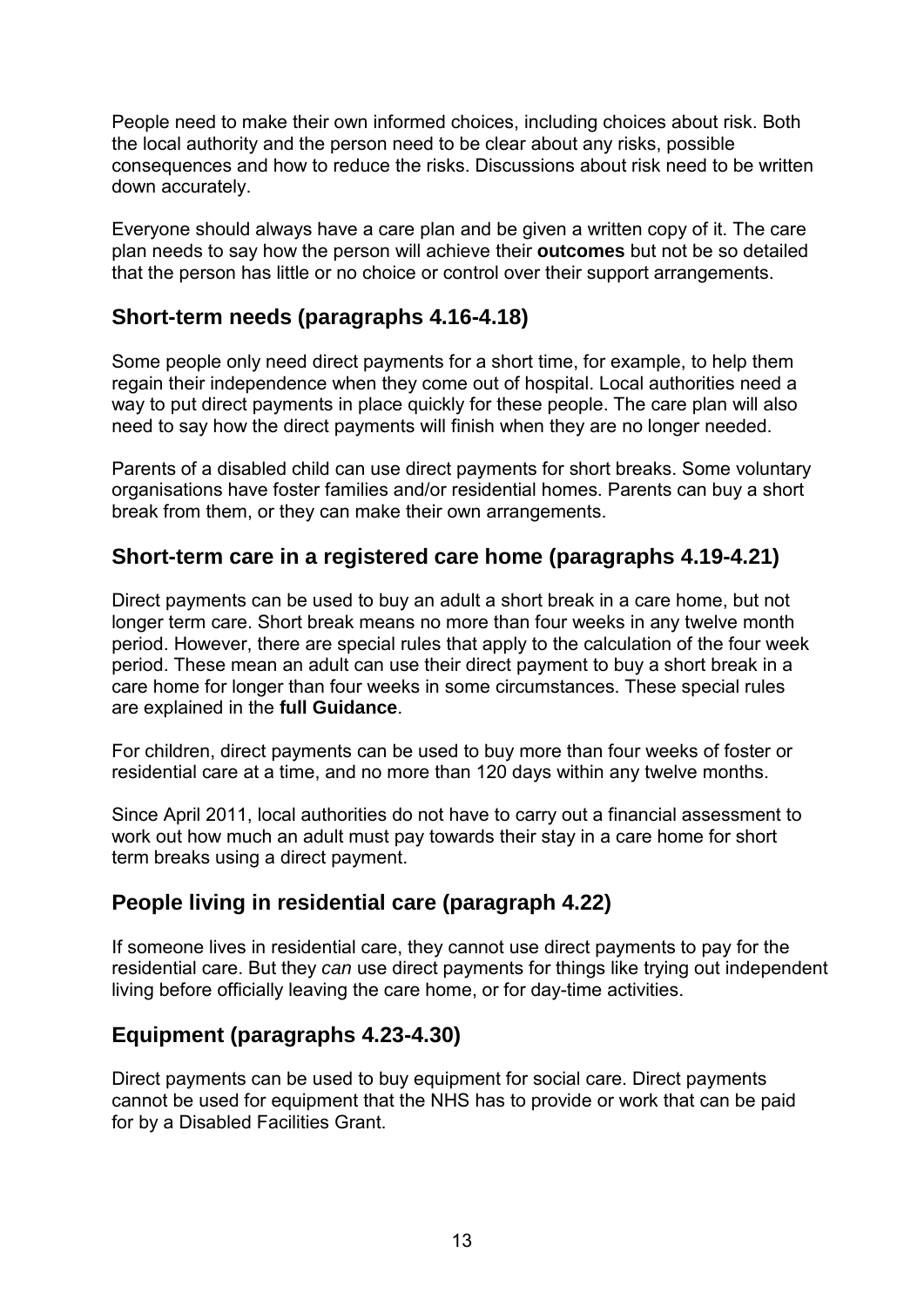For major pieces of equipment, the local authority will need to be sure that the person has specialist advice so that the equipment is safe and right for them and they know how to use it properly.

A direct payments agreement for buying equipment must include name and address of user, any conditions, payment arrangements (including any contribution from the user), proof of sale, warranty, reviewing, ownership, looking after the equipment and what to do if the person no longer needs the equipment.

Equipment can be an important part of making an overall package of support work well, for example buying a pager or mobile phone for personal assistants.

# **Calculating the amount of direct payments (paragraphs 4.31-4.37)**

It is up to each local authority to decide on the amount of direct payments. By law, the amount given in direct payments must be equal to what the local authority thinks it would reasonably cost to provide the service. There is no maximum or minimum value for direct payments.

Direct payments should be enough to make sure the person can buy a suitable standard of service which will meet their needs. The local authority does not have to pay any costs above the level it thinks is reasonable to buy the service.

The local authority needs to say how much they will give in direct payments, and how much the person is expected to contribute *before* the person starts to get direct payments.

Disagreements about the person's contribution can be reviewed under the Social Care Charges (Review of Charging Decisions) (Wales) Regulations 2011. While this is being done, either the person needs to accept the money being offered or the local authority needs to arrange the service.

# **Financial contributions (paragraphs 4.38-4.51)**

There are new regulations (listed in Annex A) that say:

- Which services must be free.
- That the local authority must offer a means test assessment.
- The maximum that a person can be asked to contribute.
- What income and capital must be ignored when working out how much someone must contribute.

Direct payments can be paid gross or net. Gross means the local authority gives the full direct payments, and then claims back any contribution the person has to pay. Net means the local authority only gives the person the local authority's share of the cost as direct payments. It is up to the local authority to decide which payment system it wants to operate, but they are expected to discuss this with people receiving direct payments first.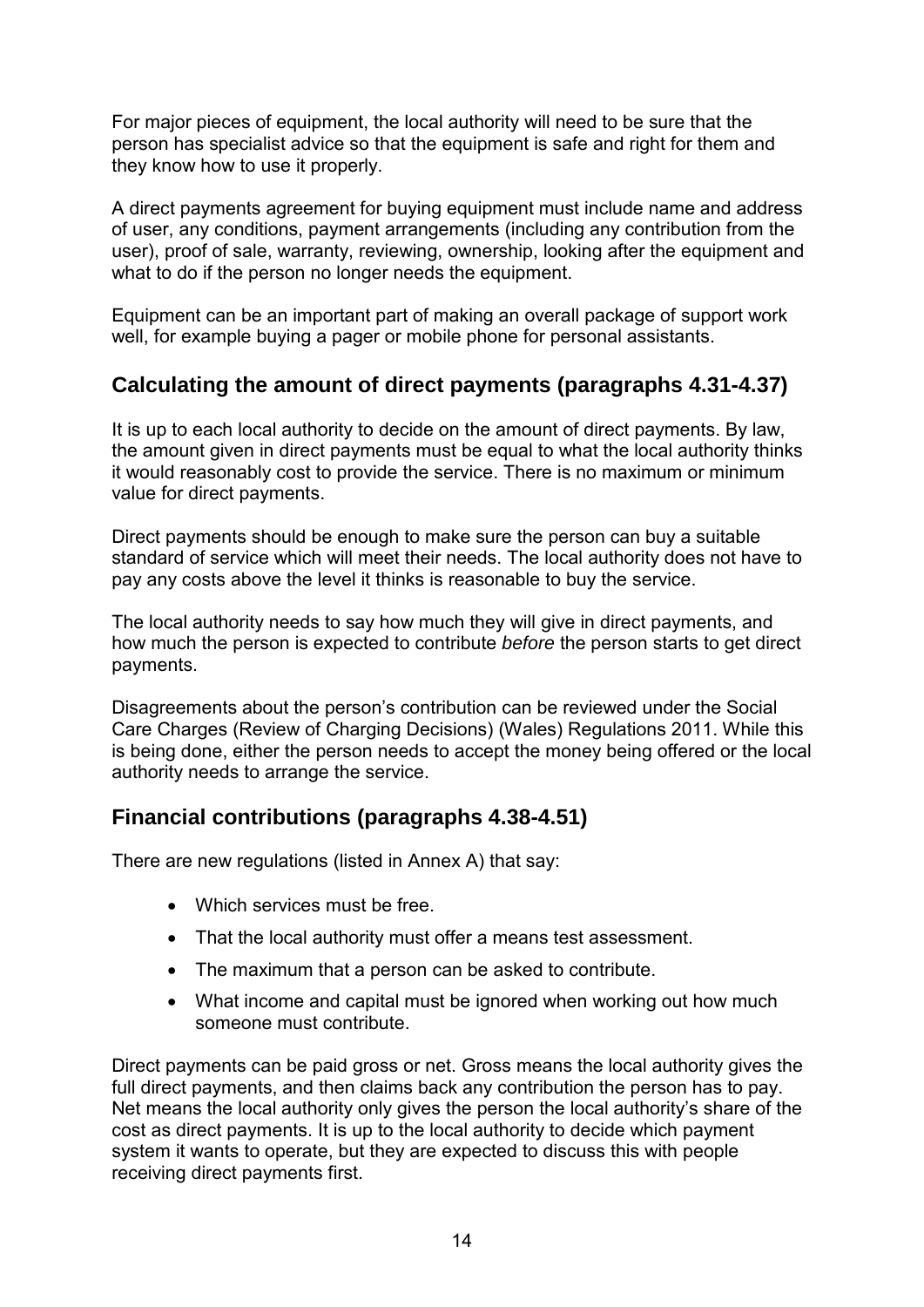# **Making payments (paragraphs 4.52-4.53)**

The local authority:

- Decides when and how often to make payments.
- Must give the person full information about the arrangements.
- Must make sure the payment system is reliable *and*
- Must have a back-up system for emergency extra payments.

As long as someone is achieving what it says in their care plan, they can control when they spend the money. For example, they are allowed to "bank" some of the money to use later.

# **Swapping to direct payments from using services (paragraph 4.54)**

At, or just after, the next review of their care plan, each person eligible for support from the local authority should be asked if they want to:

- Swap to direct payments.
- Swap to a mix of direct payments and services provided by the local authority.
- Stay with services provided by the local authority.

Direct payments cannot be used to buy local authority services.

People do not have to wait until the next review of their care plan if they want to switch to direct payments. They can ask at any time.

# **Monitoring payments (paragraph 4.55)**

Local authorities need to check whether a person's direct payments are being used properly. This is explained below in Section 7.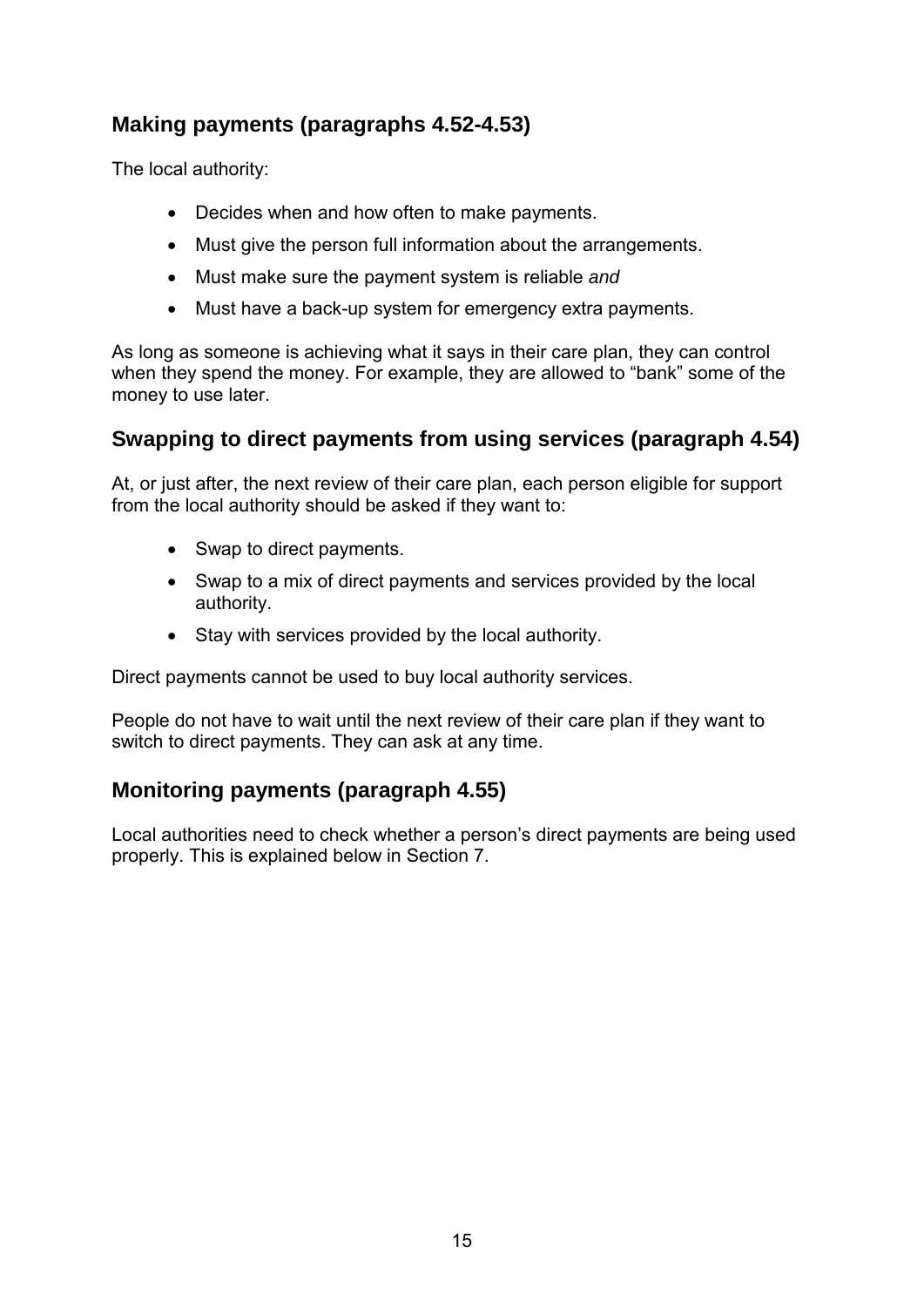# **5. Specific delivery issues**

# **Choice and risk (paragraphs 5.1-5.6)**

The local authority needs a policy that covers choice, giving people the power to make decisions and managing risks. People are allowed to take risks, but the local authority needs to make sure the person understands the risks and has thought of ways to reduce the risk. This includes explaining the use (and limits) of CRB checks in employing people who are suitable.

Some people only need the local authority to carry out a quick check to make sure everything is going well. Others (for example someone who has a **suitable person**) may need more frequent, face-to-face checks to prevent problems or catch problems before they become serious.

# **Health and safety (paragraphs 5.7-5.10)**

Local authorities need to be happy that a person understands their responsibilities for health and safety. People should be encouraged to make sure they have safe and legal methods for tasks like lifting, handling and using equipment. People receiving direct payments have a common law duty of care to the person helping them. If they employ the person, they also have legal health and safety duties under employment laws.

The Health and Safety Executive (HSE) has guidance on lifting and handling. Its guidance says that policies should not put unreasonable limits on someone's choice, privacy or dignity.

Local authorities should give people a copy of any risk assessments that were carried out during their care assessment, so they can show it to whoever they pay to provide help.

# **Close relatives (paragraphs 5.11-5.12)**

Usually, a person *cannot* use direct payments to pay for services from a close family member. "Close family member" means:

- Husband, wife, civil partner or person they live with as a partner.
- Close relative who lives with them, or that relative's husband, wife, civil partner or any person that the relative lives with as a partner.

There may be exceptions, but only if a local authority really thinks it is the best way to meet a person's needs or promote a child's welfare.

# **Direct payments recipients as employers (paragraphs 5.13-5.17)**

People may welcome support to become an employer, to recruit a self-employed assistant or to choose an agency. The local authority may want to include a payroll service in the local support services.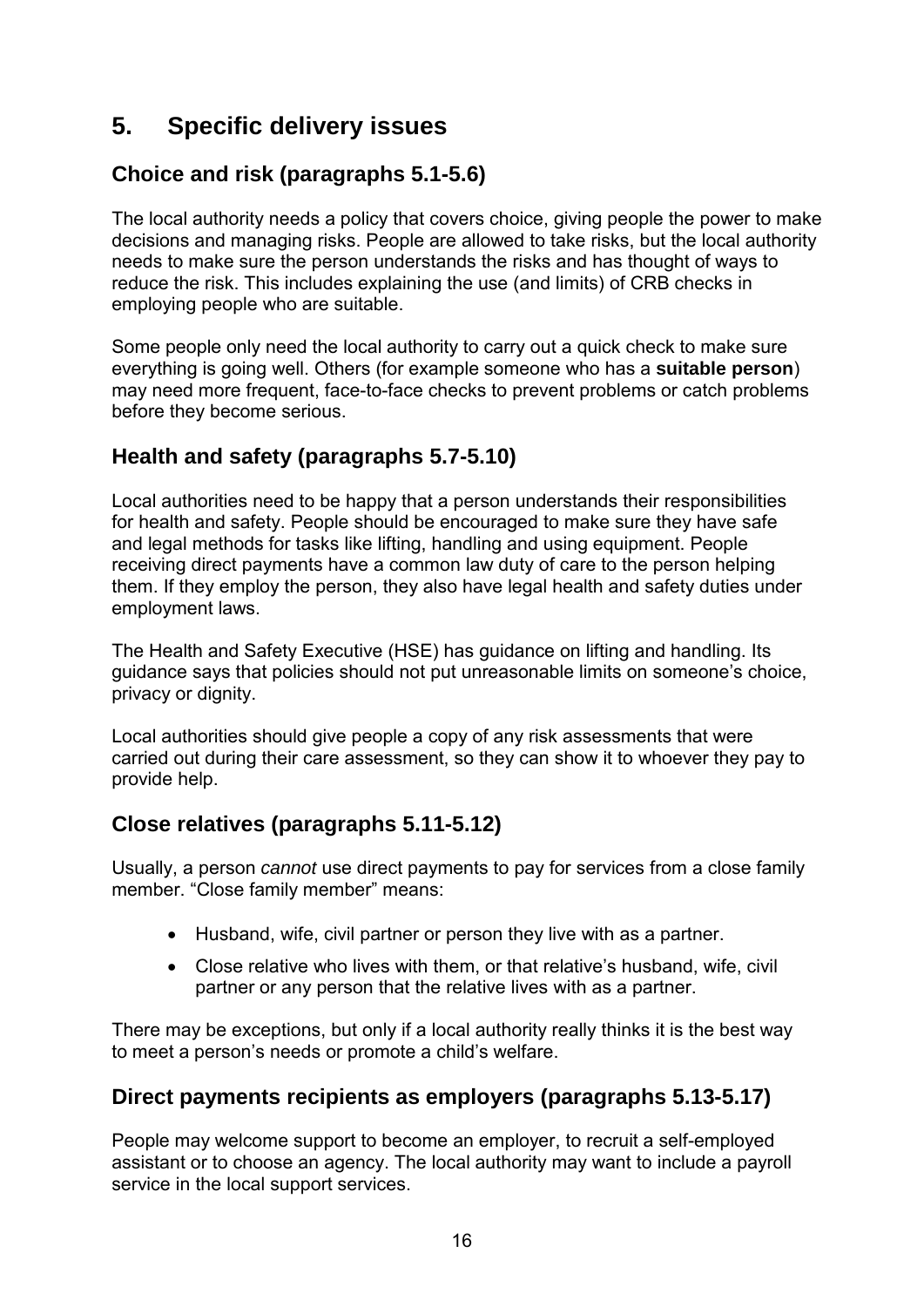By law, a person using direct payments must give a written contract to anyone they employ within two months of them starting work. [www.direct.gov.uk](http://www.direct.gov.uk/) and [www.businesslink.gov.uk](http://www.businesslink.gov.uk/) have advice about employment law.

Local authorities should explain the responsibility of being an employer, without making it sound more complicated than it is so that people are put off unnecessarily.

The local authority still keeps its **duty** to make sure that the person's needs are being met, so local authorities may want to:

- Tell carers and personal assistants about training.
- Let them have a place on any suitable local authority courses.

Legal advice is needed before making a contract with a 16 or 17 year old, because contracts are not always legally binding on someone under 18.

## **Criminal Records Bureau (CRB) checks and employing someone suitable**

## *Children and young people (paragraphs 5.18-5.22)*

The local authority:

- Needs to work in partnership with parents to **safeguard and promote the welfare** of the child or children.
- Needs to be sure that the parents will use direct payments to **safeguard and promote welfare** before they agree to give the parents direct payments.

When a CRB check has been asked for, the local authority should suggest that a child continues to get services from their current provider or a registered agency until the CRB checks are back for any potential employee.

A clean CRB check does *not* mean someone is suitable to work with children, and local authorities need to make sure parents know this. The local authority cannot agree to a parent using direct payments to employ someone if the CRB check shows the person is unsuitable.

The local authority will countersign the application for a CRB check. The applicant will usually pay the fee his/herself. The local authority may include money to cover the fee in someone's direct payments so the successful candidate can be reimbursed.

### *Adults (paragraphs 5.23-5.25)*

CRB checks on potential employees should be recommended by the local authority but are not compulsory if the employer is:

- An adult with **capacity.**
- A **suitable person** who is a close family member or friend.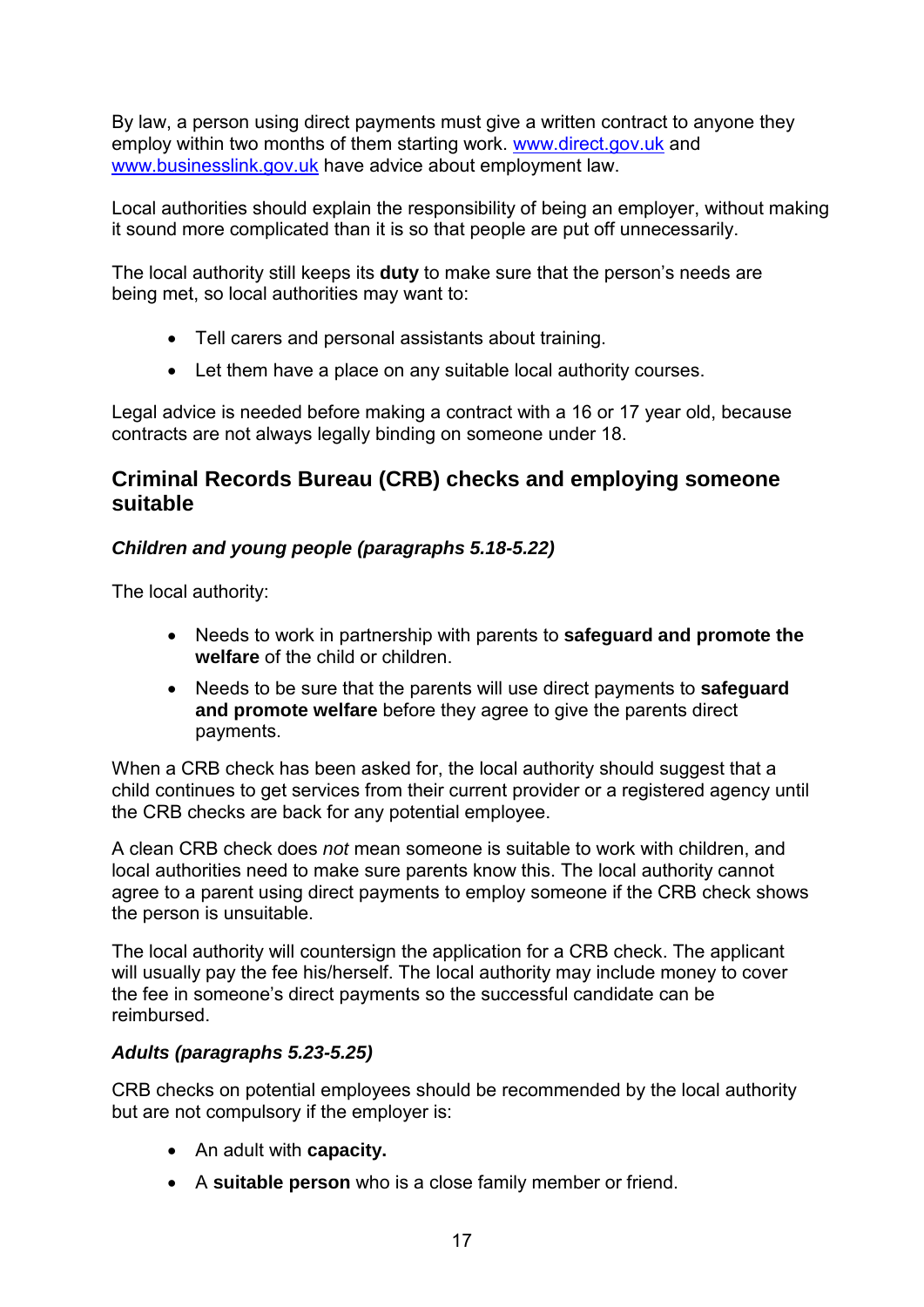Any other **suitable person** is required by law to get a CRB check for anyone they want to employ using the direct payments.

The local authority must keep up to date on the law about CRB checks.

Annex F has more about employing people.

## *The Vetting and Barring Scheme (paragraphs 5.26-5.28)*

Current arrangements stay in place until this new scheme starts. The new scheme will not start until after early 2012.

Local authorities will need to make sure they give people up to date legal information about on checking if staff are suitable, and have up to date polices of their own.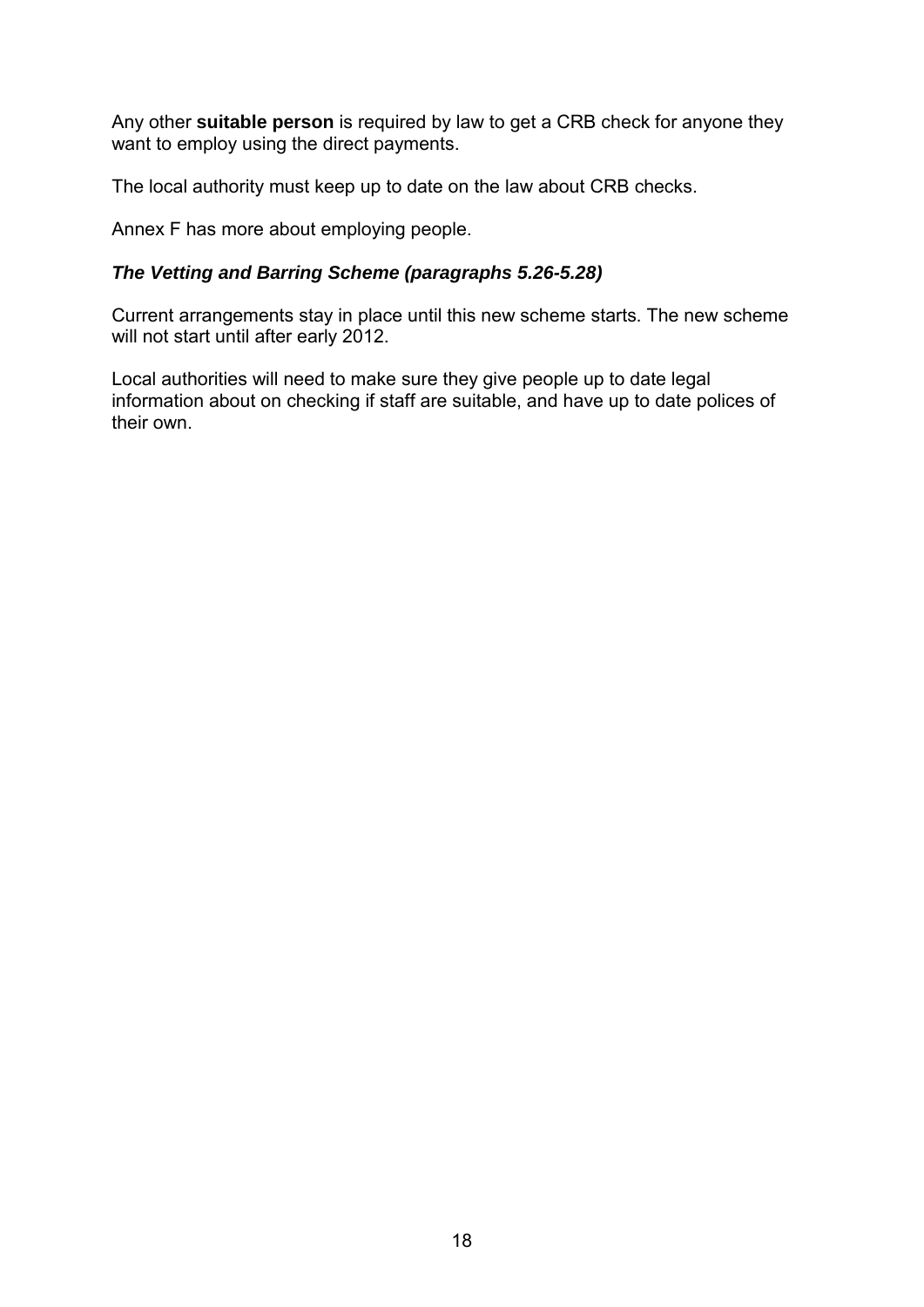# **6. Where additional support is required**

# **Parents and children (paragraphs 6.1-6.2)**

By law, local authorities must provide information about local services for children and families. It is essential that families have information about the full range of services, including the option of direct payments. Parents, the local authority and other professionals must work together and take into account what children and their families think and want.

# **Direct payments to disabled parents to meet their child's needs (paragraphs 6.3-6.5)**

Disabled people with parental responsibility may need direct payments for their personal needs, to help them with parenting or to meet the needs of the family as a whole. Adult and children's services will need to work together well. Advocacy services can help families make the best use of direct payments.

The needs of the whole family need to be considered together, even if these needs are assessed under more than one law,. Any assessments need to be coordinated, so families do not end up with a lot of separate assessments.

## **Direct payments to the parent of a disabled child (paragraphs 6.6-6.12)**

The local authority keeps all its responsibilities to the child and family even if the parent opts for direct payments.

When considering direct payments, some parents will need advice about their child's need for extra support or protection. Other parents may need support to let their disabled child take risks, including (for 16 or 17 year olds) the chance to manage their own support using direct payments.

Local authorities should tell parents clearly what steps to take to make sure anyone they employ is suitable, alert them to any risks of abuse and check they know how to minimise the risk of abuse.

Parents should make sure that any childcare they pay for is registered with Care and Social Services Inspectorate Wales (CSSIW). This applies to childcare for children under 8 and is to make sure that childcare meets certain standards.

Parents should be encouraged and supported to help their disabled child get the same kind of opportunities as any other child.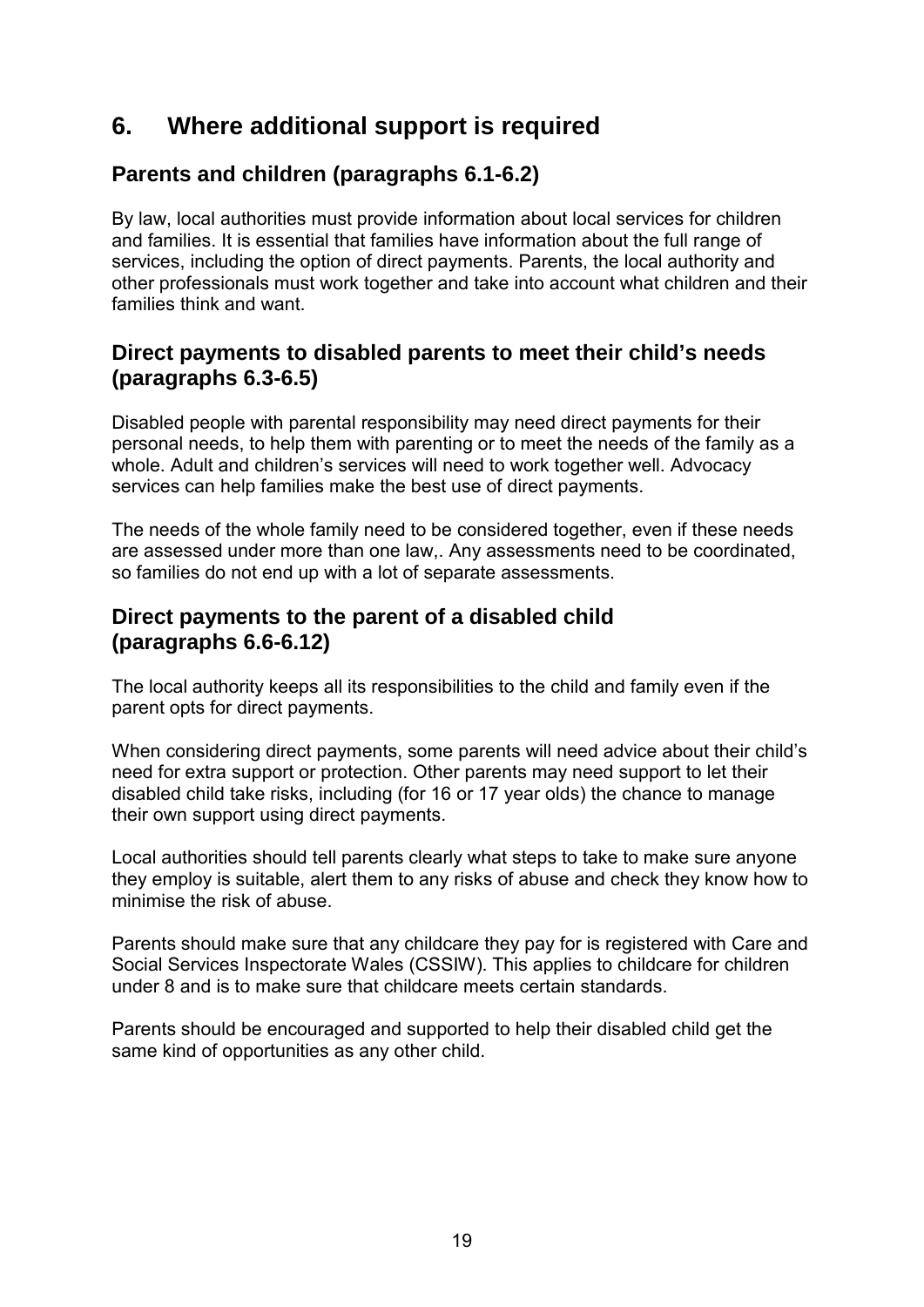# **Intimate care for a disabled child using direct payments (paragraph 6.13)**

Parents can use direct payments to pay for intimate care. Parents should be encouraged to listen to their child, particularly if the child finds it hard to communicate.

## **Childcare and childminding (paragraph 6.14-6.16)**

Parents of disabled children need to know that anyone who cares for a child under 8 for over two hours a day and for payment has to register as a childminder, unless they are providing care in the parent's own home. Local authorities should have a list of local registered child minders and childcare.

Working parents may be able to get help with childcare costs through Working Tax Credits. This weblink lets you check <http://taxcredits.hmrc.gov.uk/HomeNew.aspx>

# **Transition from children's to adult services (paragraphs 6.17-6.26)**

Transition is not a one-off event that happens on someone's 18<sup>th</sup> birthday; it is a process.

A 16 or 17 year old may want to use direct payments as part of making more decisions for themselves and having more control over their lives. They can use direct payments to overcome disabling barriers to social and leisure opportunities.

One way for young people to learn to manage direct payments is to let them start by using direct payments for a small part of their care and gradually build it up until, ideally, by the age of 18 they are ready to manage all their care using direct payments. Young disabled people can have help to manage their direct payments. This can include having a user-controlled trust.

Until the young person is 18, the local authority has a **duty** to make sure the way direct payments are used is **safeguarding and promoting the welfare** of the young person.

When a young person becomes 18, it is still important for local authorities to recognise and respect the views of parents who have been managing their child's support.

If an 18 year old **lacks capacity**, the parent can choose to continue (or start) to get direct payments on behalf of the young adult as their **suitable person**.

Local authorities need to plan for transition to avoid gaps in support after someone's  $18^{th}$  birthday.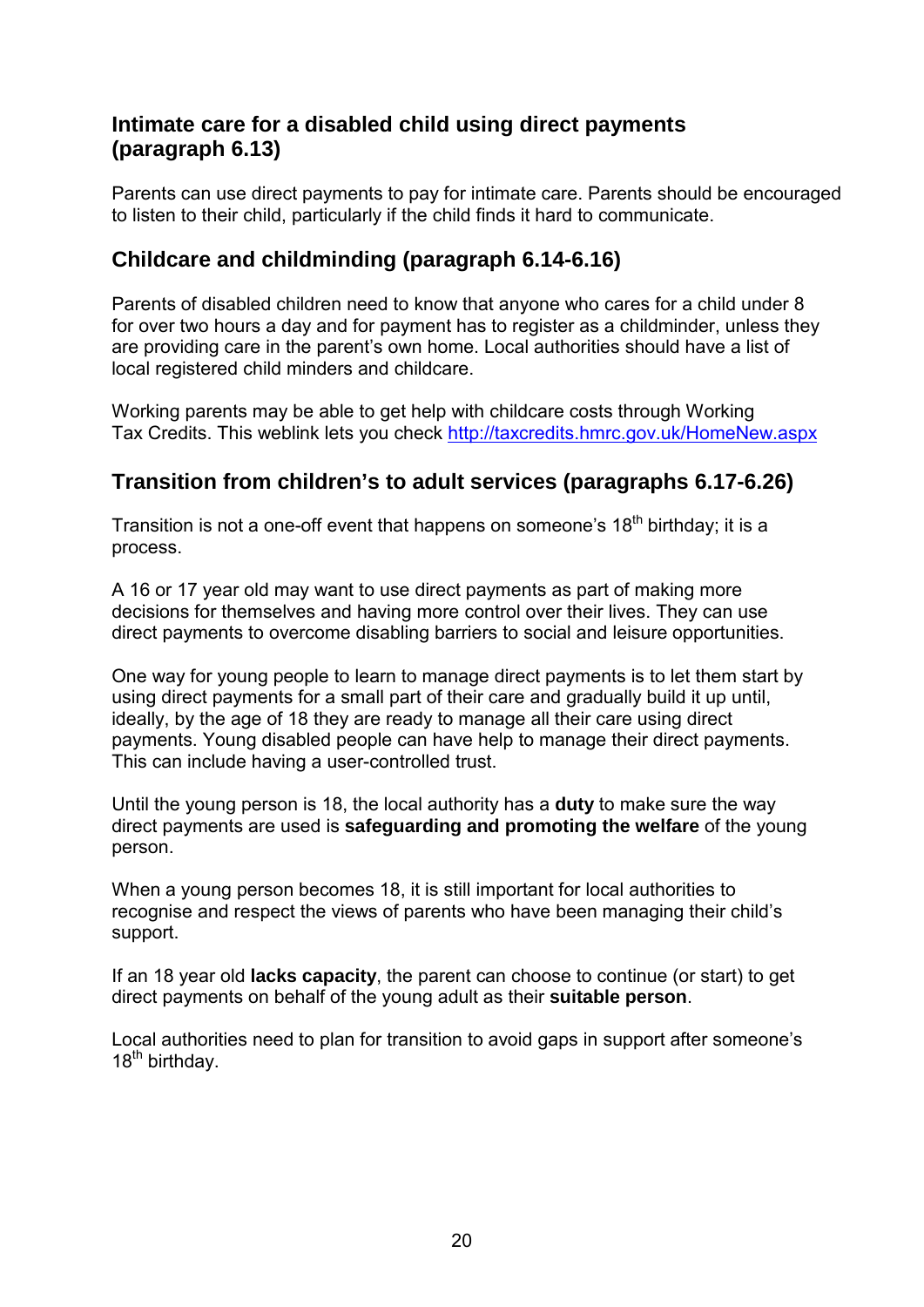## **Direct payments for adults lacking mental capacity to consent (paragraphs 6.27-6.30)**

Since April 2011, adults who **lack capacity** have been able to benefit from direct payments by having a **suitable person** who consents to receive and manage direct payments on their behalf.

## **Appointing a suitable person (paragraph 6.31-6.38)**

The local authority has to put the person's **best interests** above any other consideration when thinking about a **suitable person**.

The local authority needs to check if the person has appointed an attorney or if a court has appointed a **deputy**. If so, that person needs to be asked first if they agree to be the **suitable person**.

If the person doesn't have an **attorney** or **deputy** (or if they have one but that person doesn't want to be the **suitable person)**, the local authority can look for someone else. If the **attorney** or **deputy** has the legal power to make welfare decisions for the person, they must agree to someone else becoming the **suitable person**.

Whatever the situation, the local authority needs (if practical and appropriate) to consult and taken into account the views of:

- Anyone the person said they wanted consulted *before* they lost **capacity.**
- Anyone caring for the person or with an interest in the person's welfare.
- The person themselves (as far as possible), including any relevant written statement they made before they lost **capacity.**
- Any attorney or deputy, even if they do not want to be the **suitable person.**

# **Conditions to be met by the suitable person (paragraphs 6.39-6.42)**

A local authority must be satisfied that a person's needs can be met through direct payments, in the same way as when someone with **capacity** wants to use direct payments.

The **suitable person** must:

- Be able to manage direct payments.
- Act in the **best interests** of the person.
- Not use direct payments to employ a close relative.

There is extra *Direct Payments 'Suitable Person' Guidance* available to help local authorities appoint a **suitable person**.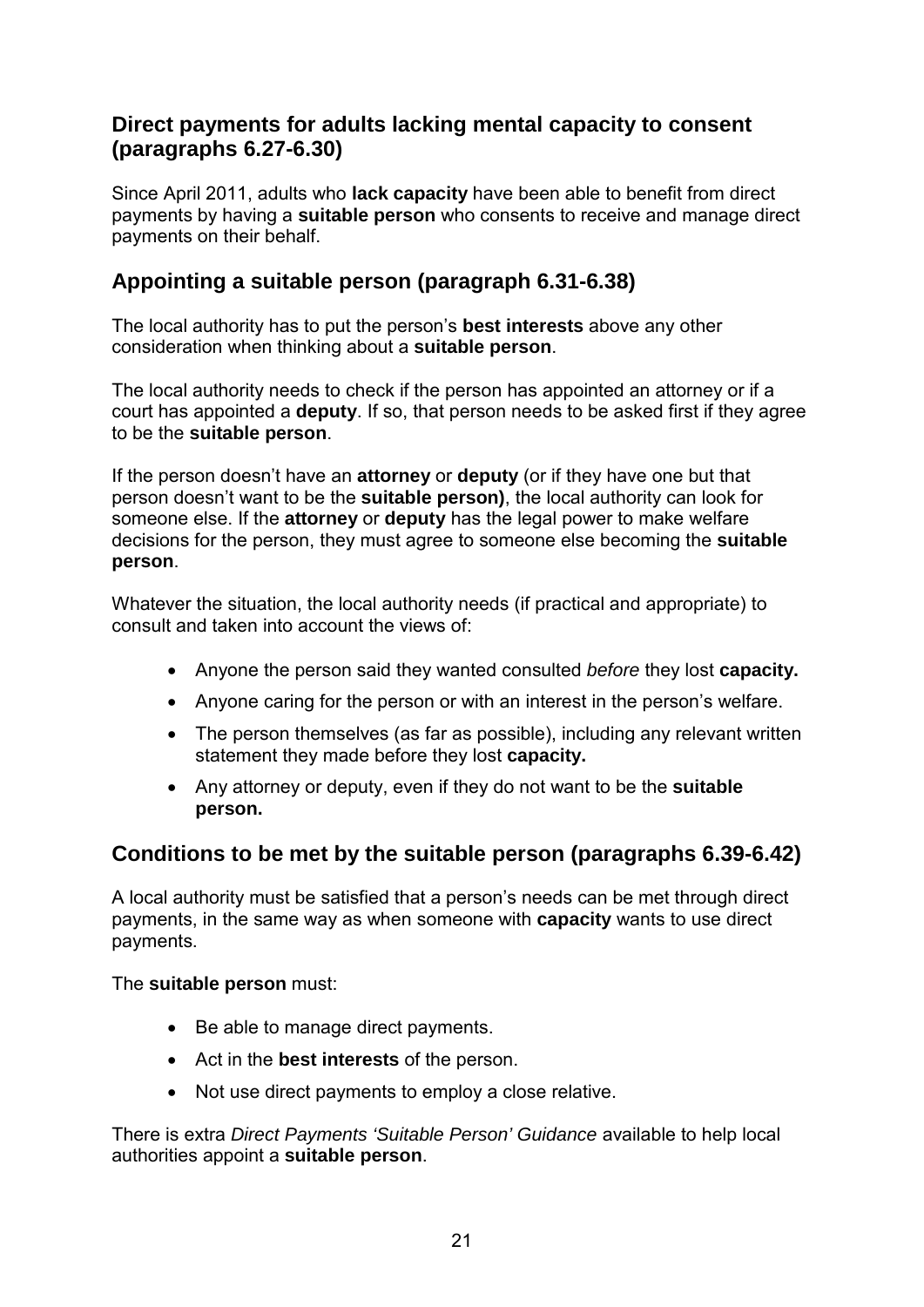The basic principles of **best interest** in the 2005 Mental Capacity Act are:

- Helping the person to have as much of a role as possible in making choices and decisions.
- Trying to take into account what the person would have taken into account if they were making the decision for themselves.
- Not making assumptions about what is in the person's best interests based on their age, how they look, their condition or their behaviour.
- Working out if the person may now have **capacity.**
- Consulting others about decisions, including anyone caring for the person, their family and friends, and anyone who has power of attorney or who has been appointed as deputy.
- Keeping a record of how the decision was made.

## **Where disputes arise (paragraphs 6.43-6.44)**

It is up to the **suitable person**, supported by the local authority, to balance different opinions and make a **best interests** decision using the principles of the 2005 Mental Capacity Act. Wherever possible, the person who **lacks capacity** should be involved in the discussions.

# **Advocacy (paragraph 6.45)**

It may be helpful for a person who **lacks capacity** to have an independent advocate. This is particularly important if:

- The person has no close family or friends who take an interest in their welfare.
- Family members disagree among themselves or with professionals about what is in the person's **best interests.**
- The person has already had contact with an advocate.
- There are worries about whether the person is adequately protected.

# **Approaches to risk (paragraphs 6.46-6.47)**

People who **lack capacity** have a lot to gain from direct payments. However, people who **lack capacity** can be more vulnerable to abuse and less able to speak up if they are abused. Local authorities need to take this into account and may need to hold frequent face-to-face reviews, particular when starting to use direct payments. They should consider involving other people, particularly anyone consulted about who should be the **suitable person** and an independent advocate.

# **Safeguarding (paragraphs 6.48-6.50)**

Unless the **suitable person** is a close relative or a friend who already provides care, the local authority must get a CRB check on the **suitable person**.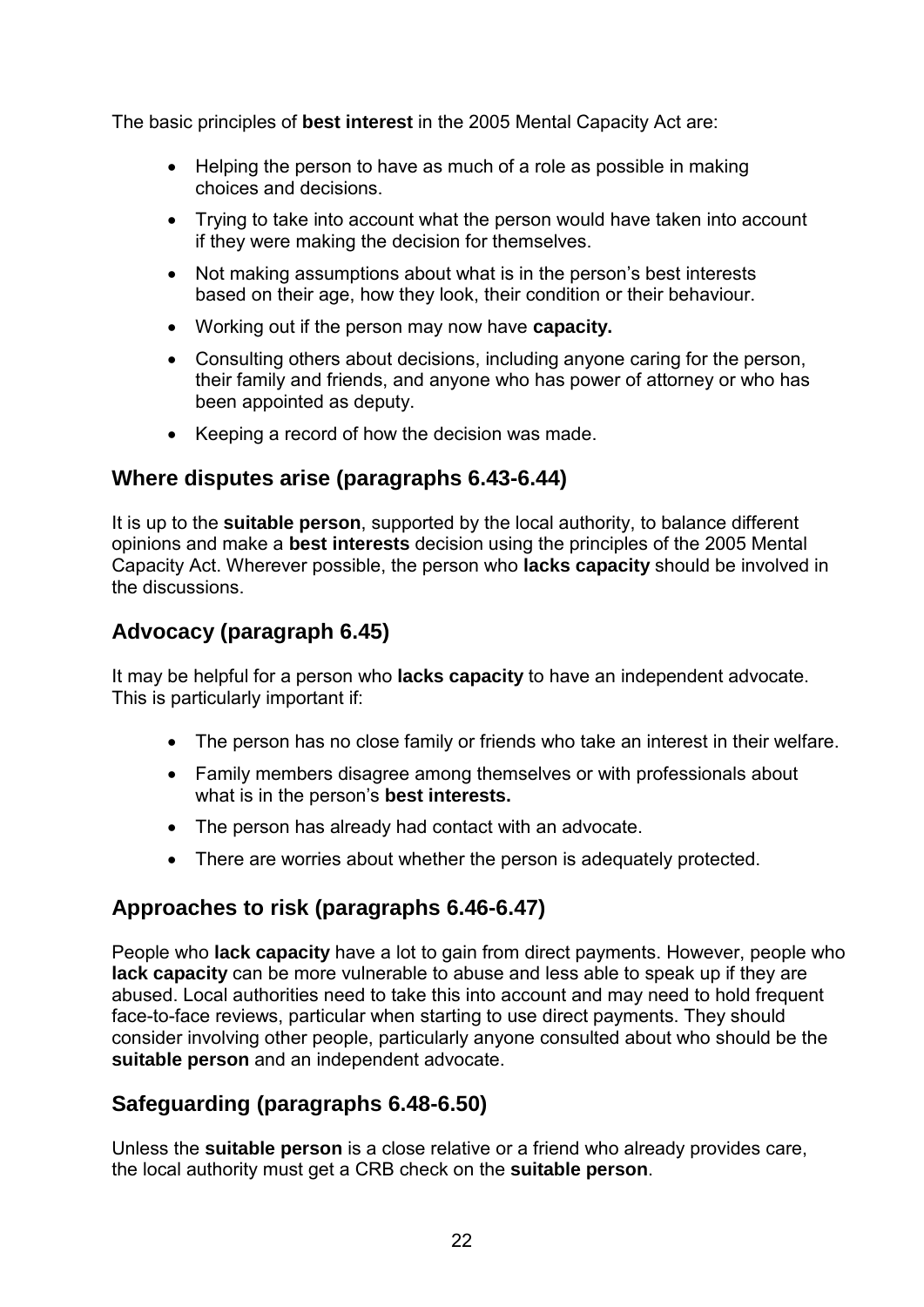It is now a criminal offence to willfully neglect or ill-treat someone who **lacks capacity**, or for someone in a position of responsibility (like a **suitable person**) to take advantage of their position to get money from the person. The local authority needs to make this clear to someone before they become a **suitable person**.

The local authority can put conditions onto a **suitable person** if they think this is in the person's **best interests**.

## **Direct payments to people subject to mental health legislation (paragraphs 6.51-6.57)**

Most people with mental health needs have exactly the same rights to direct payments as anyone else.

Until April 2011, some people were excluded from direct payments because they needed services under certain parts of mental health law. These people are no longer excluded. Instead, the local authority has a **power** but not a **duty** to give them direct payments for the services that are listed in Annex B. It is possible that someone may need services listed in Annex B *and* have other needs as well. This means the local authority may have the **power** to provide direct payments for some of the person's needs but a **duty** to provide direct payments for the other needs.

Local authorities need to be prepared to support a person to take up direct payments wherever possible, even if they only have the **power** to provide direct payments. Local authorities will want to think about what support this person already has, and how to make that support stronger (including, if appropriate, independent advocacy). The care plan needs to include how to check if the person is using services that they have been told they must use, and if the person is achieving the **outcomes** written in their care plan.

If a local authority decides not to let someone use direct payments, they have to keep a written record of why and let the person see what they have written. They should also tell the person how to complain if they are not happy about the decision.

Annex C has a list saying when someone is excluded from direct payments because of court orders to do with drug or alcohol misuse. For people on that list, the local authority must provide services to meet their eligible needs, but not through direct payments.

# **Direct payments for carers (paragraph 6.58)**

Local authorities must offer carers direct payments if they are eligible for help as a carer. Receiving direct payments does not affect the carer's entitlement to Carers Allowance or other benefits.

# **Young carers (paragraphs 6.59-6.61)**

Carers aged 16 or 17 can use direct payments. Very few young carers aged 16 or 17 should be providing substantial care. Usually it would be more helpful for them to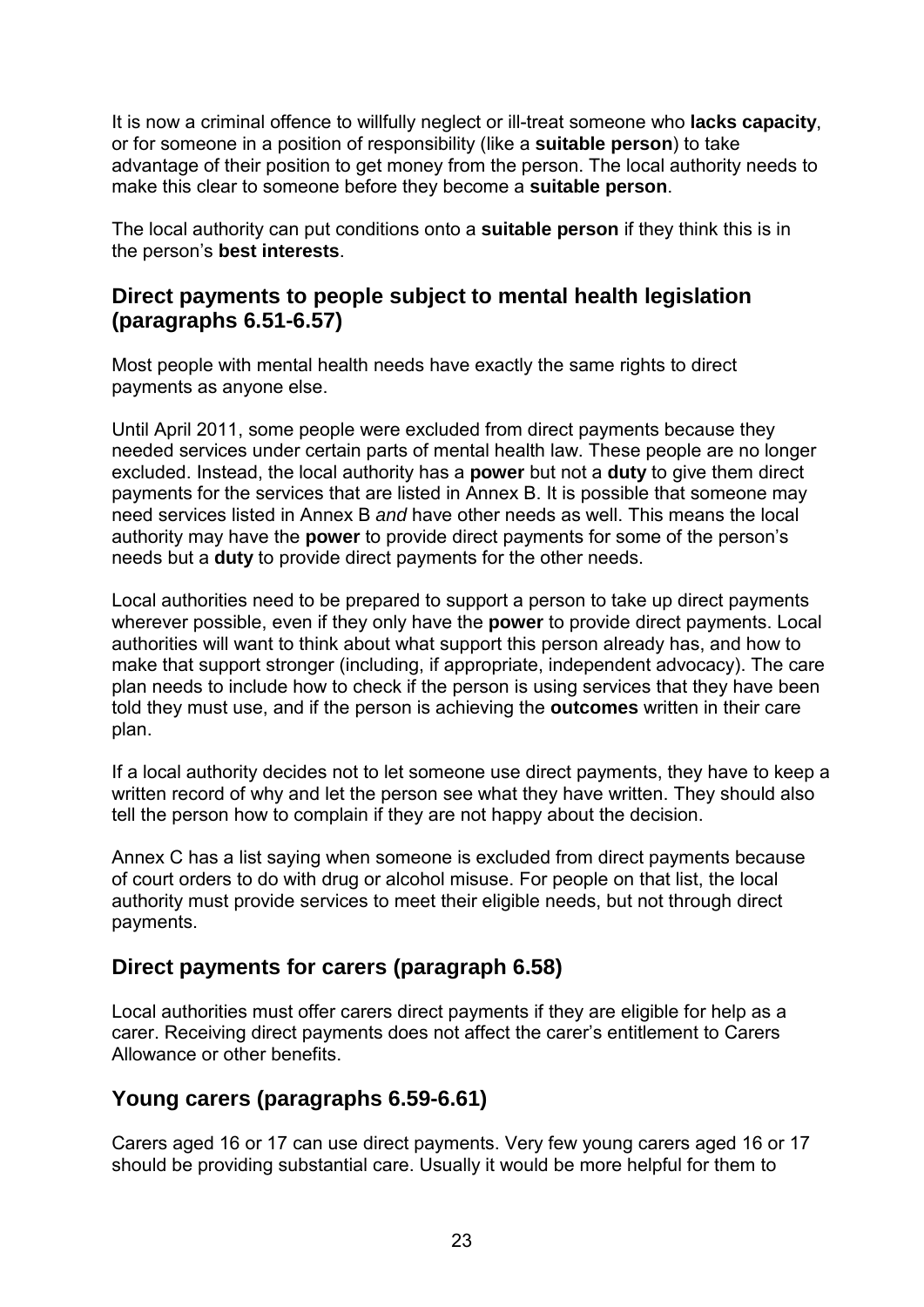receive direct payments so they can arrange for someone else to take on the caring role while they concentrate on with their education.

It may be appropriate for a 16 or 17 year old to take on a more substantial caring role if they are looking after a terminally ill relative, and direct payments may help them get a break from caring.

Local authorities need to take into consideration how much extra responsibility direct payments may put on a young person who is already caring for someone. Local authorities need to think about:

- Ways to the young person could be supported to manage direct payments.
- The legal position of having a contract with someone under the age of 18.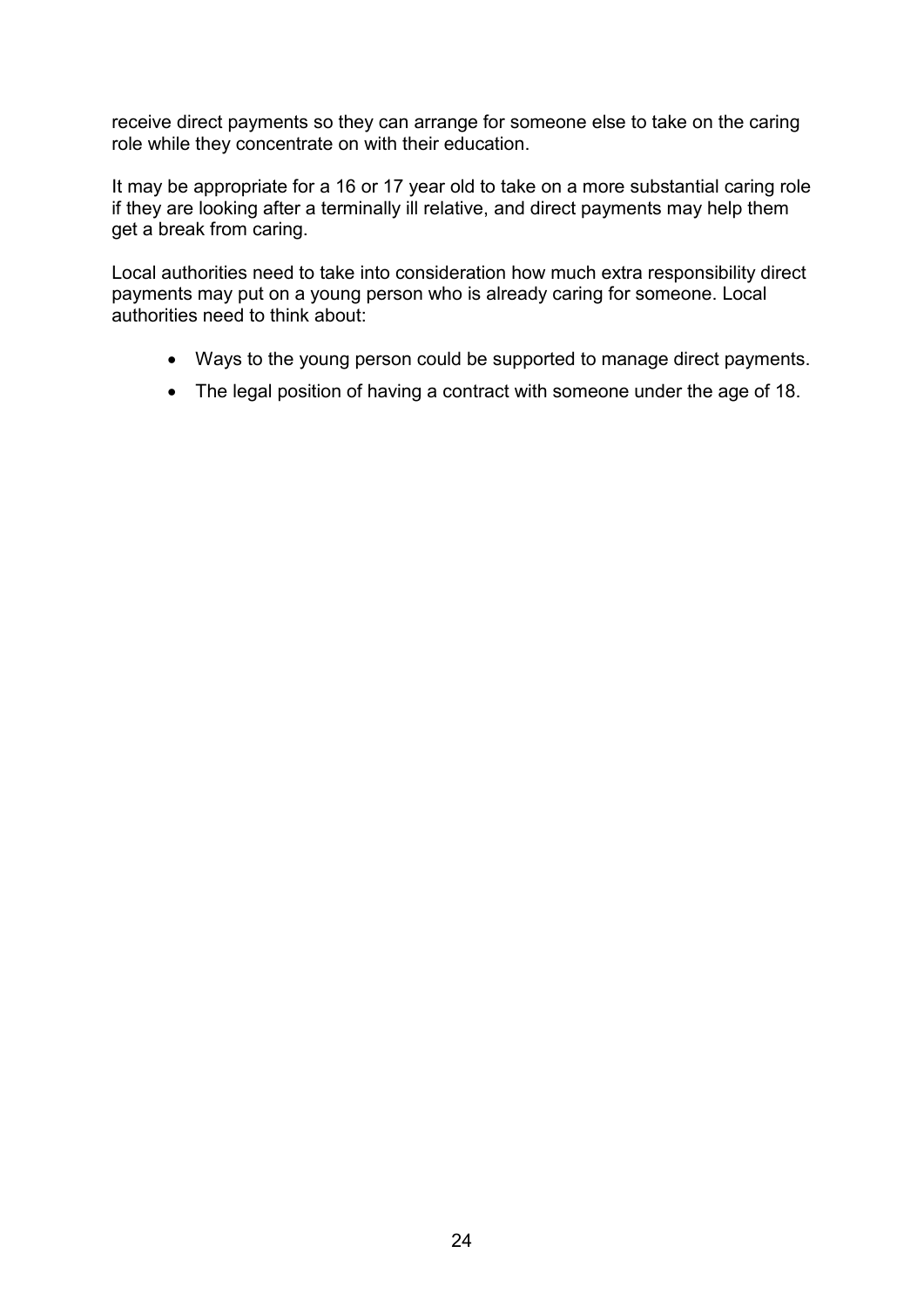# **7. Monitoring and review**

# **General (paragraphs 7.1-7.7)**

*This Guidance does not change existing laws and guidance on reviewing care plans.* 

When someone chooses direct payments, they take on responsibility for meeting their own needs. Monitoring has to reassure the local authority that the **outcomes**  from the care plan are being achieved, while promoting the person's choice and independence.

Local authority monitoring needs to:

- Make it as easy as possible for the person to give them the information that is needed to check how the direct payments are being used.
- Spot if someone is finding it hard to manage their direct payments.

The local authority needs to make sure people know that it is safe to say that they are not happy with their support, and that telling the local authority this will not mean their direct payments will automatically stop.

People may need more monitoring when they start using direct payments, if they get direct payments for a child or if they may find it hard to manage direct payments. Others may only need a check once or twice a year.

# **Reviews for adults who lack capacity (paragraphs 7.8-7.10)**

Arrangements for the **suitable person** need to be reviewed within the first year, and at least once a year after that. **Suitable persons** need to know that the local authority can ask for information at any time about how they are spending the direct payments.

Local authorities must always be happy that the **suitable person** is using the direct payments in the person's **best interests**. Local authorities must carry out a review if someone tells them that the **suitable person** is not managing direct payments well or using them to do what the care plan says.

Rules about monitoring need to include what happens if someone tells the local authority that the person has gained (or regained) **capacity**.

# **Financial monitoring (paragraphs 7.11-7.15)**

Each local authority must set up a financial monitoring system, because they have a **duty** to account for how public funds are spent. Financial monitoring involves different teams and departments in the local authority. They all need to understand the purpose and flexibility of direct payments, together with each others' roles and responsibilities.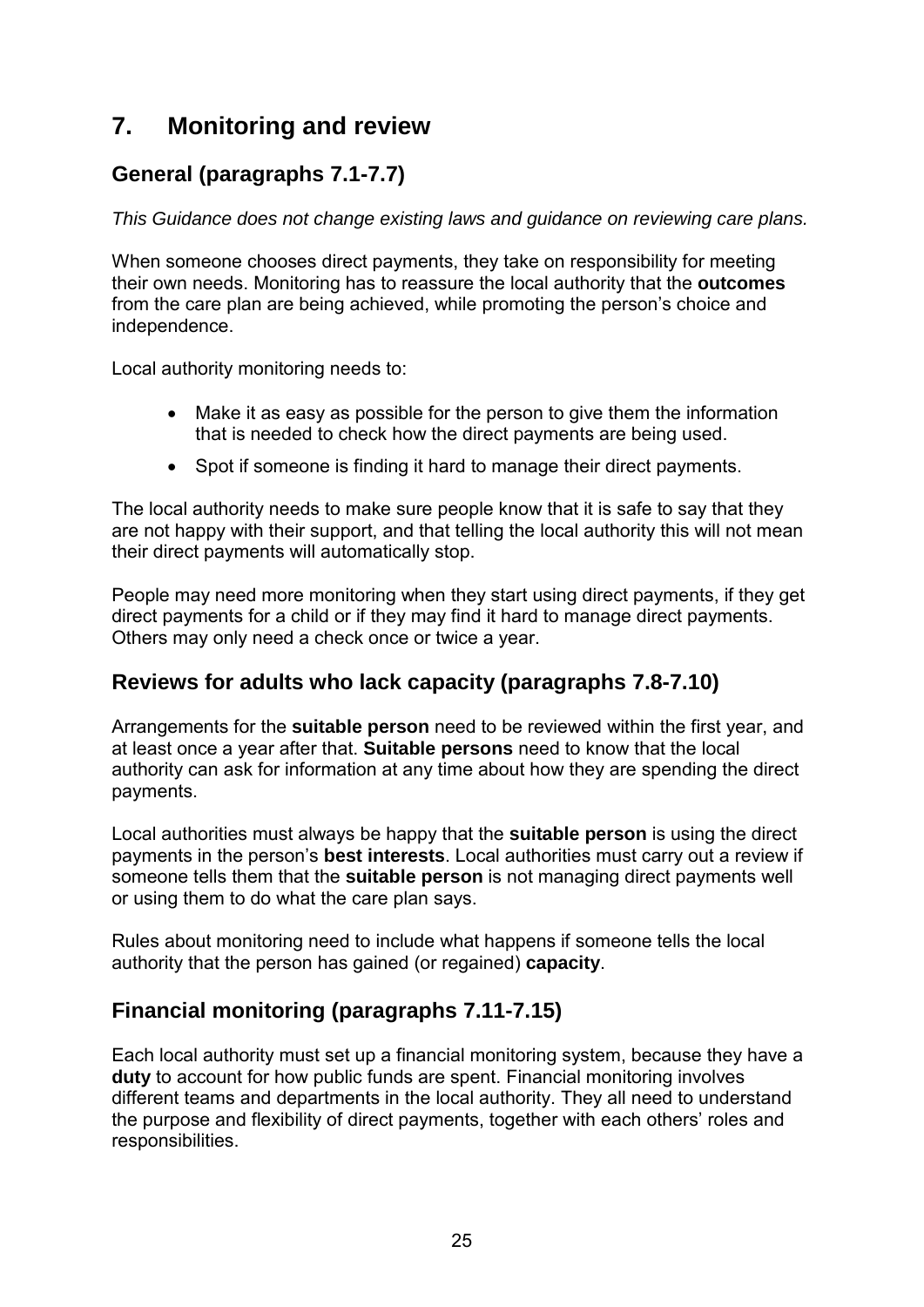The system for monitoring direct payments needs to be as simple and easy to understand as possible so people are not put off direct payments unnecessarily by difficult paperwork.

Local authorities should explain to a person what information they will need to provide and how checks will be done *before* that person agrees to use direct payments. This includes telling the person that they need to keep a clear "paper trail" of what they have done with their direct payments.

# **Monitoring local implementation (paragraphs 7.16-7.17)**

Local authorities need to check how well direct payments are working overall. They need to know that everyone is getting a fair chance to use direct payments, whichever client group they belong to and whatever their age or ethnicity.

They should go out and listen to:

- People who use direct payments.
- People who have thought about using direct payments.
- People who have been put off the idea of direct payments.

Local authorities may also want to check how well direct payments support services are working. This will mean listening to the people who use them.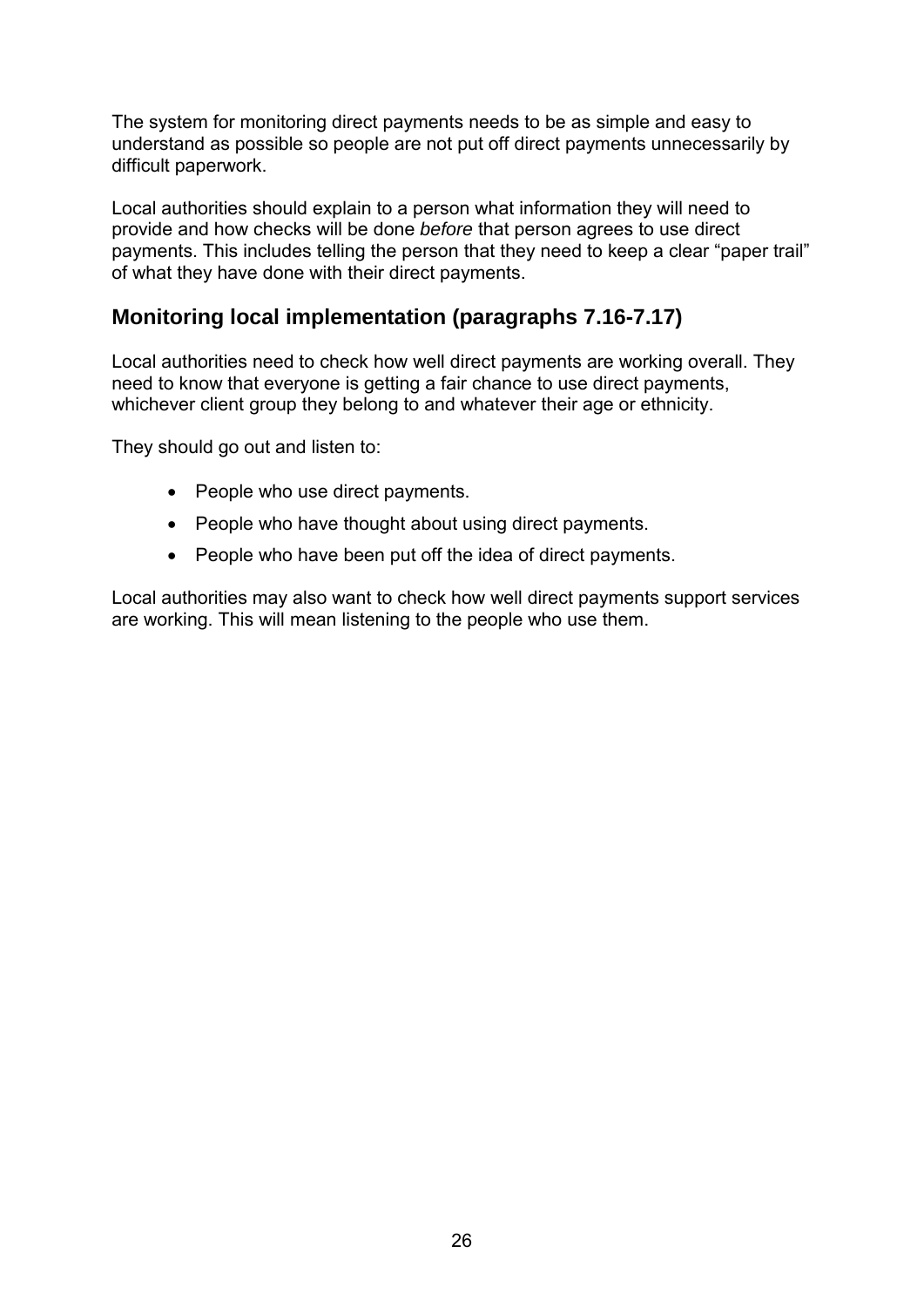# **8. Troubleshooting**

# **When difficulties arise (paragraphs 8.1-8.8)**

The local authority needs to step in if:

- Someone is not using direct payments in a way that meets their needs (or the needs of the person on whose behalf they get direct payments), or the local authority can see that this will happen soon.
- Someone **lacks capacity** for a short time in which case the local authority can ask someone to take over the direct payments for that short time.
- An emergency occurs that the person hasn't planned for or cannot sort out on their own.

There are less likely to be problems if everyone is clear about what the person needs, how those needs can be met and how the direct payments can be used. The local authority needs to tell people:

- The person's responsibility to plan for emergencies, like their personal assistant phoning to say he or she is ill.
- Who to contact if they need help if they have an emergency with their direct payments or the services that they buy with their direct payments.

The local authority may also want to tell people about **lasting power of attorney** and how this can help if the person using direct payments loses **capacity**.

Regular, good checking and support cut down on problems, as does talking about things that could go wrong before they happen.

Annex G lists questions that is it useful for the local authority to ask when there are problems.

Local authorities need to take legal advice about any liability they may have for what a person does with their direct payments, for example how the person treats their employees. Worries about liability are not a reason to refuse direct payments.

# **When to ask for money back (paragraphs 8.9-8.13)**

Local authorities can ask for money back if they have reason to believe direct payments are not being used for the purpose they were given, or the person is not keeping to any conditions that were imposed by the local authority. If the person also gets money from the Independent Living Fund (ILF), the local authority will need to think about telling the ILF and any data protection implications of doing this.

The local authority has to decide if they should ask for money back if it has not been spent at all, or if it was spent on totally the wrong thing. The local authority should not ask for money back if someone makes an honest mistake or has been the victim of fraud.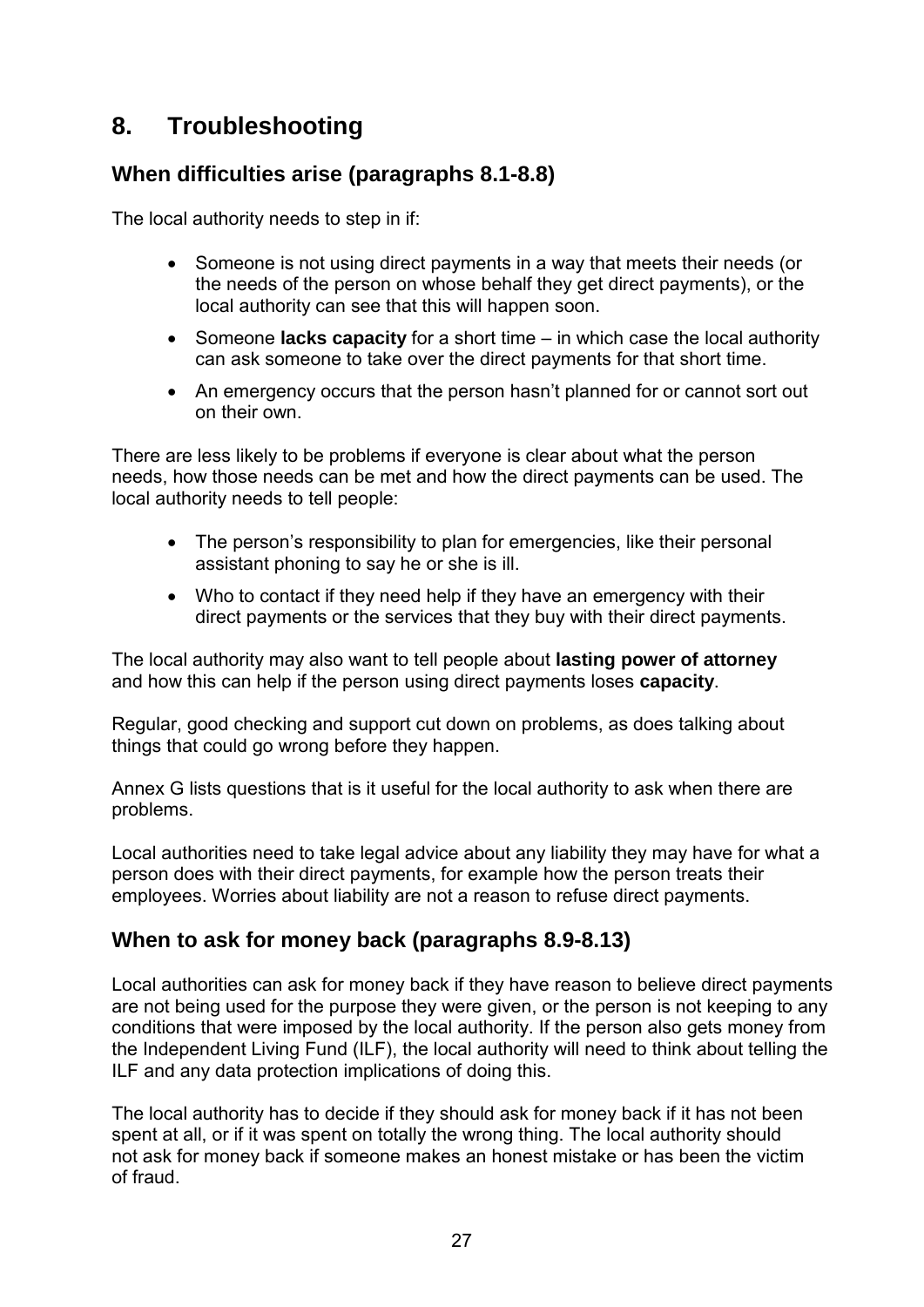The local authority needs to be happy that the person understands all their responsibilities and any conditions they must meet (including when they might be asked to pay back money) *before* they start using direct payments.

Local authorities can ask for money back from a **suitable person** but not from the person who **lacks capacity**. Local authorities need to make sure the **suitable person** knows this when they agree to become a **suitable person**.

Local authorities may want to think if asking for money back would cause hardship, or if there is a good reason why money is unspent (such as quarterly payment of PAYE or outstanding bills from an agency).

## **Stopping direct payments**

### *Reasons (paragraphs 8.14-8.20)*

Direct payments can stop if:

- The person getting them does not want to continue getting them.
- The local authority does not believe the person is capable of managing direct payments, even if they get help.
- The local authority is not happy that the person's needs are being met.
- The local authority's **duty** to **safeguard and promote welfare** is not being met using direct payments.
- They were given for a need that the person no longer has (for example, they just needed help for a short time when they came out of hospital).
- The local authority was providing direct payments because they had a **duty** but now they only have the **power** to give direct payments. Annex B has a list of when this happens.

Direct payments can also be increased or reduced if a person's needs are different at different times.

The local authority may stop direct payments for a short time if a person's needs change for a short time. The local authority will need to talk with the person how best to manage any short gaps in receiving direct payments.

Direct payments must stop if:

- The direct payments are not being used properly.
- The person is no longer legally allowed to use direct payments. Annex C has a list of people who cannot get direct payments.

Any decision to stop direct payments needs to be made in discussion with the person and others such as their mental health worker. The person needs to be told why the decision has been made. If direct payments are stopped, the local authority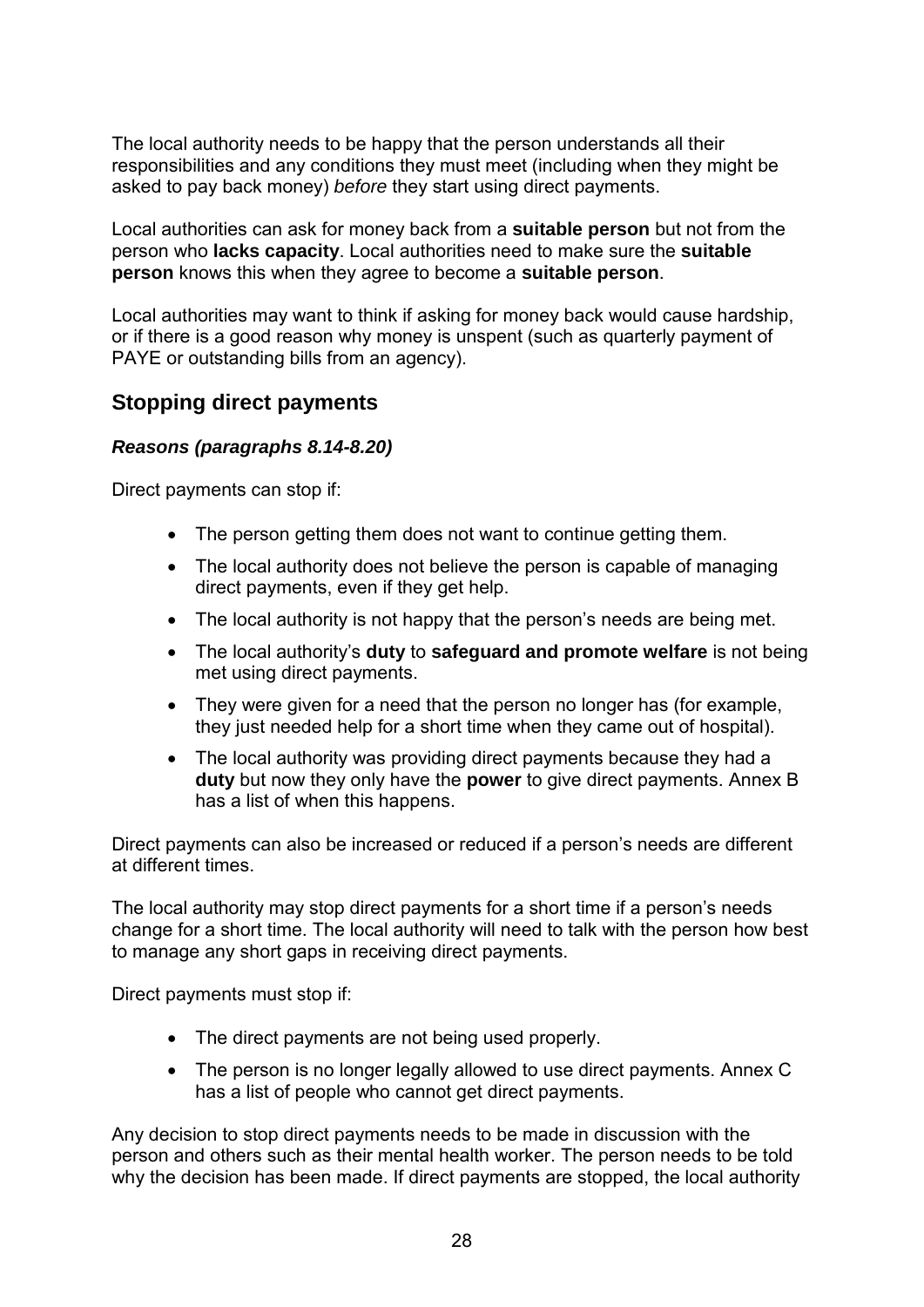needs to have a plan to make sure there isn't a gap between getting services using direct payments and getting directly provided services.

## *Stopping direct payments if the person loses capacity(paragraphs 8.21-8.22)*

If the person loses **capacity**, the local authority should stop paying money to that person. If it is only for a short time, the local authority can make informal arrangements for someone else to get the money on the person's behalf. If it is for a longer time, the local authority must look for a **suitable person** to take over the direct payments. While doing this, the local authority must arrange suitable services. As far as possible they should arrange for the services bought using direct payments to continue, such as the same staff or personal assistants.

## *Stopping direct payments to the suitable person (paragraphs 8.23-8.24)*

Direct payments must be stopped if the local authority has reason to believe the **suitable person** is not acting in the person's **best interests** or is not using the direct payments properly. The local authority may want to look for another **suitable person**.

If the person regains **capacity** long term, the local authority must stop making payments to the **suitable person**, and deal with the person his or herself instead. If it is only a temporary change, the **suitable person** can continue to get the direct payments as long as they give the person control over the support they get.

## *How to stop direct payments (paragraphs 8.25-8.28)*

If the local authority is thinking about stopping someone's direct payments, they need to talk with the person, their carers and the **suitable person** (if there is one) about extra support to manage direct payments *before* finally deciding to stop direct payments. They should not stop direct payments just because someone is finding it hard to manage them.

Unless the person no longer qualifies for help with social care, the local authority needs to make sure support is in place *before* they stop direct payments. All this should be explained before someone starts using direct payments.

If the local authority stops direct payments to someone who also gets payments from the Independent Living Fund (ILF), the ILF may need to be told.

If direct payments stop, the person may still have legal responsibilities such as a contract with an agency or making someone redundant. Local authorities need to make people aware that this could happen.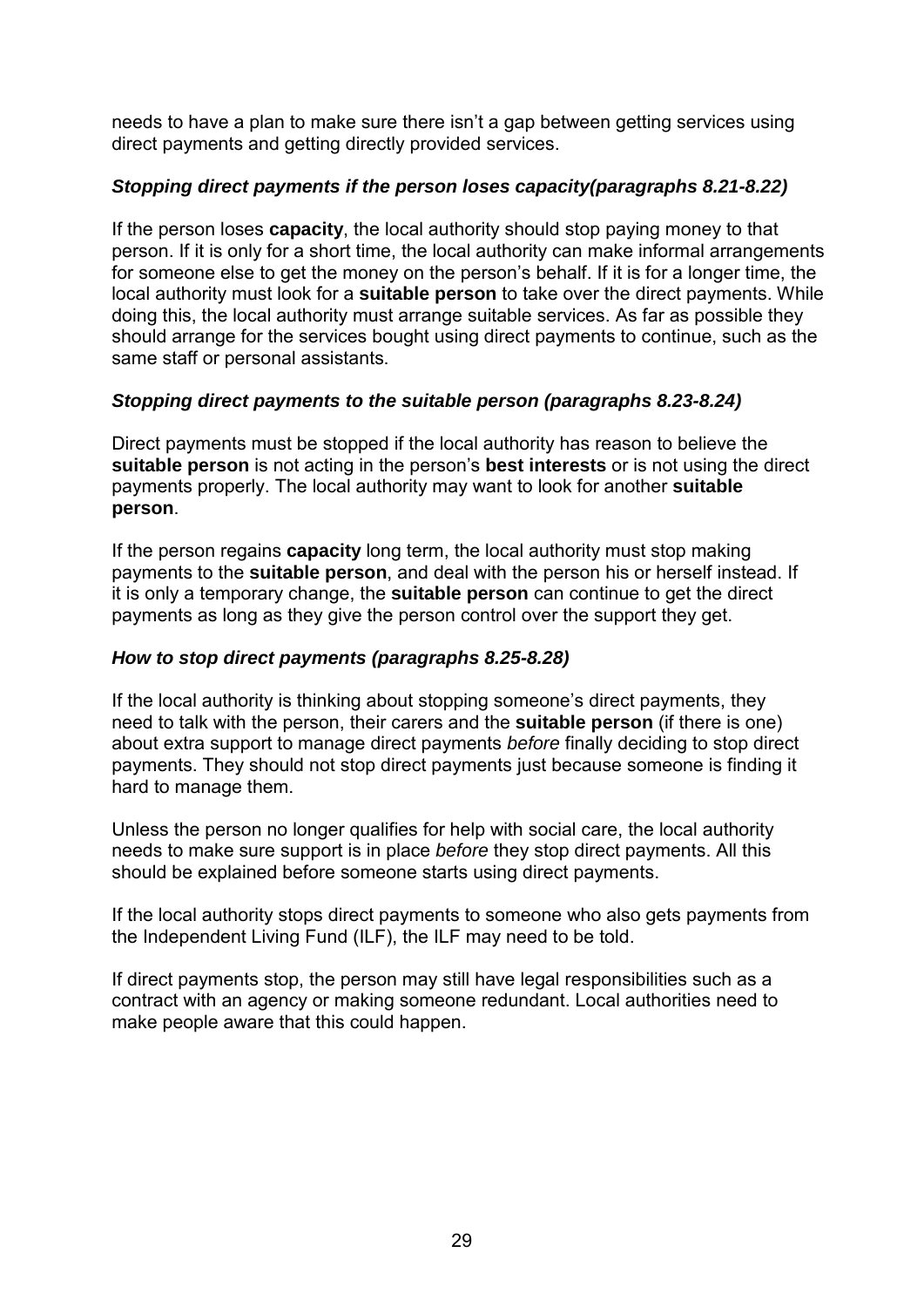# **Annex A**

## **Examples of questions to be answered in a care plan for a person who gets direct payments**

- What does the assessment say about the person's needs?
- What is important to the person? What outcome does the person want to achieve by having their needs met?
- Can the person achieve these outcomes using direct payments?
- How will the person use the direct payments to arrange their support?
- What changes can they make in how they use their direct payments before they have to ask the local authority for approval?
- Does the person need support to manage direct payments? If so, what support do they need and how will they get that support?
- What arrangements has the person made to cope with emergencies?
- How much money does the local authority think that the person reasonably needs to buy the support they need to meet their needs?
- How much of this money will come from the local authority, and how much (if anything) is the person expected to contribute?
- If the person is expected to contribute, will the local authority give the person the full direct payments and claim the person's contribution back, or will they give the person the local authority's contribution towards the cost?
- When and how will payments be made?
- How will the local authority do their checking? What information does the person need to keep, and will the local authority need to be able to go into the person's home as part of their checking?
- How will the local authority make sure they are happy that the direct payments are being used to **safeguard and promote the welfare** of a disabled child/young person?
- How will the local authority know that the direct payments are being used in the **best interests** of a person who **lacks capacity**?
- What information is needed for the local authority's financial monitoring, and when?
- Are there any conditions attached to the payments? If so, what?
- When will the next review take place?
- What does the person need to do if they want to stop getting direct payments?
- When and why will the local authority think about stopping direct payments (completely, or for a short time)?
- What will happen if there is a short gap in payments being made?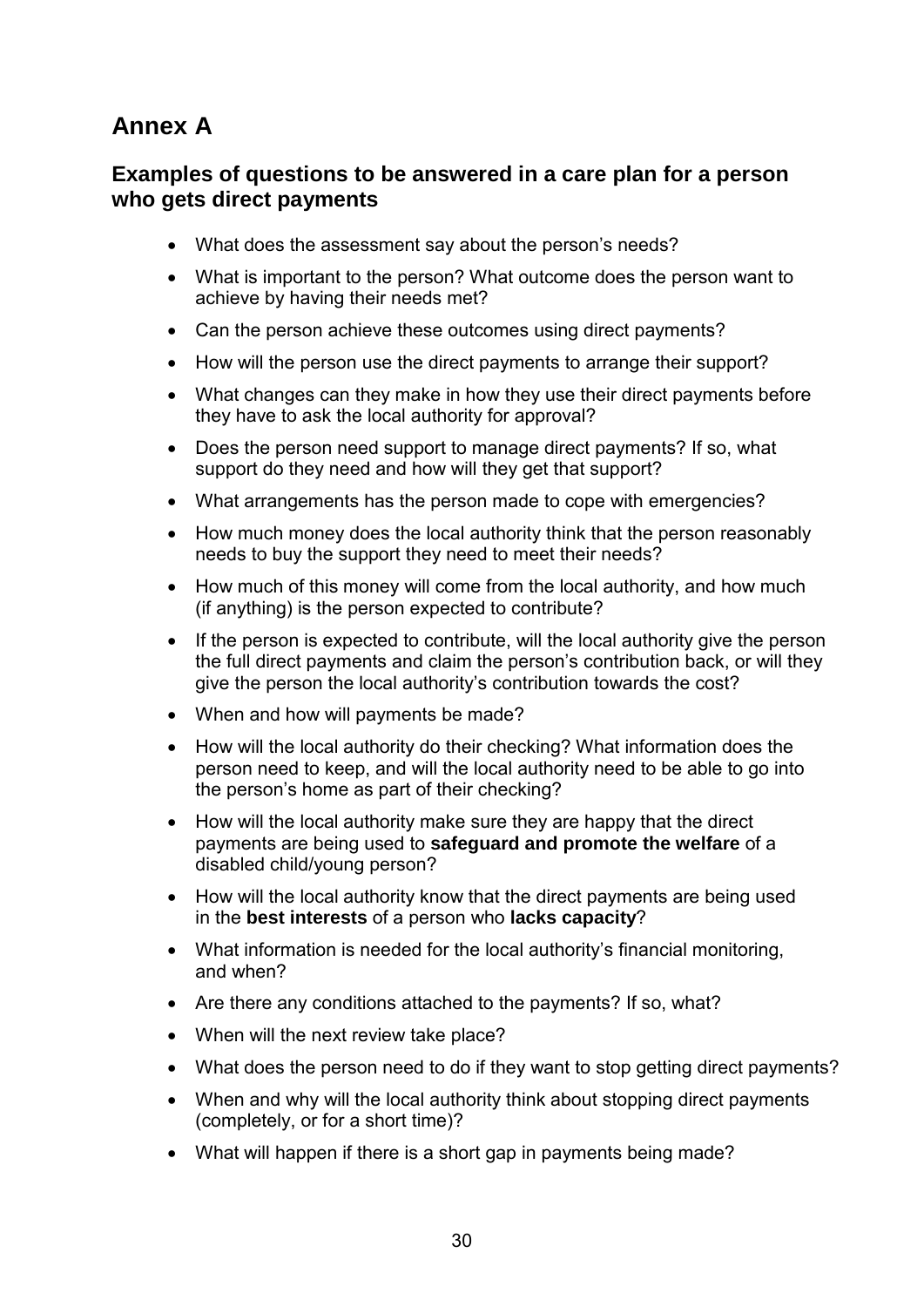- If the local authority decides to stop a person's direct payments, how much notice will the local authority usually give?
- If direct payments stop, how will any outstanding commitments be met?
- When and why would direct payments be stopped without notice?
- When and why would the local authority ask for money to be paid back?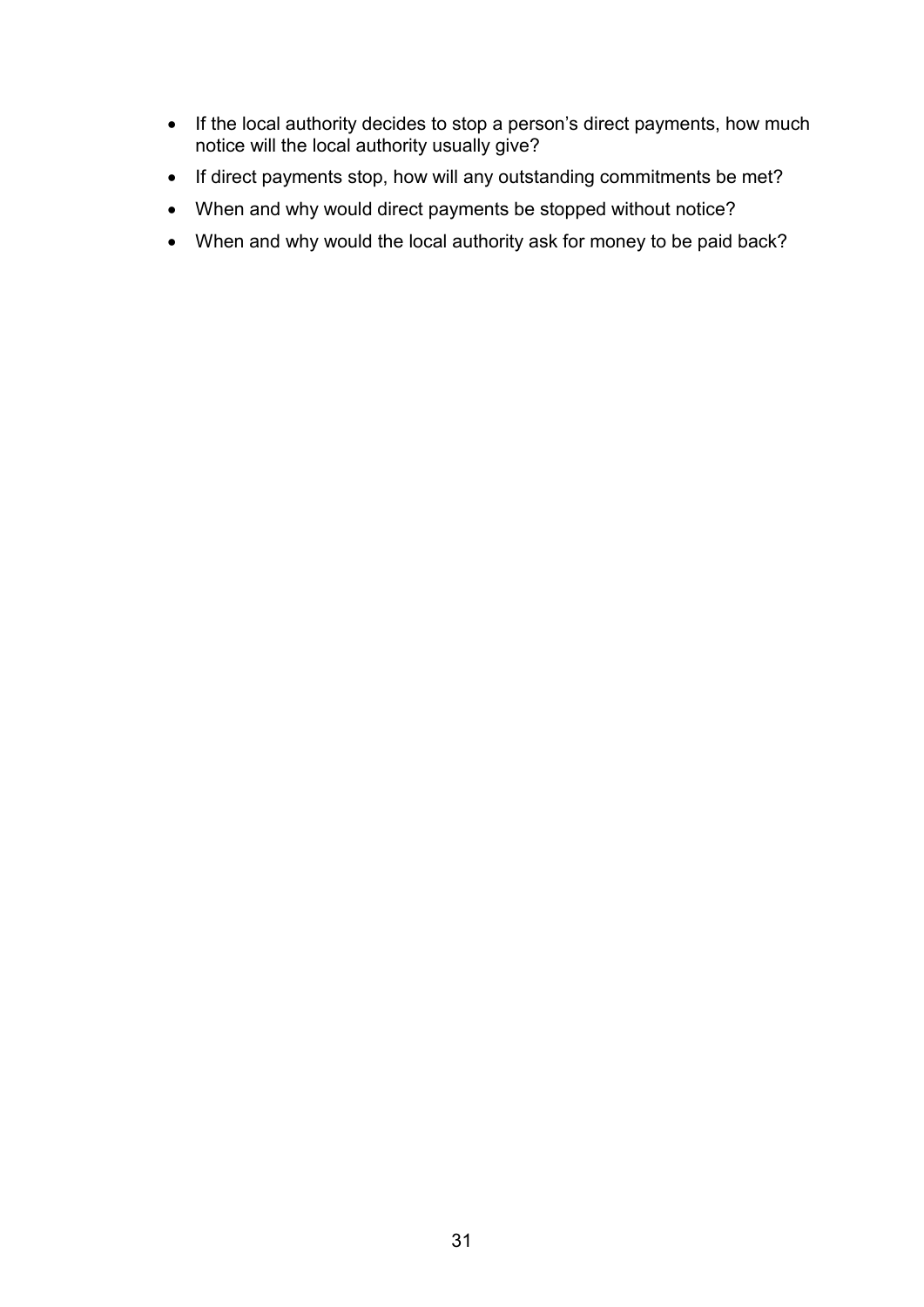# **Annex B**

## **Power to make direct payments**

The *Community Care, Services for Carers and Children's Services (Direct Payments) (Wales) Regulations 2011, Schedule 2, Regulations 8 and 9 gives local* authorities the **power** to make direct payments if a person has been conditionally discharged from hospital under mental health law.

This is a list of circumstances in which the local authority has the **power** (but not the **duty**) to make direct payments:

- Supervised community treatment, guardianship or on leave of absence from a hospital in which they are detained under the Mental Health Act 1983.
- The supervision of a social worker or the Probation Service as a result of a supervision order made under the Criminal Procedure (Insanity) Act 1964.
- An offender released on licence under the Criminal Justice Act 1991, which includes a requirement to accept treatment for a mental health condition.
- An offender on a community rehabilitation order under the Powers of Criminal Courts (Sentencing) Act 2000, which includes a requirement to accept treatment for a mental health condition.
- An offender on a community order or serving a suspended prison sentence under the Criminal Justice Act 2003, which includes a requirement to accept treatment for a mental health condition.
- The Scottish equivalent of any of the laws listed above.

Someone may need services covered by the list above AND other services. The rules about when a local authority has a **duty** to offer and make direct payments will still apply to these other services.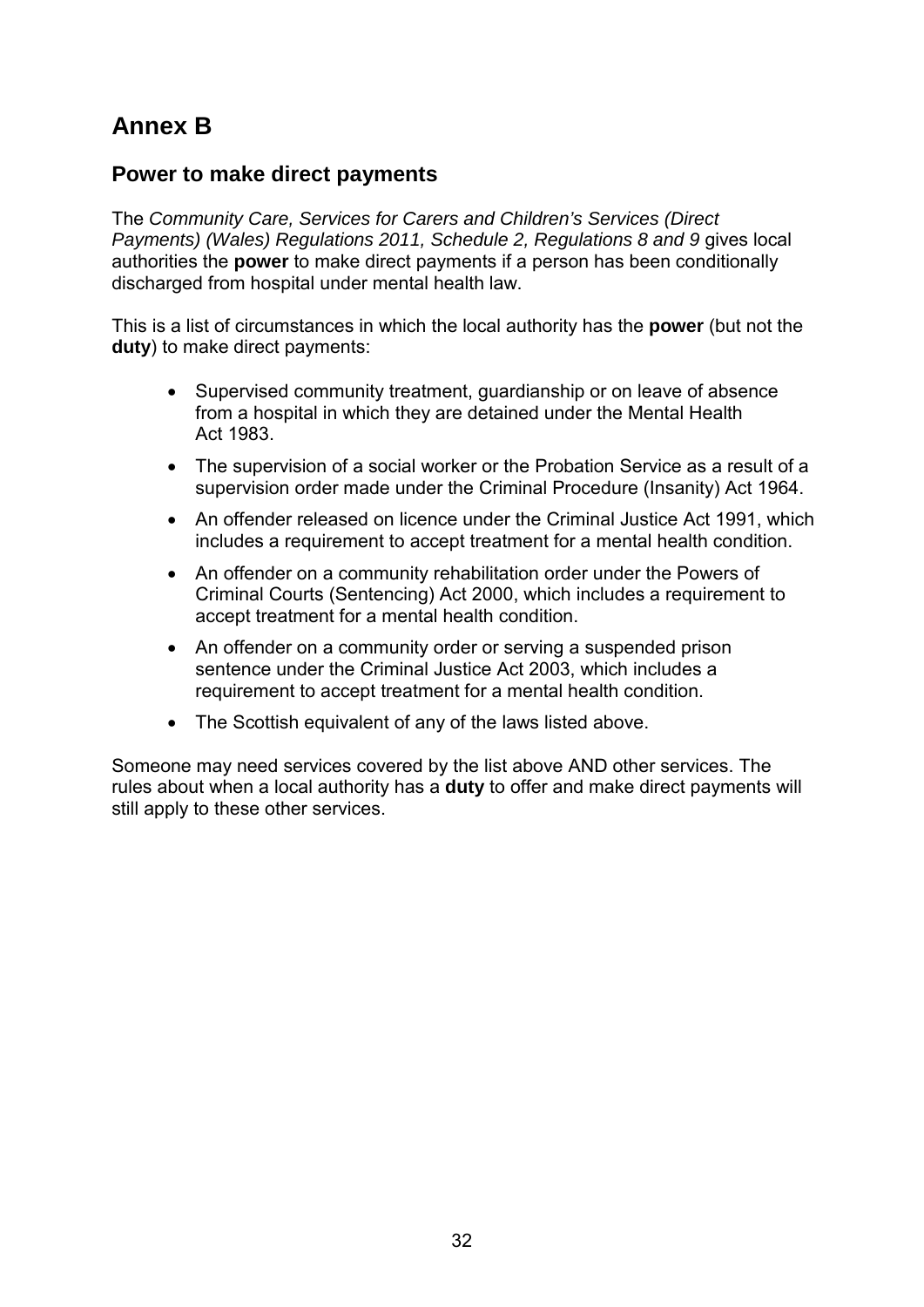# **Annex C**

## **Exclusions to direct payments**

The *Community Care, Services for Carers and Children's Services (Direct Payments) (Wales) Regulations 2011, Schedule 1, Regulations 3, 4 and 5 excludes some people* from direct payments.

A person cannot get direct payments if the court has put conditions or requirements on them about drug and/or alcohol dependency in one of the circumstances listed below:

- An offender on a community order, or serving a suspended prison sentence, under the Criminal Justice Act 2003, if that includes a requirement to accept treatment for drug or alcohol dependency.
- An offender on a community rehabilitation order or a community punishment and rehabilitation order under the Powers of Criminal Courts (Sentencing) Act 2000, if that includes a requirement to accept treatment for drug or alcohol dependency.
- An offender released from prison on licence under the Criminal Justice Act 1991, the Criminal Justice Act 2003 or the Crime (Sentences) Act 1997 who is also required to undergo treatment for drug or alcohol dependency.
- A person sentenced under one of the equivalent Scottish laws. This includes people who are subject to Community Payback Orders (CPO) under the Criminal Justice and Licensing (Scotland) Act 2010, if the CPO includes mental health, alcohol or drug treatment requirements.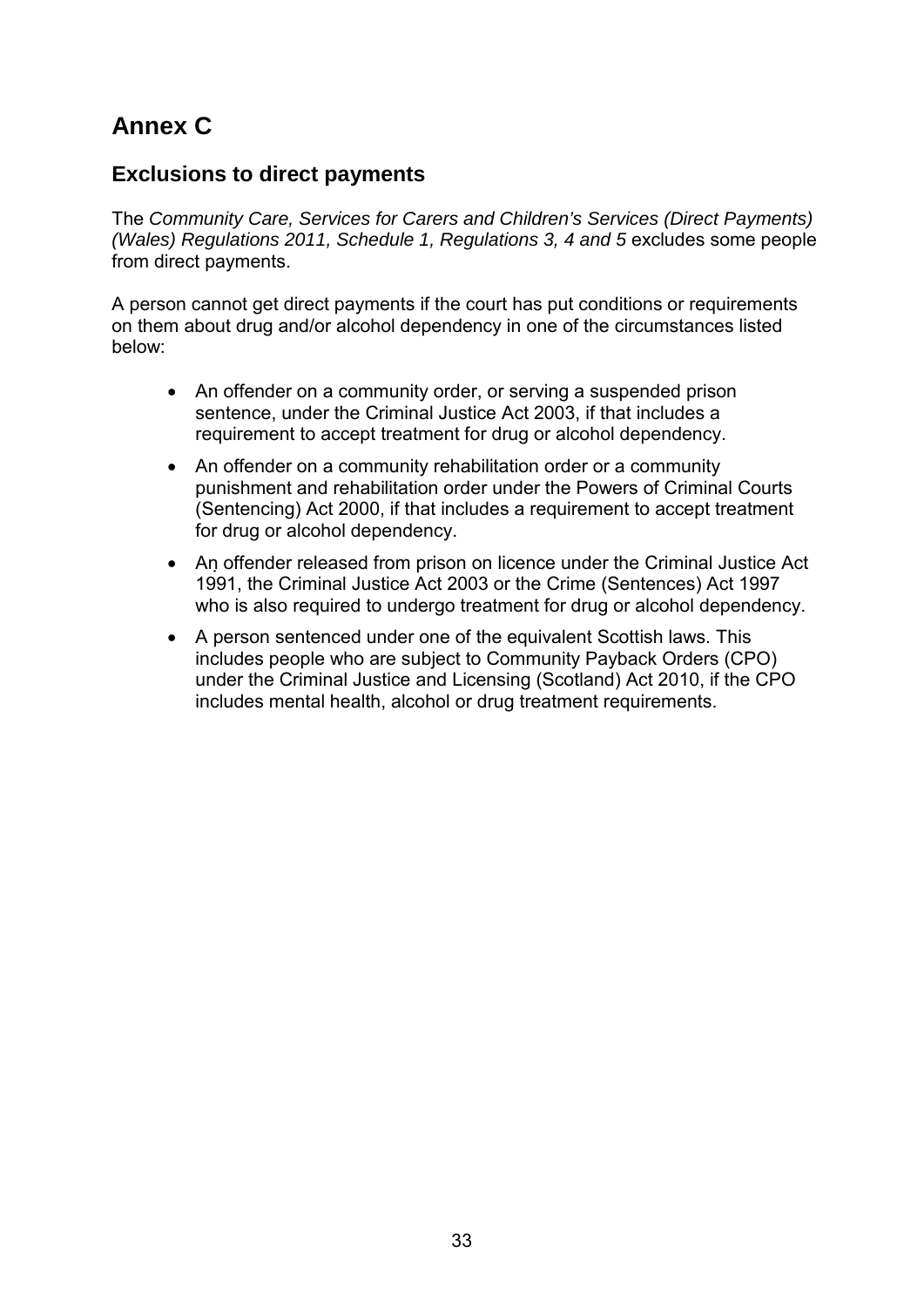# **Annex D**

# **Further information**

## **Relevant earlier legislation**

- The Mental Health Act 1983.
- Local Authority Social Services Act 1970.
- The Health and Social Care Act 2001.
- The Children Act 1989.
- The Carers and Disabled Children Act 2000.
- The Health and Social Care Act 2008.
- The Mental Capacity Act 2005.

### **New legislation**

- Social Care Charges (Wales) Measure 2010.
- The Community Care, Services for Carers and Children's Services (Direct Payments) (Wales) Regulations 2011.
- The Social Care Charges (Means Assessment and Determination of Charge (Wales) Regulations 2011.
- The Social Care Charges (Direct Payments) (Means Assessment and Determination of Reimbursement of Contribution) (Wales) Regulations 2011.
- The Social Care (Review of Charging Decisions) (Wales) Regulations 2011.

## **Organisations offering further information**

## **National Centre for Independent Living (NCIL)**

NCIL, Unit 3.40, Canterbury Court, 1–3 Brixton Road, London SW9 6DE **Tel**: 020 7587 1663 **Fax:** 020 7582 2469 **Textphone:** 020 7587 1177 **Website:** www.ncil.org.uk **Email:** [info@ncil.org.uk](mailto:info@ncil.org.uk)

### **Publications available from NCIL:**

- NCIL (2008), *Everything you need to know about direct payments.*
- Sian Vasey (2000), *The Rough Guide to Managing Personal Assistants*, Independent Living Institute.
- NCIL, *Direct Payments: a beginner's guide* a 30-minute DVD which covers the essential aspects of managing a PA set-up, including recruitment, supervision and contracts.
- Pauline Heslop (2007), *Direct Payments for Mental Health Service Users/Survivors: a guide to some key issues*, NCIL.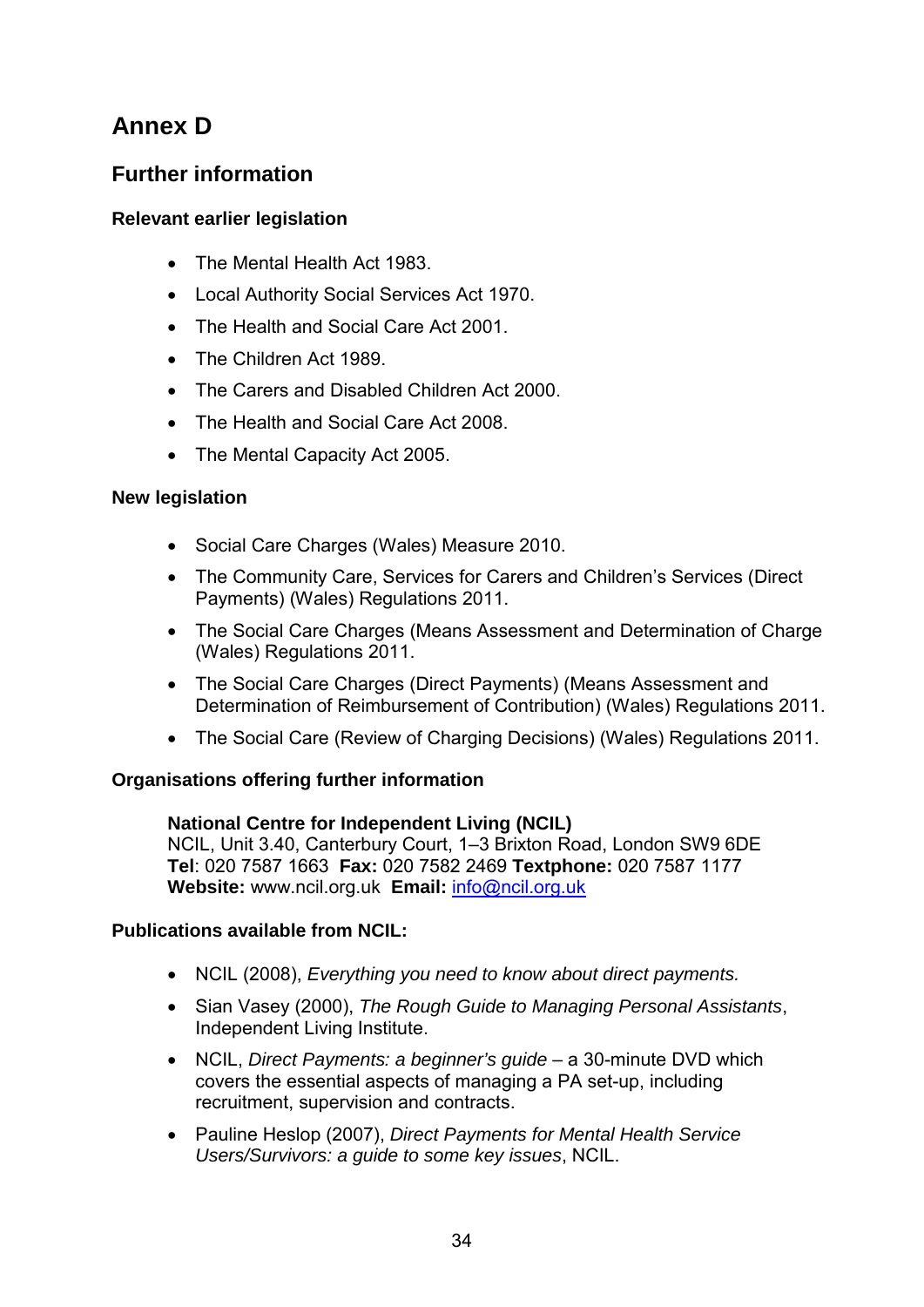• Rowen Jade (2003), *Creating Independence and Inclusion – Youth Personal Assistance Support Scheme*, National Youth Agency and West of England Centre for Inclusive Living.

### **Values into Action (VIA)**

VIA, Oxford House, Derbyshire Street, London E2 6HG **Tel:** 020 7729 5436 **Fax:** 020 7729 7797 **Website:** www.viauk.org **Email:** [general@viauk.org](mailto:general@viauk.org)

### **Publications available from VIA:**

- Catherine Bewley with Andrew Holman (2nd edition, 2002), *Pointers to Control* – information on direct payment issues such as consent, control, money management, employment and eligibility.
- Andrew Holman with Catherine Bewley (1999), *Funding Freedom 2000*: *people with learning difficulties using direct payments* – supporting the use of direct payments by people with learning difficulties.
- Stephanie Beamer with Mark Brooks (2001), *Making Decisions: best practice and new ideas for supporting people with high support needs to make decisions.*
- Andrew Holman and Catherine Bewley (2001), *Trusting Independence: a practical guide to independent living trusts.*
- Catherine Bewley and Linsay McCulloch (2004), *Helping Ourselves* findings of a study into the importance, availability and quality of peer support for people using direct payments.
- VIA (2007), *Mission Possible*  DVD and booklet about the Mental Capacity Act 2005 made by and for people with learning difficulties – accessible storybased information about making your own choices and decisions.

### **Department of Health**

Department of Health, Richmond House, 79 Whitehall, London SW1A 2NS **Website:** [www.dh.gov.uk](http://www.dh.gov.uk/)  **Email:** [dhmail@dh.gsi.gov.uk](mailto:dhmail@dh.gsi.gov.uk)  **Tel:** 020 7210 4850

### **Publications available from the Department of Health:**

- DH (2006), *Direct payments for people with mental health problems: a guide to action.*
- DH (2004), *Direct Choices: what councils need to make direct payments happen for people with learning disabilities.*
- DH (2007), *Independence, choice and risk: a guide to best practice in supported decision making.*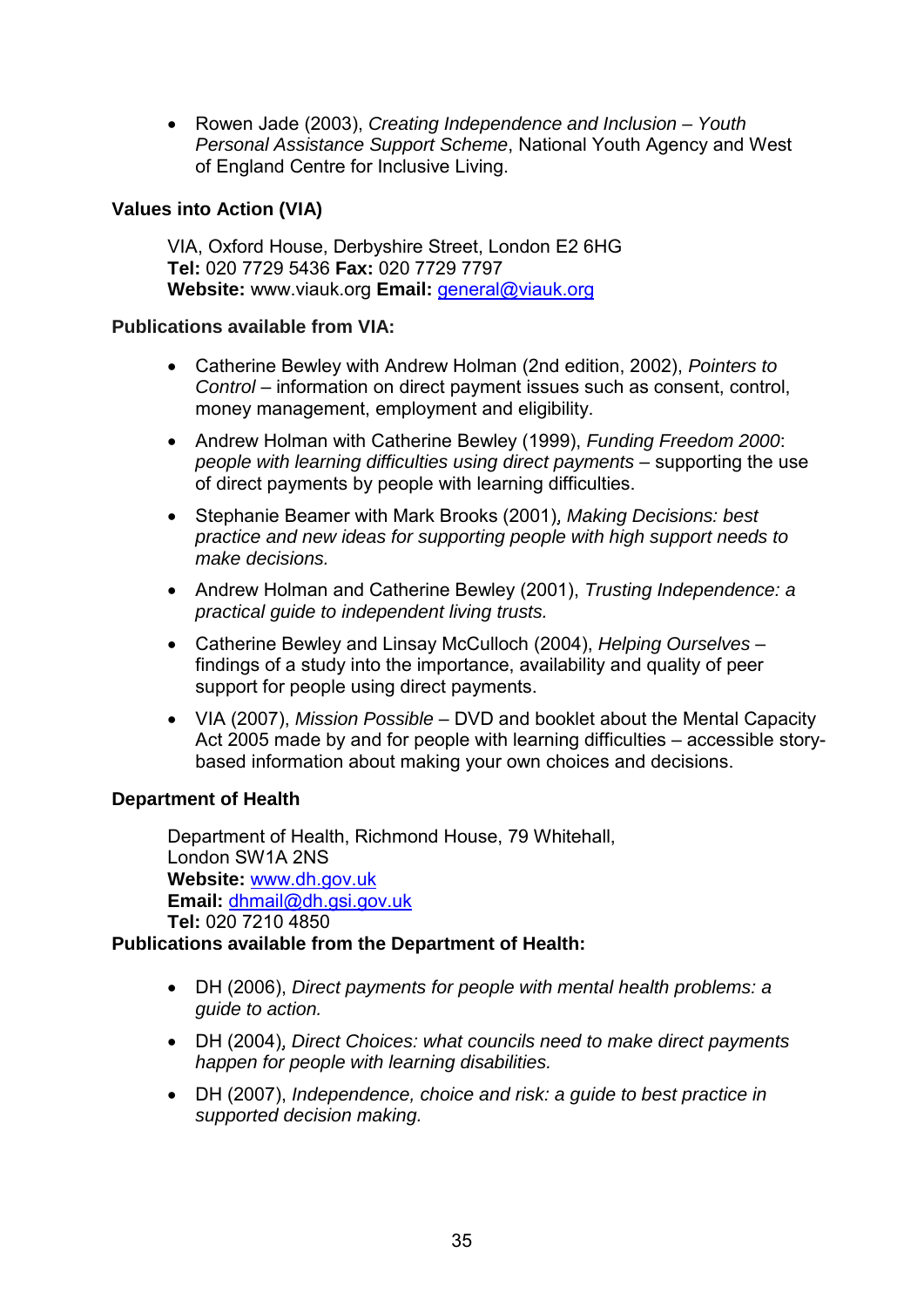## **Scope**

Scope, 6 Market Road, London N7 9PW **Tel:** 020 7619 7100 for switchboard, or 0808 800 3333 for Scope Response, which offers confidential advice and information **Text:** SCOPE, plus your message to 80039 **Website:** [www.scope.org.uk](http://www.scope.org.uk/) **Email:** [response@scope.org.uk](mailto:response@scope.org.uk) 

## **Publications available from SCOPE:**

- SCOPE (2004), *My money, my way: a young person's guide to direct payments.*
- SCOPE (2004), *In the driving seat: direct payments for your child.*
- SCOPE (2002), *Good Practice Guide for Support Workers and Personal Assistants Working with Disabled People with Communication Impairments.*
- SCOPE (2002), *A Lot to Say! A guide for social workers, personal advisors and others working with disabled children and young people with communication impairments.*

**Joseph Rowntree Foundation (JRF)** Joseph Rowntree Foundation, The Homestead, 40 Water End, York YO30 6WP **Tel:** 01904 629241 **Minicom:** 01904 615910 **Website:** www.jrf.org.uk **Email:** [info@jrf.org.uk](mailto:info@jrf.org.uk)

### **Publications available from JRF:**

- Frances Hasler with Angela Stuart (2004), *Making Direct Payments Work: identifying and overcoming barriers to implementation.*
- Heather Clark, Helen Gough and Ann Macfarlane (2004), *'It Pays Dividends': direct payments and older people.*
- Karen Newbigging with Janice Lowe (2005), *Direct Payments and Mental Health: new directions.*

### **Other publications and resources**

- All-Wales Direct Payments Forum, in conjunction with the Welsh Assembly Government (2011), *Direct Payments 'Suitable Person' Guidance.*
- *Sustainable Social Services for Wales: A Framework for Action*, Welsh Assembly Government (2011).
- Welsh Assembly Government (2011), *The Provision of Community Equipment: National Minimum Standards Good Practice Guidance Wales.*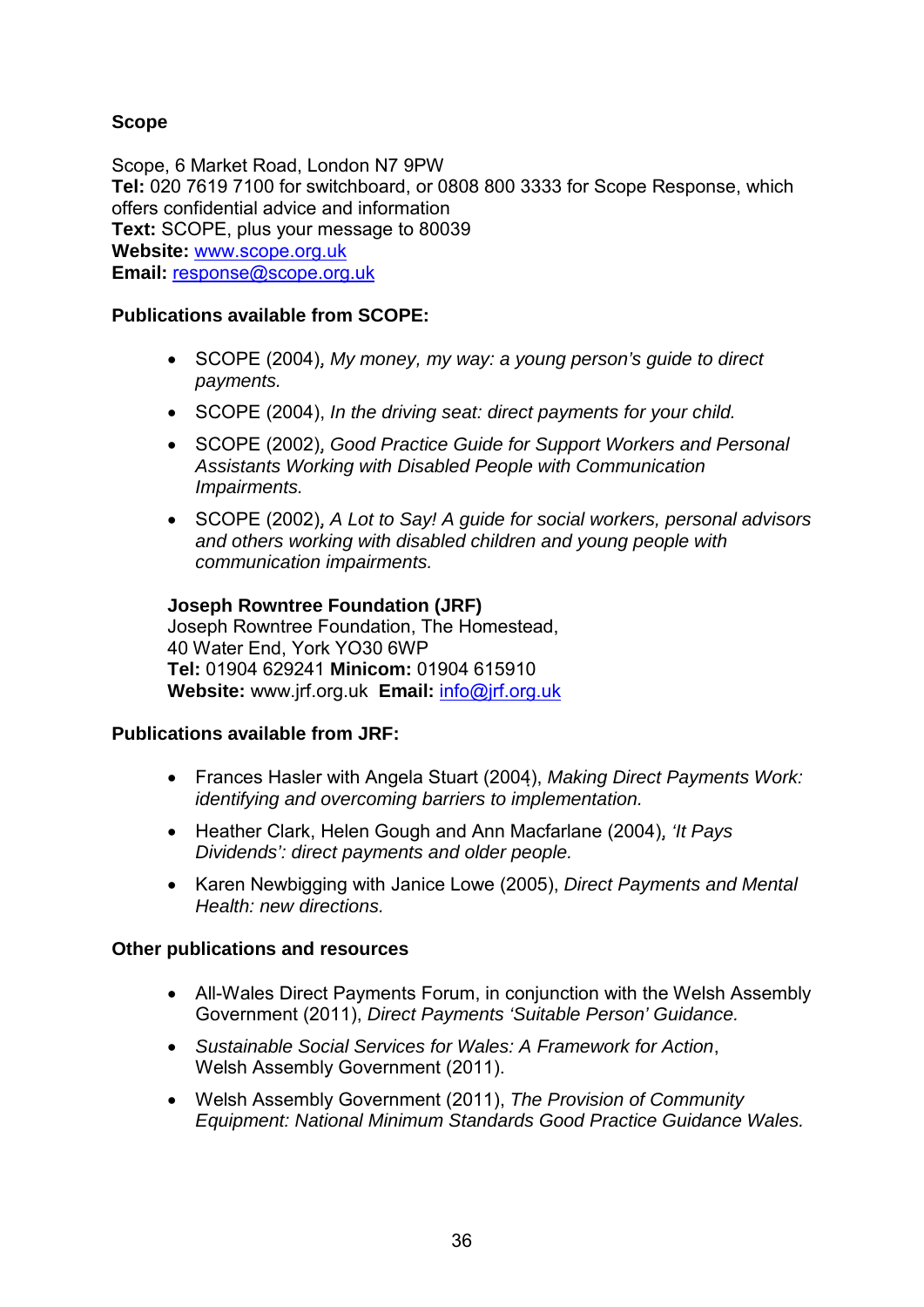- Social Interface (2008), *A survey on the Implementation of the current Direct Payments Scheme in Wales*, published by the Welsh Assembly Government.
- Welsh Assembly Government (2007), *Mental Capacity Act 2005 Code of Practice.*
- Commission for Social Care Inspection (2004), *Direct Payments: what are the barriers?*
- Janet Leece and Joanna Bornat (eds) (2006), *Developments in Direct Payments*, Policy Press.
- Teresa Poole (2006), *Direct Payments and Older People,* King's Fund

CIPFA has a number of publications about direct payments, <http://secure.cipfa.org.uk/cgi-bin/CIPFA.storefront/EN/product/PUBBV028>

Users with queries about being an employer may find it helpful to consult HM Revenue and Customs' **New Employer Helpline** on 0845 60 70 143. Calls are charged at the local rate.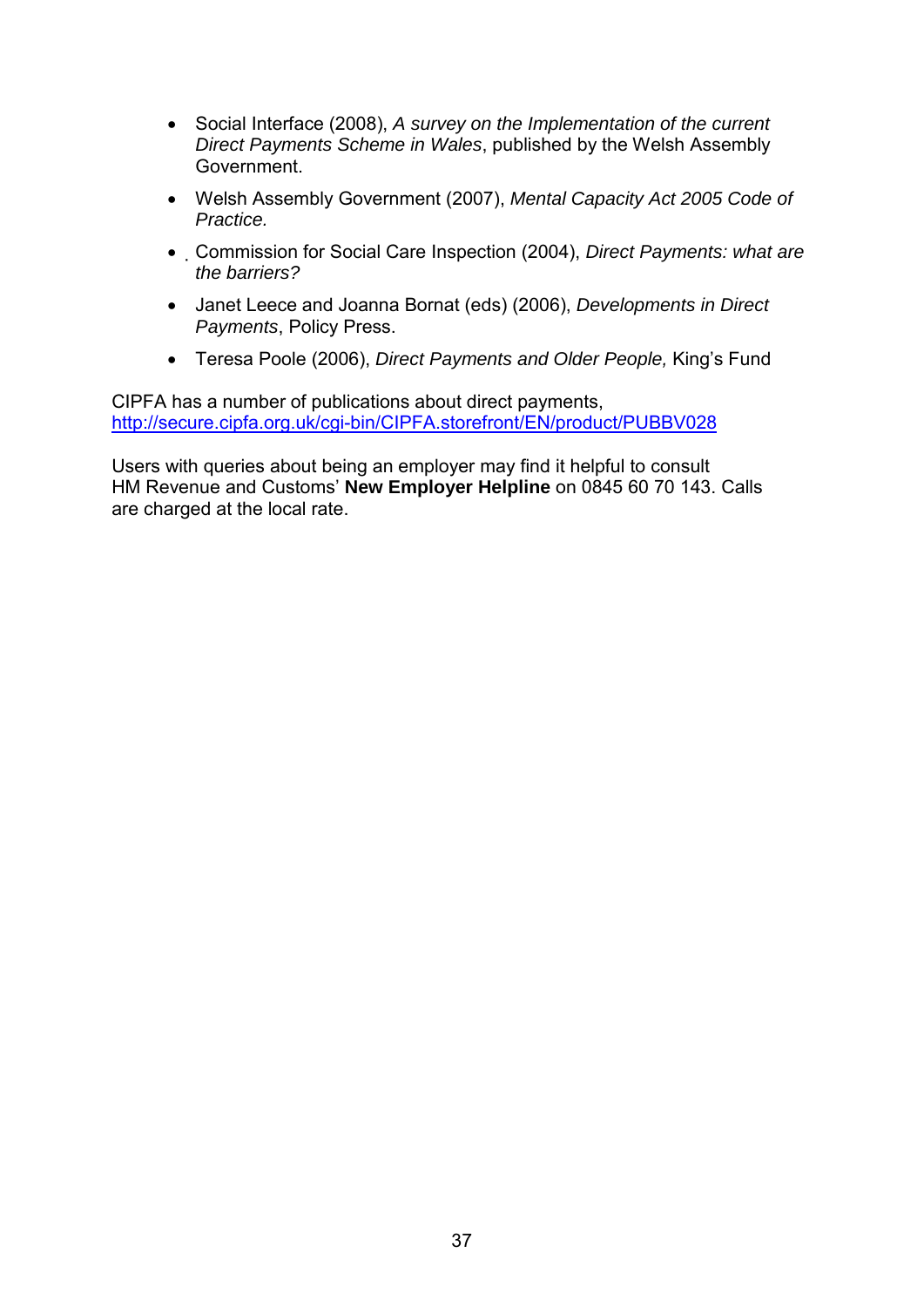# **Annex E**

# **Contacts**

## **Age Cymru**

Age Cymru, Ty John Pathy, 13/14 Neptune Court, Vanguard Way, Cardiff CF24 5PJ. Website : [www.ageuk.org.uk/cymru](http://www.ageuk.org.uk/cymru) Tel: 029 20431555

**All Wales People First**  All Wales People First, Stebonheath Centre, Stebonheath Terrace, Llanelli, Carmarthenshire, SA15 1NE Website [www.allwalespeople1st.co.uk](http://www.allwalespeople1st.co.uk/)  Tel: 01554 784905

### **Alzheimer's Society Wales**

Alzheimer's Society Wales, 16 Columbus Walk, Atlantic Wharf, Cardiff CF10 4BY Website: [www.alzheimers.org.uk](http://www.alzheimers.org.uk/) Tel: 029 20480593

### **ASBAH Cymru**

ASBAH Cymru, PO Box 325, Bridgend, CF31 9LD Website: [www.ASBAH.org](http://www.asbah.org/)  Tel: 01656 864102

### **Autism Cymru**

Autism Cymru, 6 Great Darkgate Street, Aberystwyth Website: [www.awares.org](http://www.awares.org/)  Tel : 01970 625256

### **AWETU**

AWETU, 3rd Floor, 307-315 Cowbridge Road East, Canton, Cardiff, CF5 1JD Website : [www.awetu.org.uk](http://www.awetu.org.uk/) Tel: 029 2036 8899

### **Carers Wales**

Carers Wales, River House, Ynsbridge Court, Gwaelod-y-Garth, Cardiff CF15 9SS Website : [www.carerswales.org](http://www.carerswales.org/) Tel : 029 20811370

### **Chartered Institute of Public Finance and Accountancy (CIPFA)**

CIPFA, 3 Robert Street, London WC2N 6RL Website: [www.cipfa.org.uk](http://www.cipfa.org.uk/) Tel: 020 7543 5602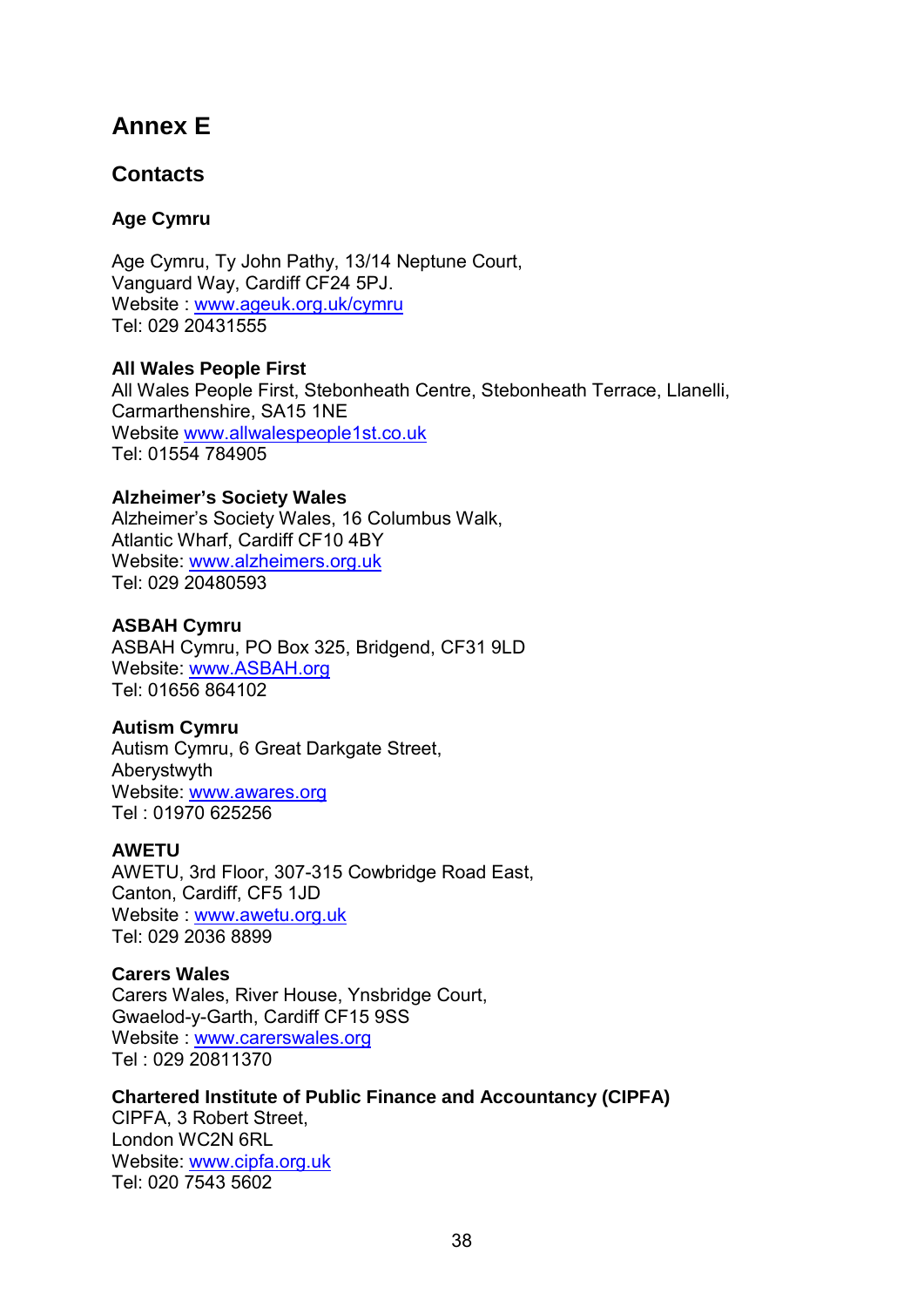### **Children in Wales**

Children in Wales, 25 Windsor Place, Cardiff, CF10 3BZ Website: [www.childreninwales.org.uk](http://www.childreninwales.org.uk/) Tel: 02920 342434

### **Children's Society**

Children's Society, Edward Rudolf House, Margery Street, London WC1X 0JL Website: [www.childrenssociety.org.uk](http://www.childrenssociety.org.uk/) Tel: 0845 300 1128

#### **Contact a Family**

Contact a Family, 33-35 Cathedral Road, Cardiff, CF11 9HB Website: [www.cafamily.org.uk](http://www.cafamily.org.uk/) Tel: 029 2039 6624

### **Crossroads**

Crossroads, 3rd Floor, 33-35 Cathedral Road, Cardiff, CF11 9HB Website: [www.crossroads.org.uk](http://www.crossroads.org.uk/) Tel : 029 20090087

### **Deaf Association Wales**

Deaf Association Wales, British Sign Language Cultural Centre, 47 Newport Road, Cardiff, CF24 0AD Website: [www.bda.org.uk](http://www.bda.org.uk/) Textphone: 0845 1302853

### **Disability Wales**

Disability Wales, Bridge House, Caerphilly Business Park, Van Road, Caerphilly CF83 3GW Website : [www.disabilitywales.org](http://www.disabilitywales.org/) Tel :029 20887325

### **Down's Syndrome Association Wales**

Down's Syndrome Association Wales, Suite 1, 206 Whitchurch Road, Heath, Cardiff, CF14 3NB Website : [www.downs-syndrome.org.uk](http://www.downs-syndrome.org.uk/)  Tel : 029 2052 2511

### **Hafal**

Hafal, Suite C2, William Knox House, Britannic Way, Llandarcy, Neath SA10 6EL Website : [www.hafal.org](http://www.hafal.org/)  Tel: 01792 816 600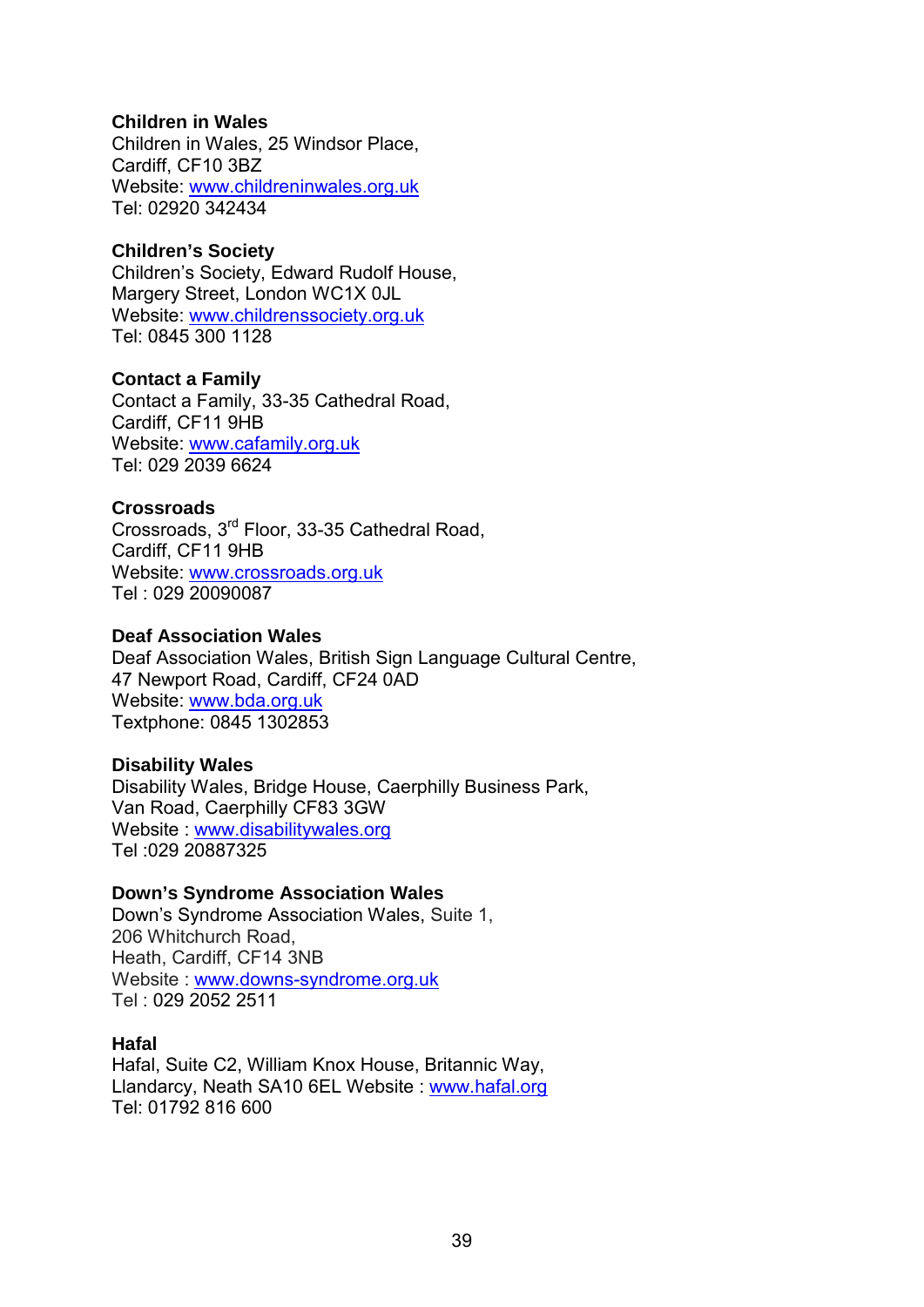### **Headway**

Headway, Bradbury House,190 Bagnall Road, Old Basford, Nottingham, NG6 8SF Website : [www.headway.org.uk](http://www.headway.org.uk/) Tel : 0115 924 0800

#### **Journeys**

Journeys, Alexandra Gate Business Centre, Ffordd Pengam, Cardiff, CF24 2SA Website: [www.journeysonline.org.uk](http://www.journeysonline.org.uk/) Tel: 029 20692891

#### **Learning Disability Wales**

Learning Disability Wales, 41 Lambourne Crescent, Cardiff Business Park, Llanishen, Cardiff, CF14 5GG Website : [www.learningdisabilitywales.org.uk](http://www.learningdisabilitywales.org.uk/)  Tel: 029 2068 1160

### **MDF the BiPolar Organisation Cymru**

MDF, 22-29 Mill Street, City of Newport, South Wales, NP20 5HA Website : [www.mdfwales.org.uk](http://www.mdfwales.org.uk/) Tel: 01633 244244

#### **Mencap Cymru**

Mencap Cymru, 31 Lambourne Crescent, Cardiff Business Park, Llanishen, Cardiff, CF14 5GF Website : [www.mencap.org.uk](http://www.mencap.org.uk/) Tel: 029 20 747588

#### **Mind Cymru**

Mind Cymru, 3rd Floor, Quebec House, Castlebridge, 5-19 Cowbridge Road East, Cardiff CF11 9AB Website : [www.mind.org.uk](http://www.mind.org.uk/) Tel : 029 2039 5123

## **National Autistic Society Wales**

NAS Cymru, 6-7 Village Way, Greenmeadow Springs Business Park, Tongwynlais, Cardiff CF15 7NE Website: [www.autism.org.uk](http://www.autism.org.uk/) Tel: 02920 629312

#### **National Children's Bureau**

NCB, 8 Wakley Street, London EC1V 7QE Website: [www.ncb.org.uk](http://www.ncb.org.uk/) Tel: 020 7843 6000

### **Office of the Public Guardian - Customer Services**

The Office of the Public Guardian and the Court of Protection, PO Box 15118, Birmingham B16 6GX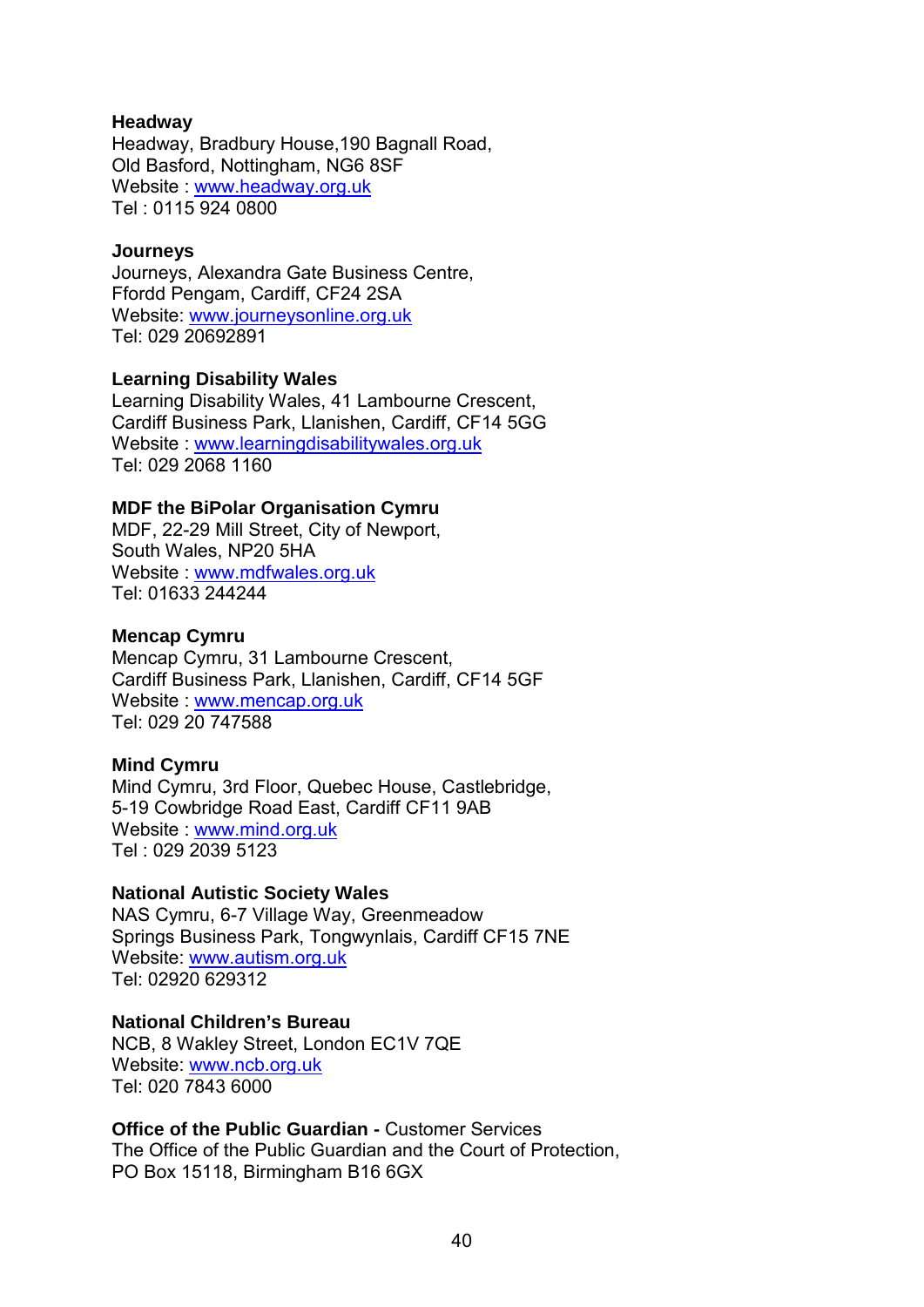Website: [www.publicguardian.gov.uk](http://www.publicguardian.gov.uk/) Tel: 0845 330 2900 Textphone: 020 7664 7755 Fax: 020 7664 7551

#### **Princess Royal Trust for Carers**

Princess Royal Trust for Carers, Victoria House, 250 Cowbridge Road East, Cardiff,CF5 1GZ Website: [www.carers.org](http://www.carers.org/) Tel: 02920 221439

#### **RNIB Cymru**

RNIB Cymru, Trident Court, East Moors Road, Cardiff, CF24 5TD Website: [www.rnib.org.uk](http://www.rnib.org.uk/)  Tel : 029 20450440

#### **RNID Cymru**

RNID Cymru, 16 Cathedral Road, Cardiff CF11 9LJ Website : [www.rnid.org.uk](http://www.rnid.org.uk/) Tel : 029 20333034

#### **Scope**

Scope Cymru, The Wharf, Schooner Way, Cardiff, CF10 4EU Website: [www.scope.org.uk](http://www.scope.org.uk/) Tel: 02920 461 703

#### **Sense Cymru**

Sense Cymru, Ty Penderyn, 26 High St, Merthyr Tydfil, CF47 8DP Website : [www.sense.org.uk](http://www.sense.org.uk/) Tel : 0845 127 0090

#### **United Kingdom Disabled People's Council (UKDPC)**

UKDPC, DIAL House, Hamilton Place, Chester CH1 2BH Website: [www.ukdpc.net](http://www.ukdpc.net/)  Tel: 01773 746698

#### **Wales Council for the Blind**

Wales Council for the Blind, 3rd Floor, Shand House, 20, Newport Road, Cardiff CF24 0DB Website : [www.wcb-ccd.org.uk](http://www.wcb-ccd.org.uk/) Tel : 029 20 473954

#### **Wales Council for Deaf People**

Wales Council for Deaf People, Glenview House, Courthouse Street, Pontypridd CF37 1JY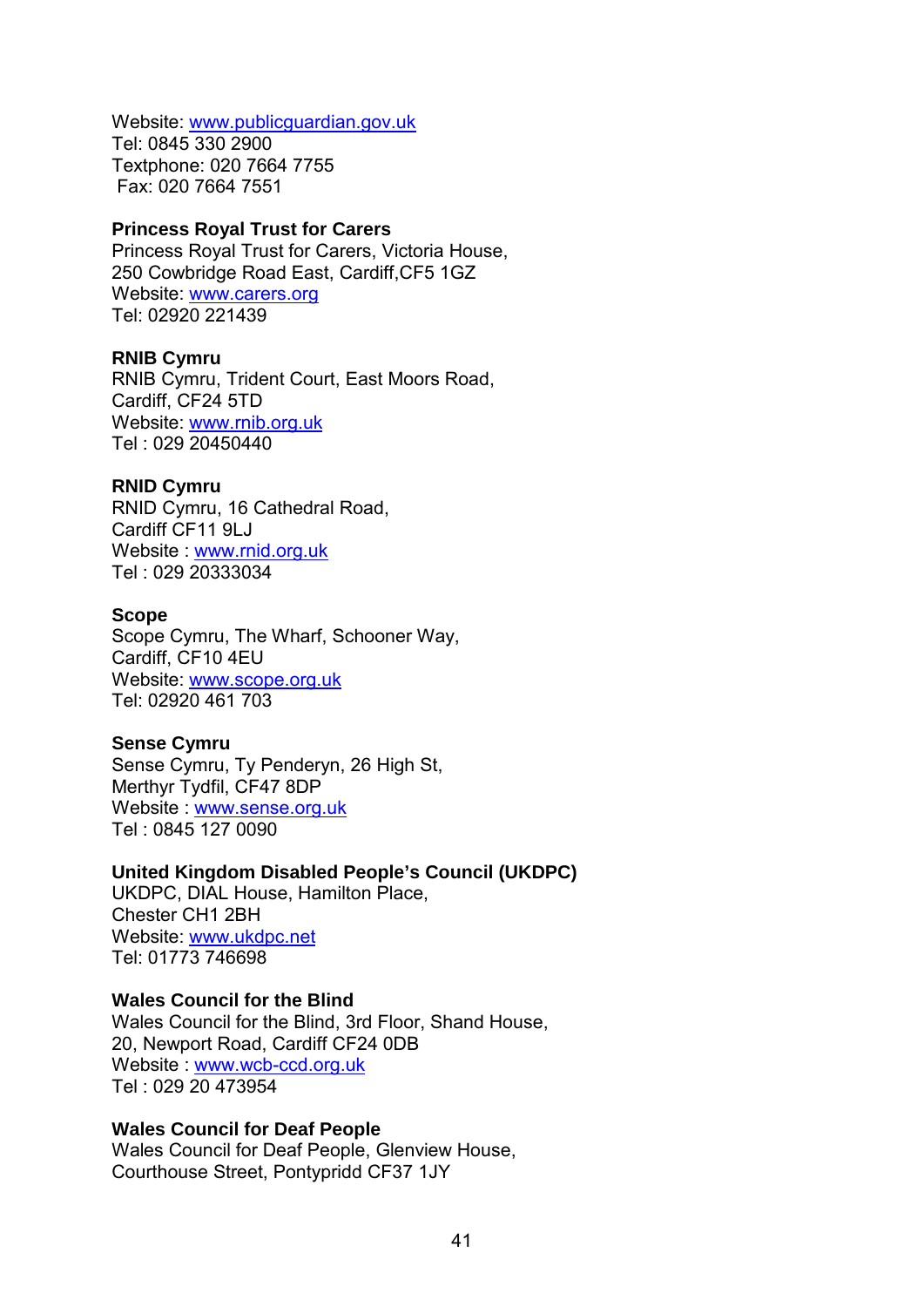Website www.wcdeaf.org.uk Tel : 01443 485687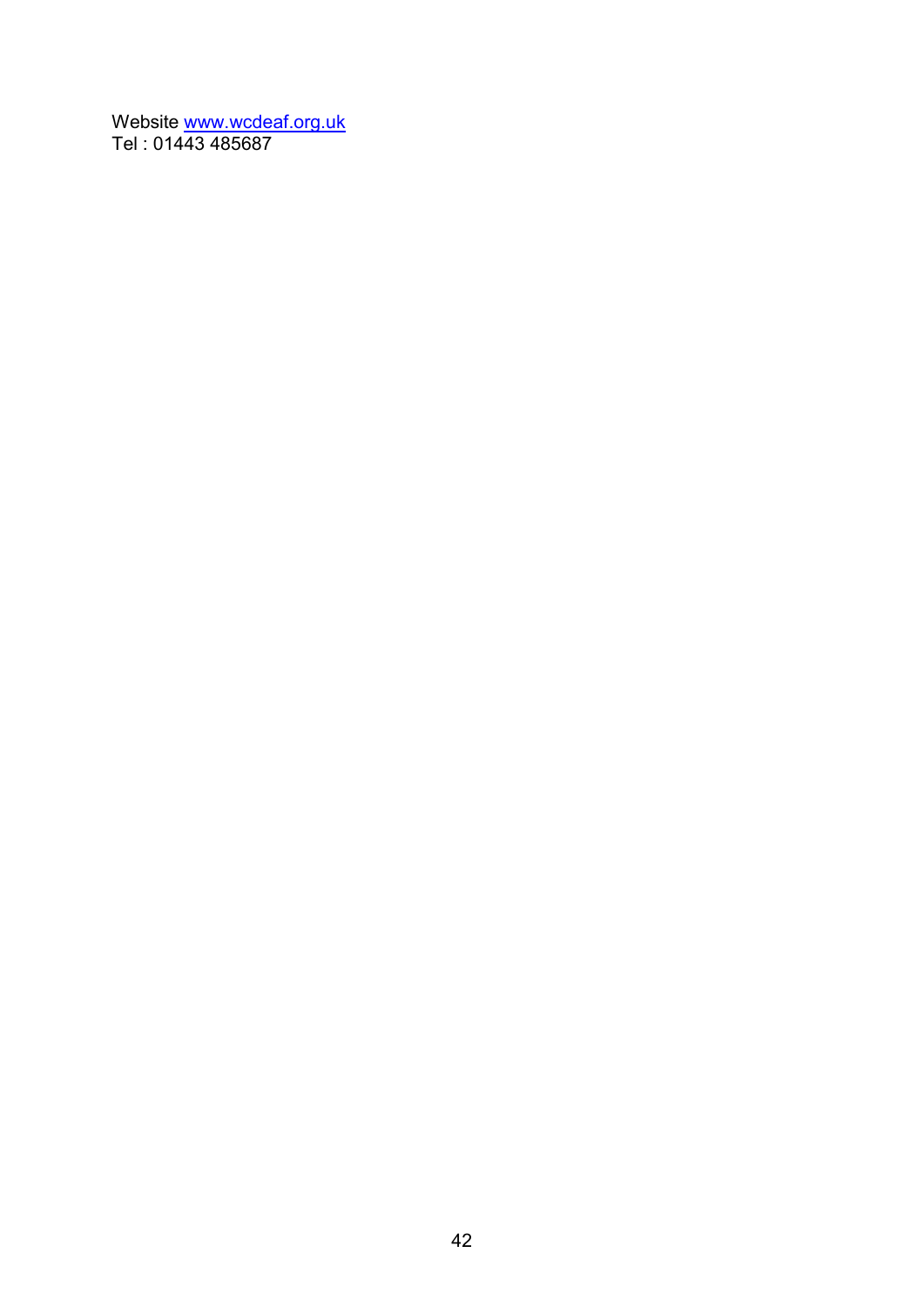# **Annex F**

# **Advice about employing someone using direct payments**

## **General advice for everyone getting direct payments:**

- Be careful. If you have any doubts about the applicant, do not employ them.
- Always ask for two written references and check them carefully. It is often good to follow up the written reference with a phone call.
- Ask all the questions that are important to you for example, about smoking and eating habits or what their hobbies are. If you are employing someone to look after your child, you need to find out where they might take your child, and any other people the child might have contact with when being cared for.
- It is better to discover that the person is unsuitable before you employ them.
- Get a friend, parent or someone you trust to spend some time with you and your new personal assistant when the personal assistant first starts work.
- Make sure that the personal assistant puts your support and welfare, or that of your child, first at all times.
- If you are unhappy with the person caring for you, look for advice and try to find a new person.

### **Advice if the employer is 16 or 17, or the person is being employed to look after a child:**

- Make sure any CRB check was done in the last month.
- Take note and listen to everything that your child is communicating about the care they receive. Especially with non-verbal children, take note of unusual or regressive behaviour.
- Try to spend time making sure that your child is able to settle with the new person.
- Do not employ someone under the age of 16 to undertake a paid caring role as people under 16 are unlikely to be sufficiently mature to take on such a responsibility.
- You need clear, easy to understand information about the risk of a child being treated badly. The information must not make people unnecessarily anxious.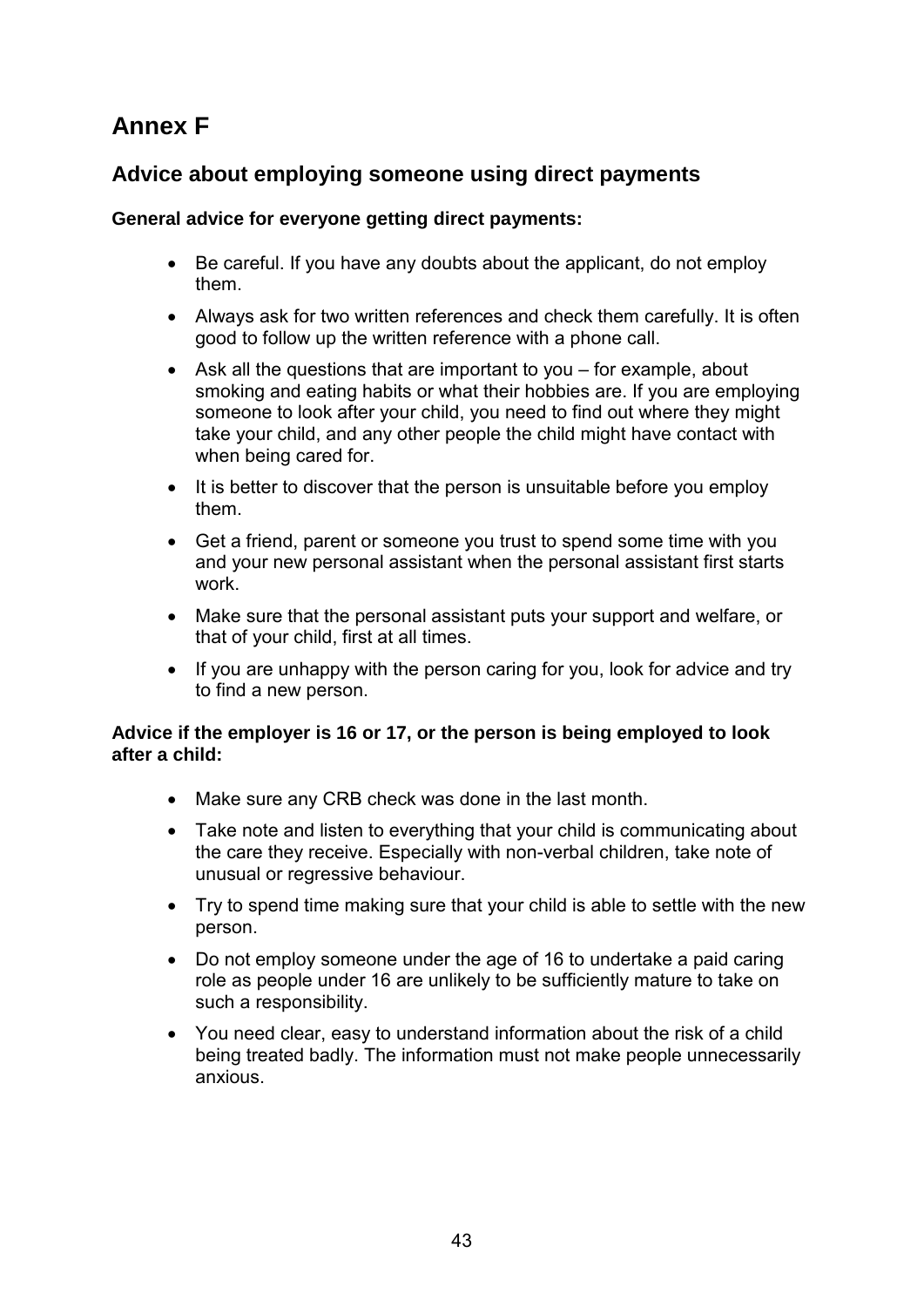### **Advice if a** *suitable person* **is employing someone on behalf of a adult who**  *lacks capacity***:**

- If you must ask (or choose to ask) for a CRB check, make sure the check was done in the last month.
- As far as is reasonable, take note and listen to everything that the person lacking capacity is communicating about the care they receive. Consult family members, friends and carers who might have particular experience of communicating with the person.
- Contact your local authority or the Office of the Public Guardian, or seek advice through the Community Legal Service if you think someone may be abusing an adult who **lacks capacity**.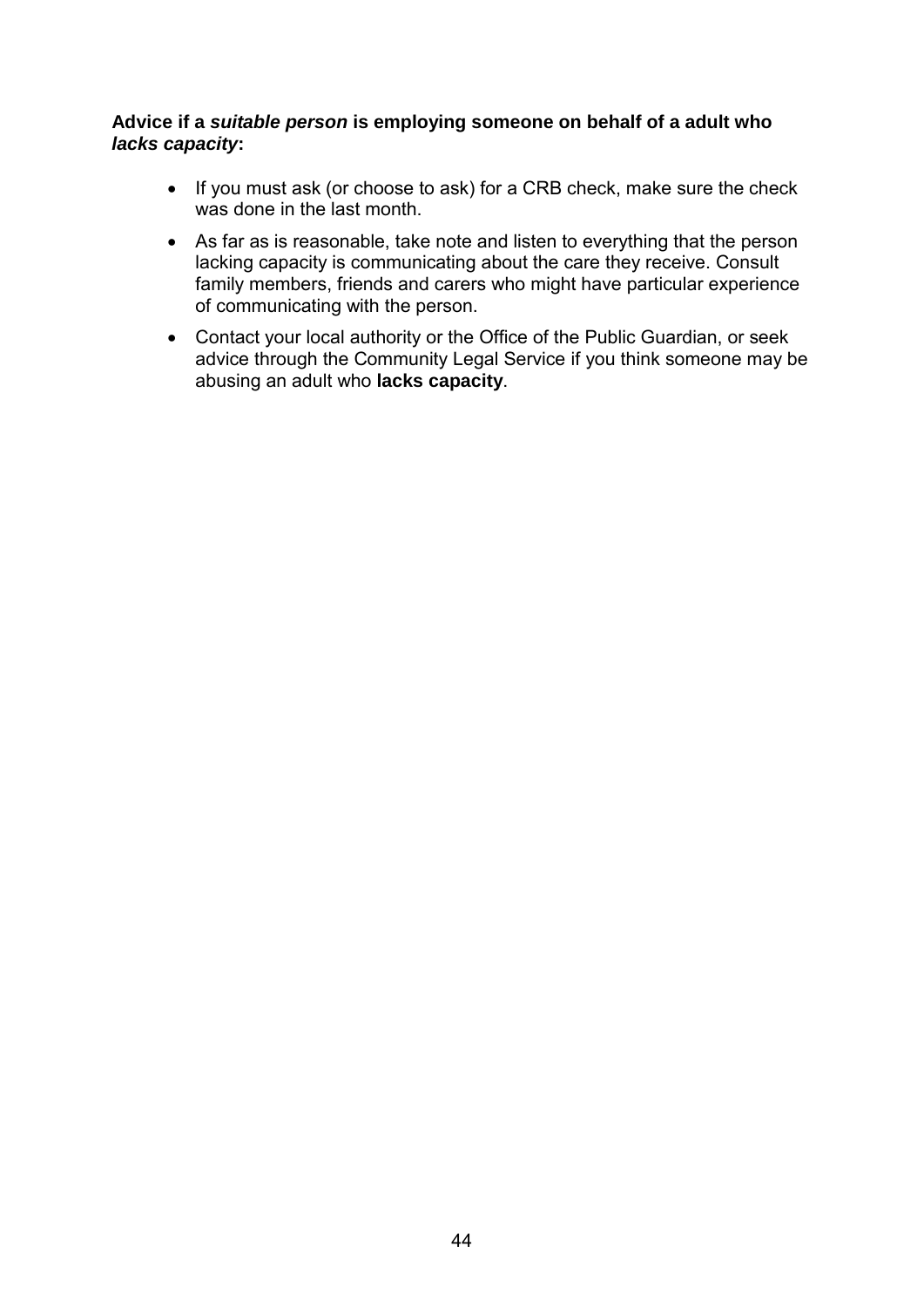# **Annex G**

## **Questions to ask**

If there are problems, the local authority may like to ask these questions to help them decide what to do.

• **Have the person's needs changed?** 

 If so, re-assess the person's needs and make any changes that are needed to amount of direct payments.

## • **Has the person's** *capacity* **to agree to direct payments changed?**

 If so, review the arrangements, make sure they are still legal and discuss any changes that need to be made (for example finding a **suitable person** or switching direct payments to the person his/herself).

• **Can the person get the services they need with the money they are being given?** 

 If not, perhaps costs have gone up or there are some unexpected extra costs. It may be necessary to think again about the amount of direct payments being given.

### • **Can the person still manage direct payments, alone or with help?**

 Problems do not always mean the person cannot manage. Starting to use direct payments is a learning process, and people may make mistakes. Even experienced users of direct payments can have problems, but may be able to overcome them with the right support.

### • **Does the person still want to get direct payments?**

 The local authority needs to look at ways to help the person overcome problems with their direct payments. But if the person decides they want to stop getting direct payments, the local authority needs to think about other ways to arrange for the person to get the services they need.

## • **Has all the money been spent on doing what the care plan says?**

 If the person has spent the money on other things, the local authority may want the money paid back. Before the person starts getting direct payments, the local authority should explain when the person might have to pay the money back.

## • **Has the person been given the services they paid for?**

 If not, then it is the responsibility of the person receiving direct payments to ask for a refund from the service provider, and the person may need support to do this. If the local authority has to provide services when they had already provided direct payments to meet that need, they can ask for the money to be paid back to them. The local authority can also ask for money back if the person did not get a service they had paid for because they didn't need that service any more.